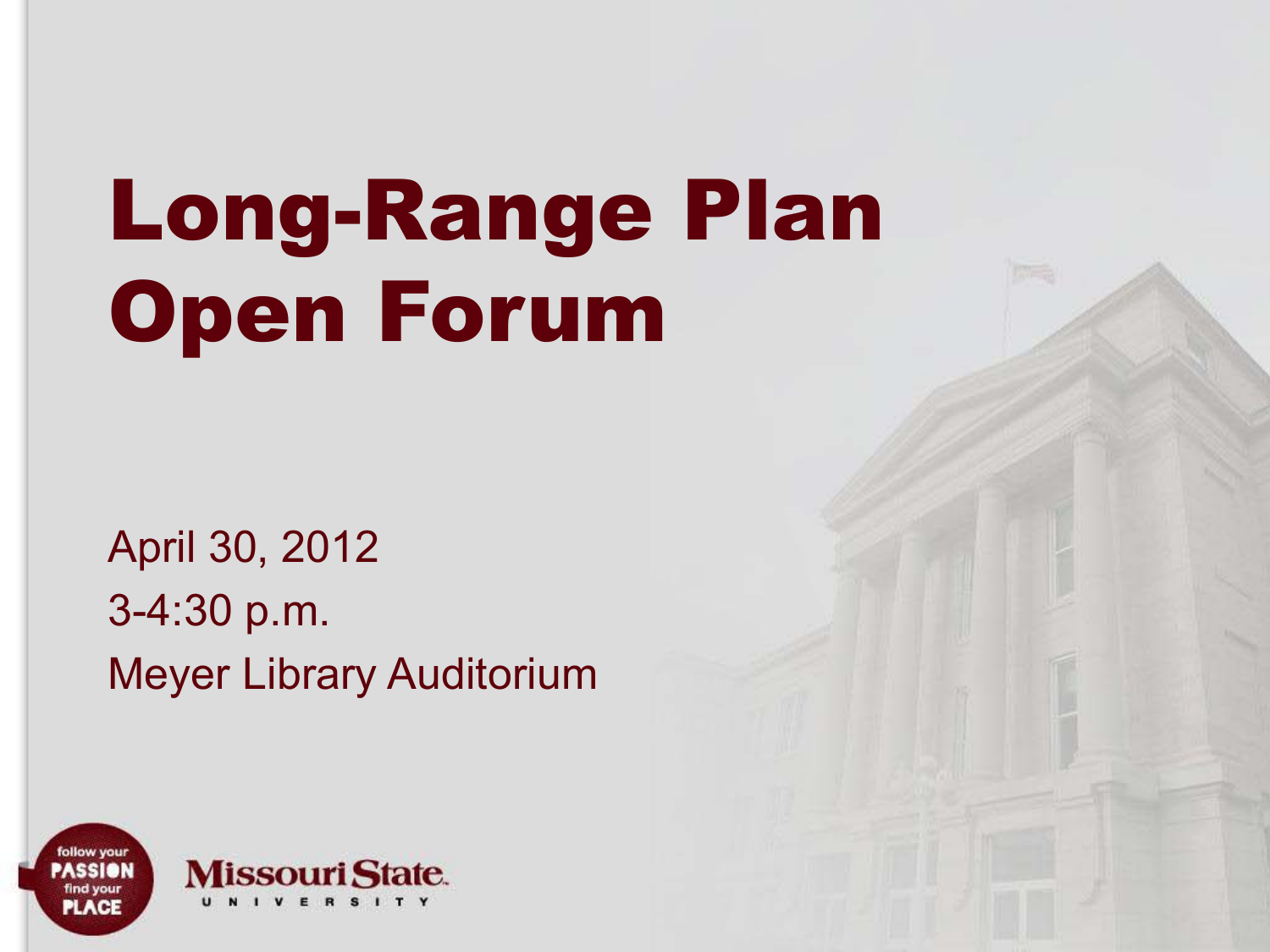## Forum agenda

- **Introduction** Clif Smart
- **First-year highlights** Clif Smart
- **Proposed changes to measures** Jim Baker
- **Key performance indicators** Frank Einhellig
- **HLC accreditation in 2015-16** Tammy Jahnke
- **Question and answer on any topics**

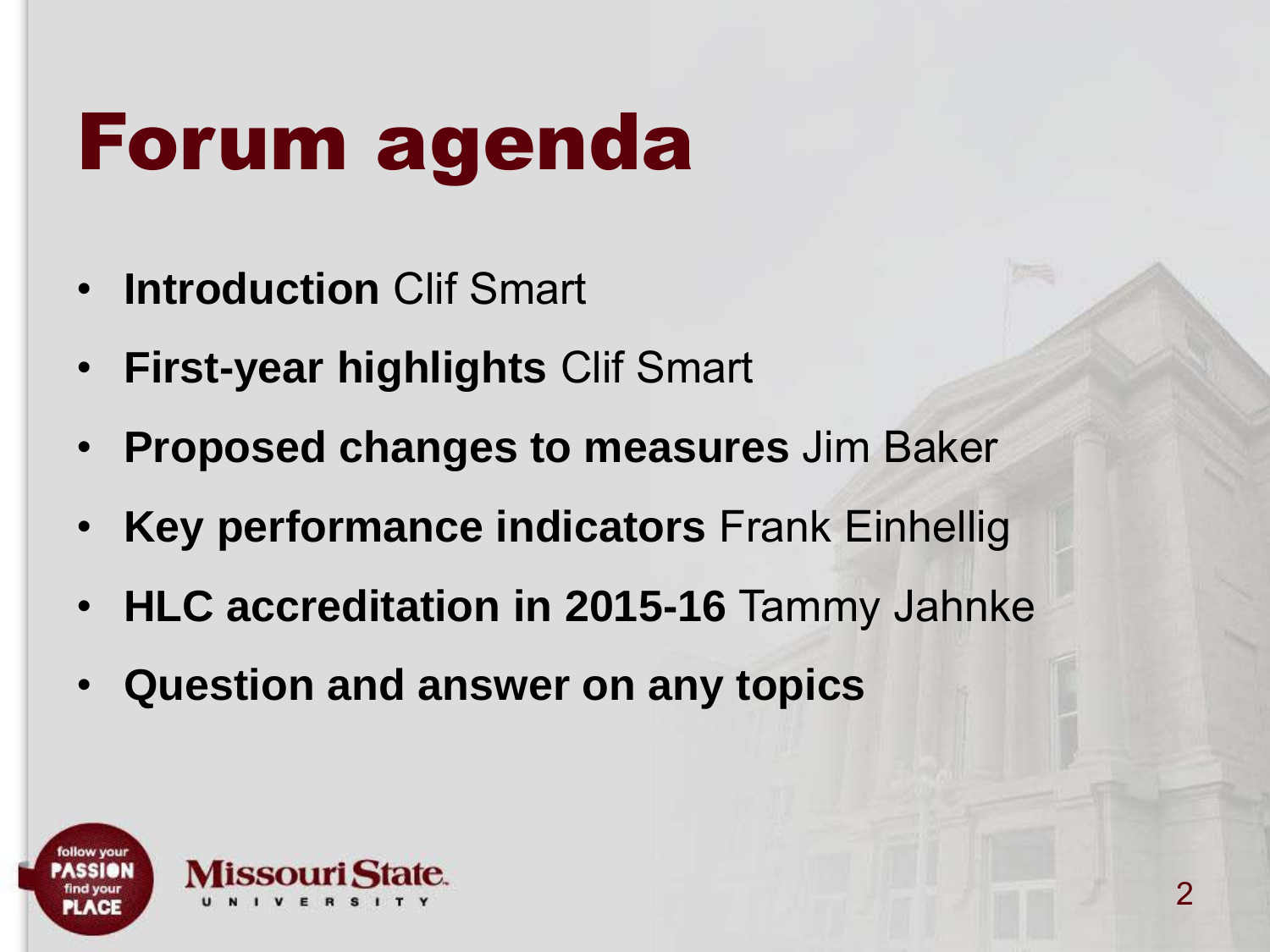

#### Long-Range Plan

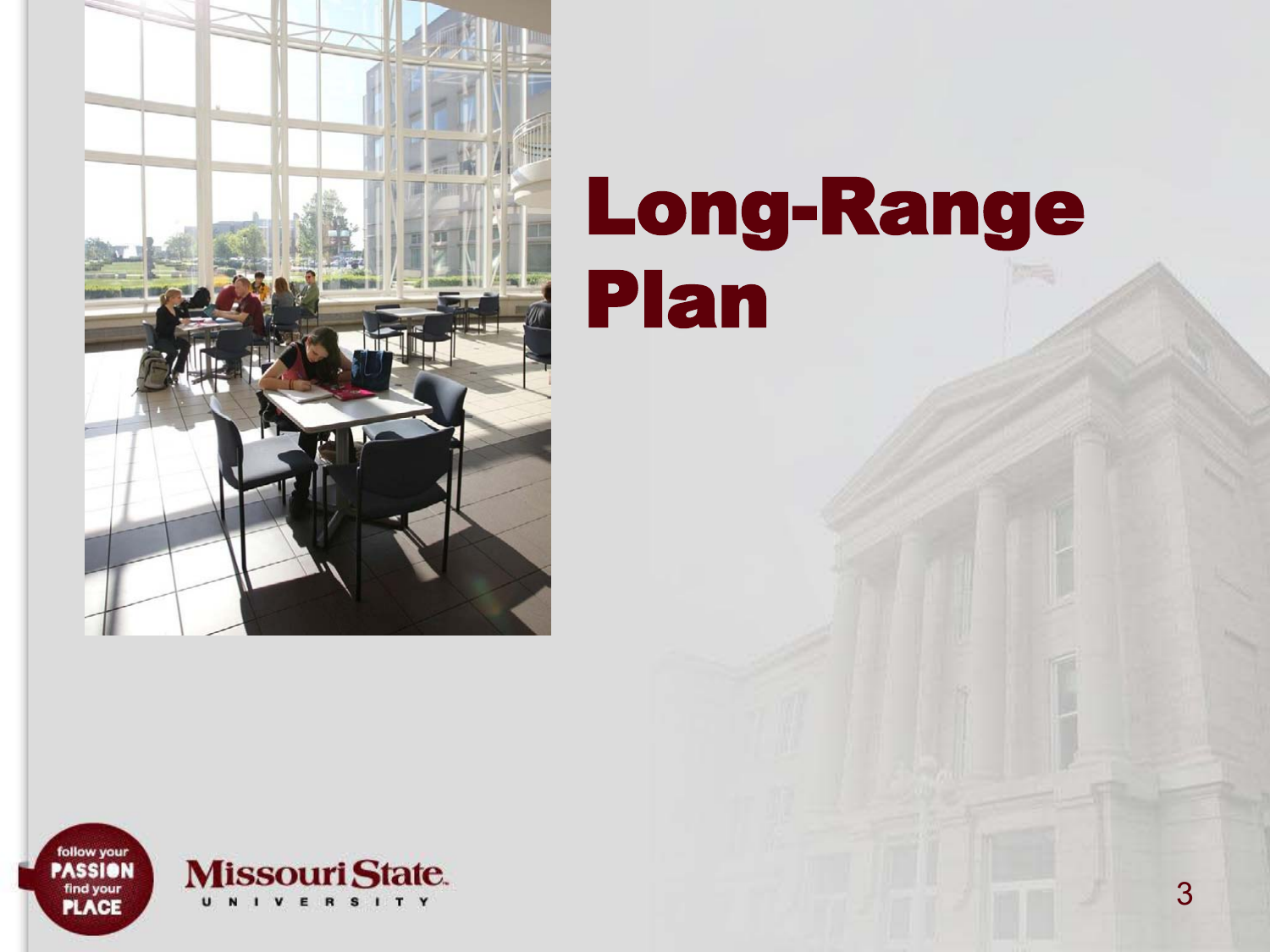#### Mission

Missouri State University is a public, comprehensive metropolitan system with a statewide mission in public affairs, whose purpose is to develop educated persons. The University's identity is distinguished by its public affairs mission, which entails a campus-wide commitment to foster competence and responsibility in ethical leadership, cultural competence and community engagement.

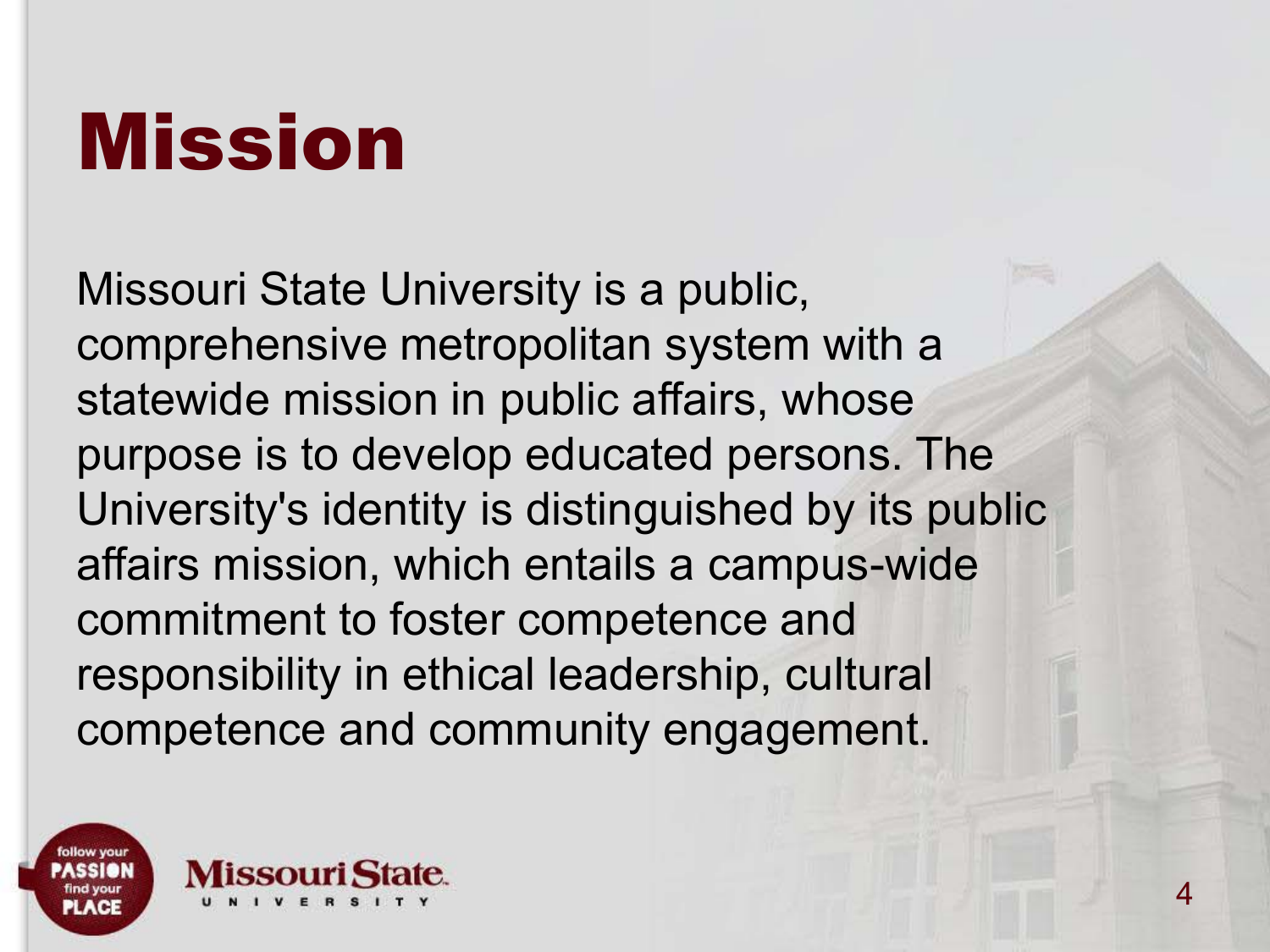#### Overarching and enduring commitments

- Guide the development of the plan
- Three commitments:
	- Student learning
	- Inclusive excellence
	- Institutional impact

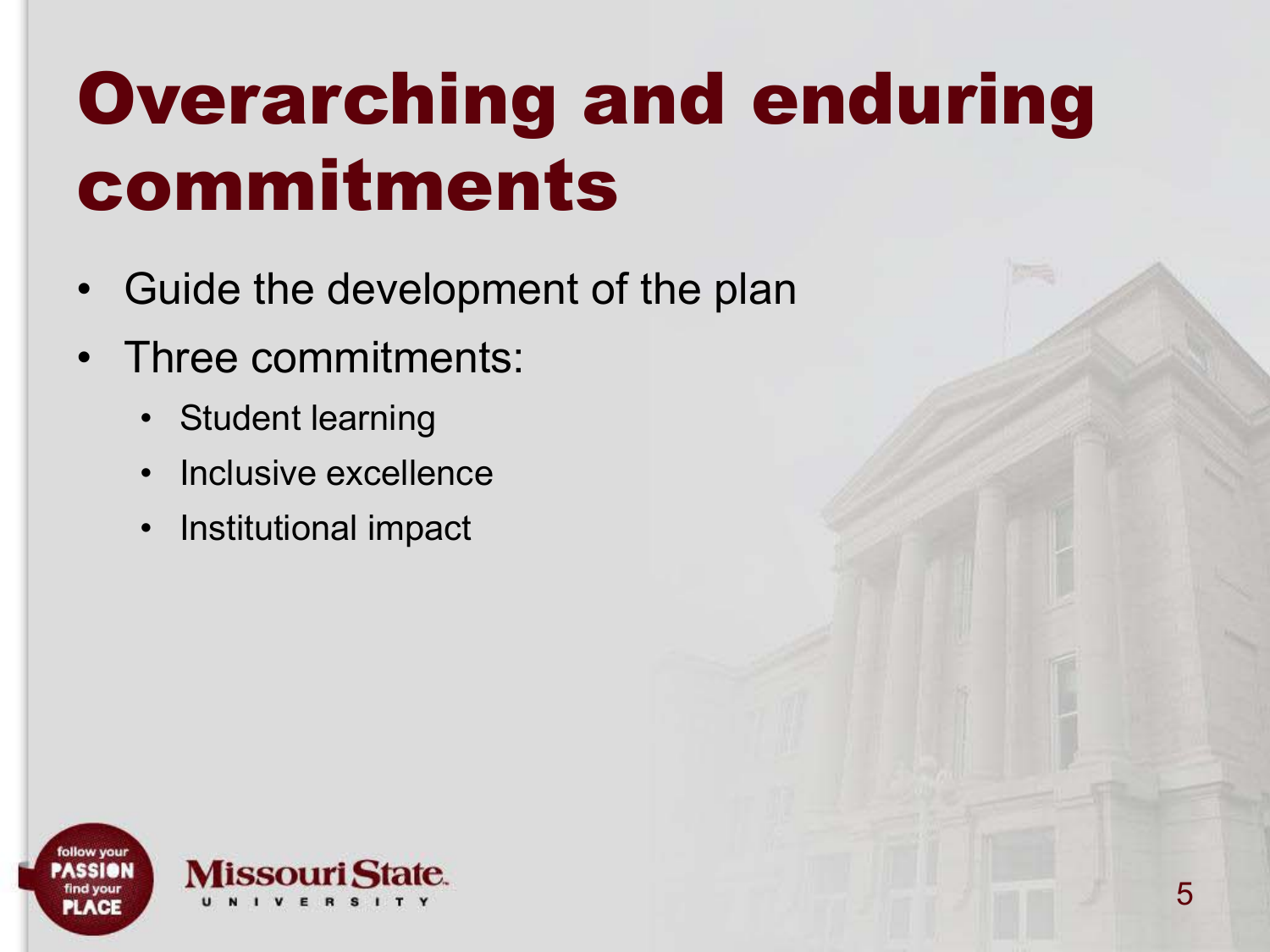# Major goals guiding plan

- Improve the undergraduate programs across campus through emphasis on student learning outcomes, and elevate multiple programs to "destination program" status
- Strengthen and expand focused graduate programs to positively impact the region and state.
- Create a more diverse student body and workforce.
- Establish the University as an "employer of choice"

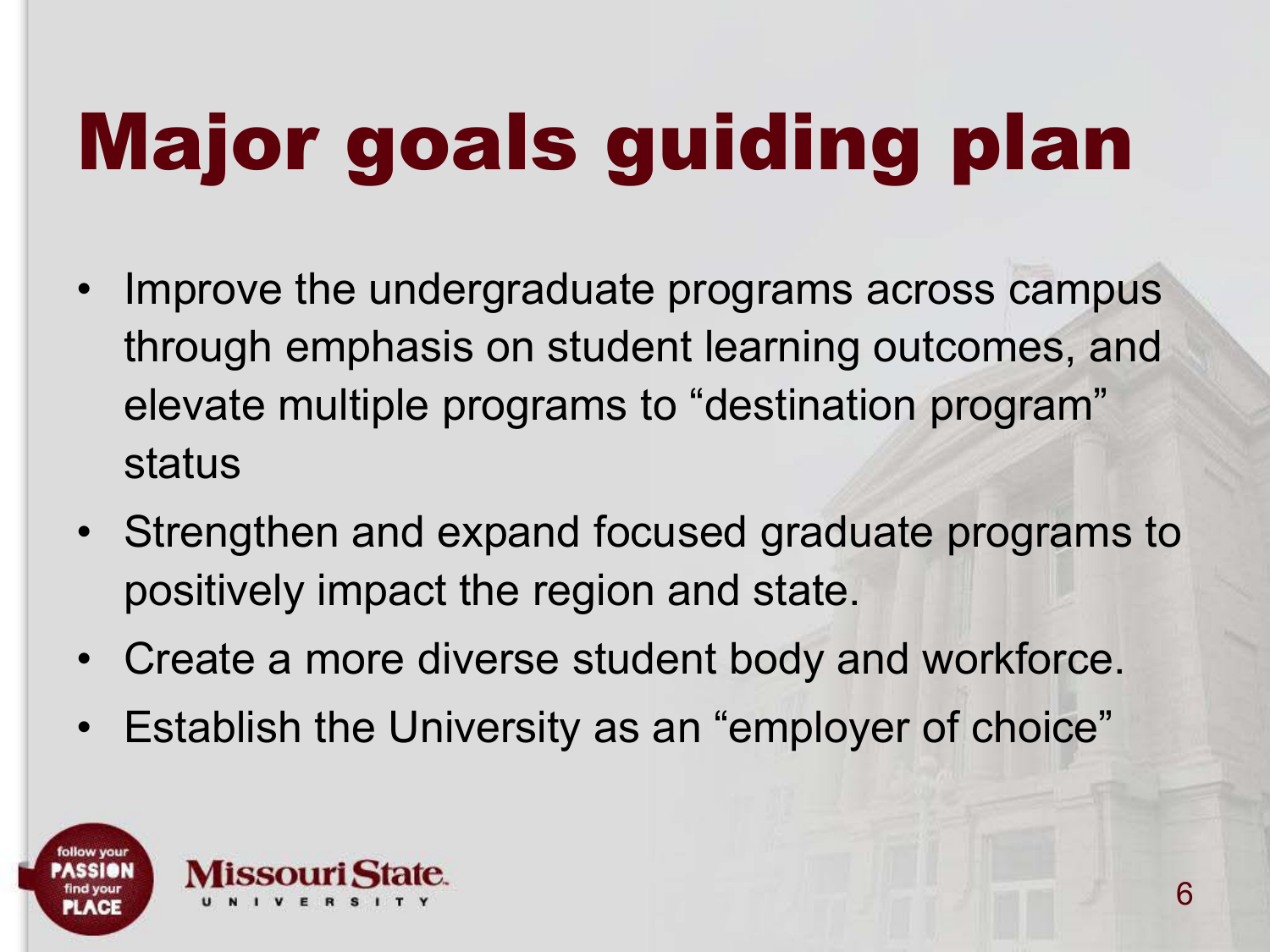# Strategic directions

- Access to Success
- Public Affairs Integration
- Engaged Inquiry
- Partners for Progress
- **Valuing and Supporting People**
- Responsible Stewardship

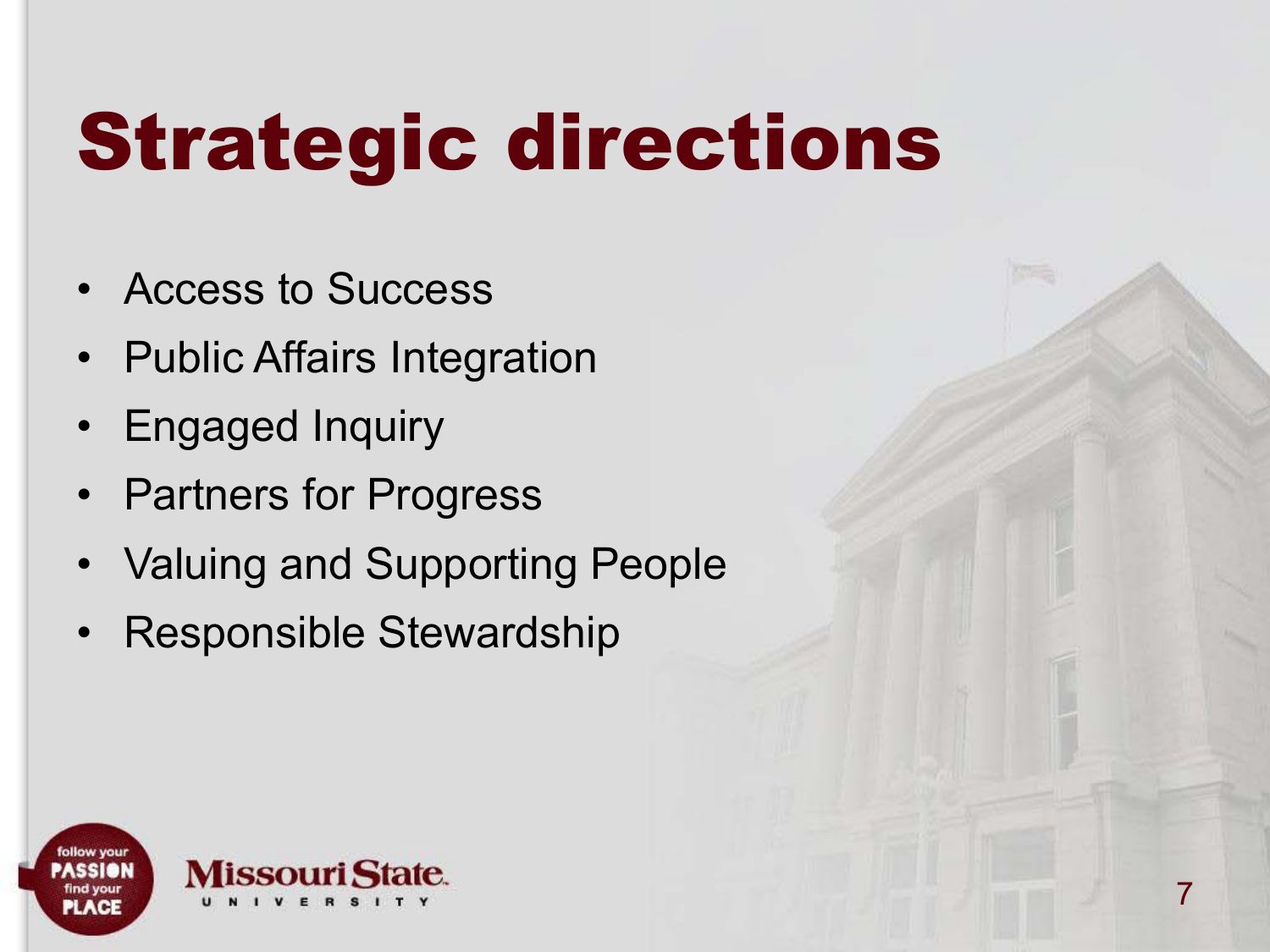

## Reaffirming objectives

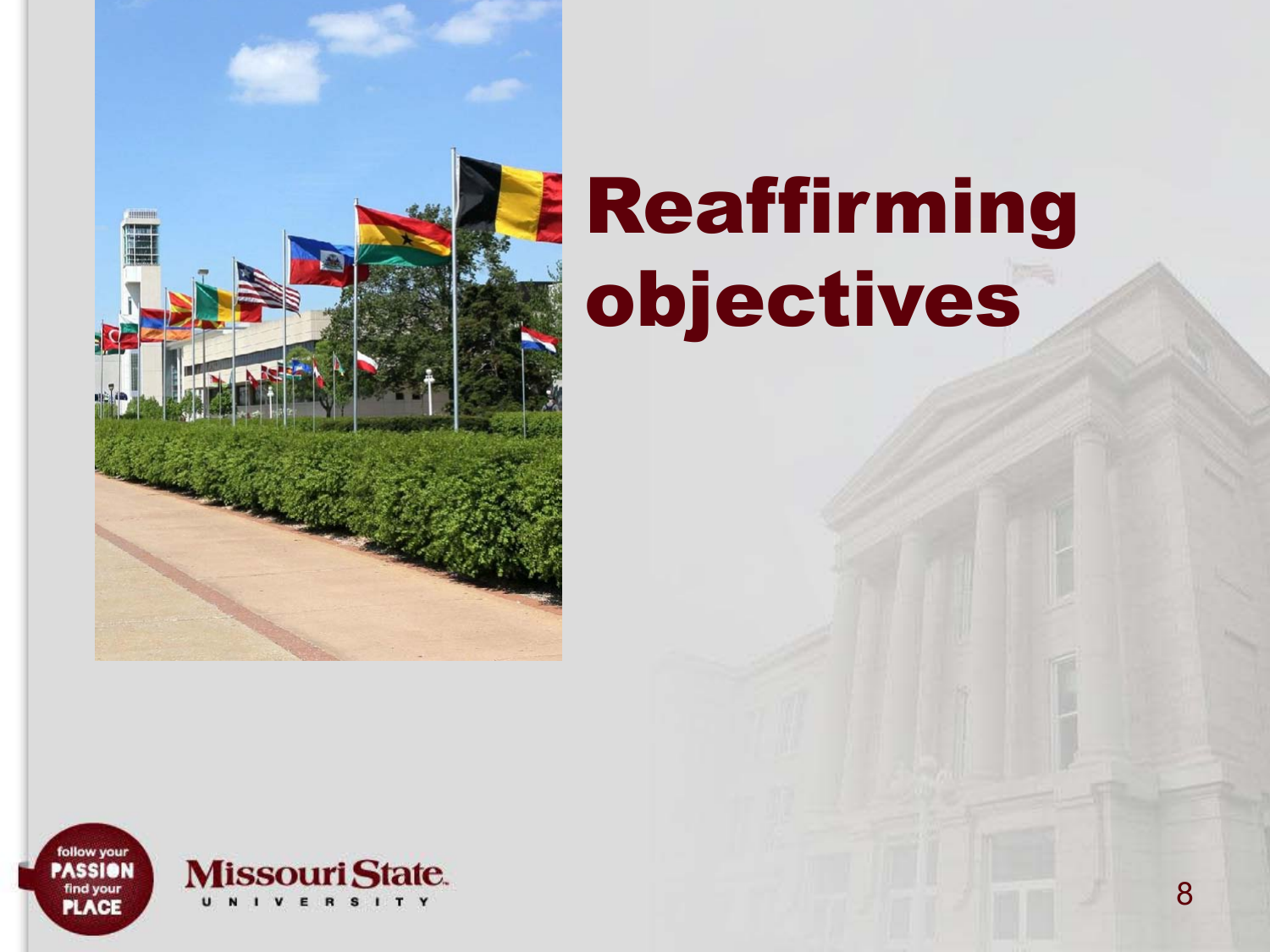### Access to Success: **Objectives**

- 1. Increase the number of programs that can be completed through alternative pathways and increase the number of students in alternative pathway programs.
- 2. Maintain modest growth in enrollment while increasing the diversity of the student body.
- 3. Monitor course demand more efficiently to ensure proper availability of courses to optimize student learning.
- 4. Maintain competitive cost of attendance.

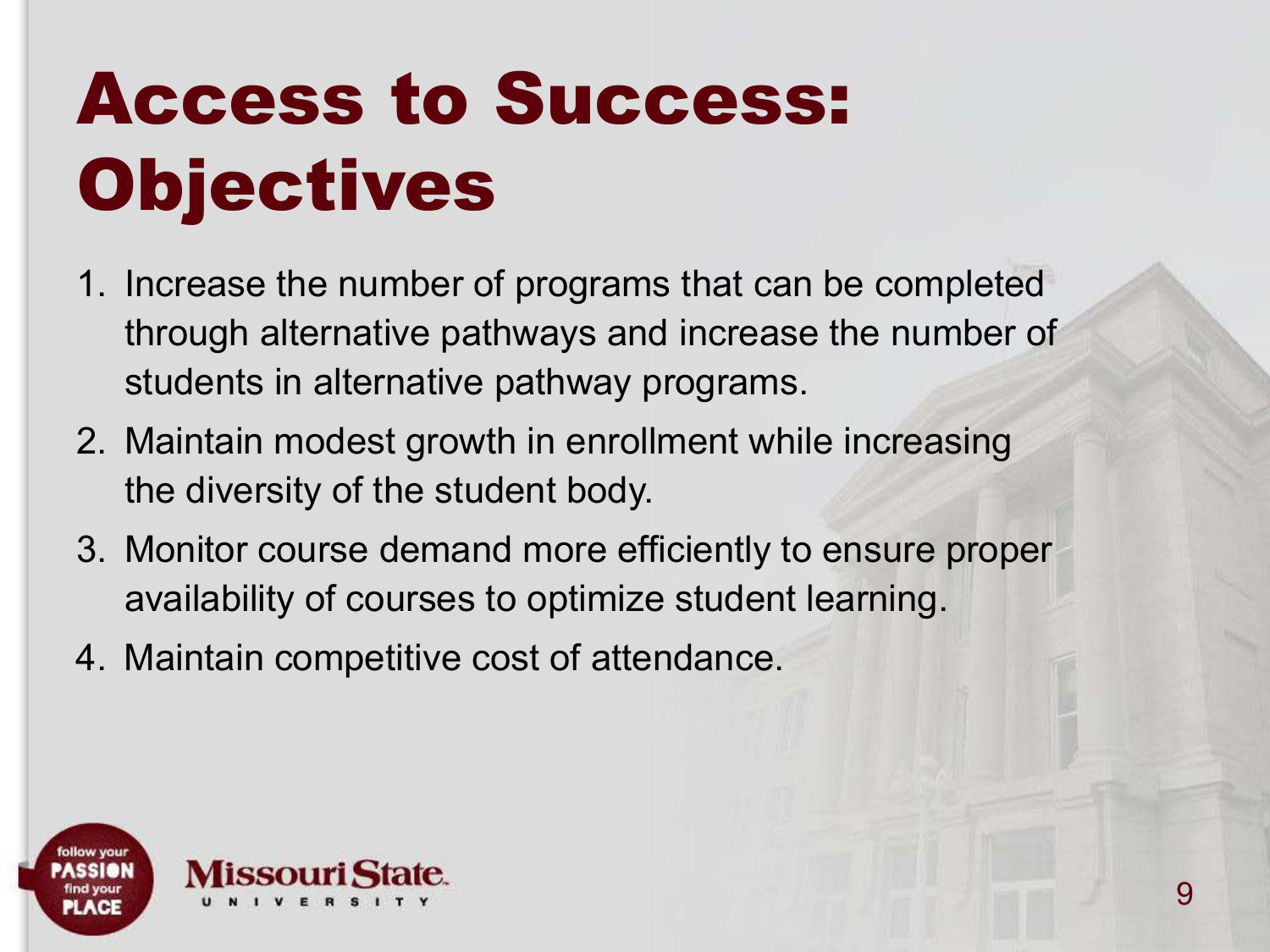#### Access to Success: **Objectives**

- 5. Increase the retention rate of first-time freshmen.
- 6. Increase the six-year graduation rate of freshmen and transfer students.
- 7. Increase the number of degrees awarded in non-STEM fields aligned to the critical workforce needs of the region and state.
- 8. Increase the number of degrees awarded in STEM fields.
- 9. Improve student learning outcomes by applying creative design and delivery approaches across the breadth of the curriculum.

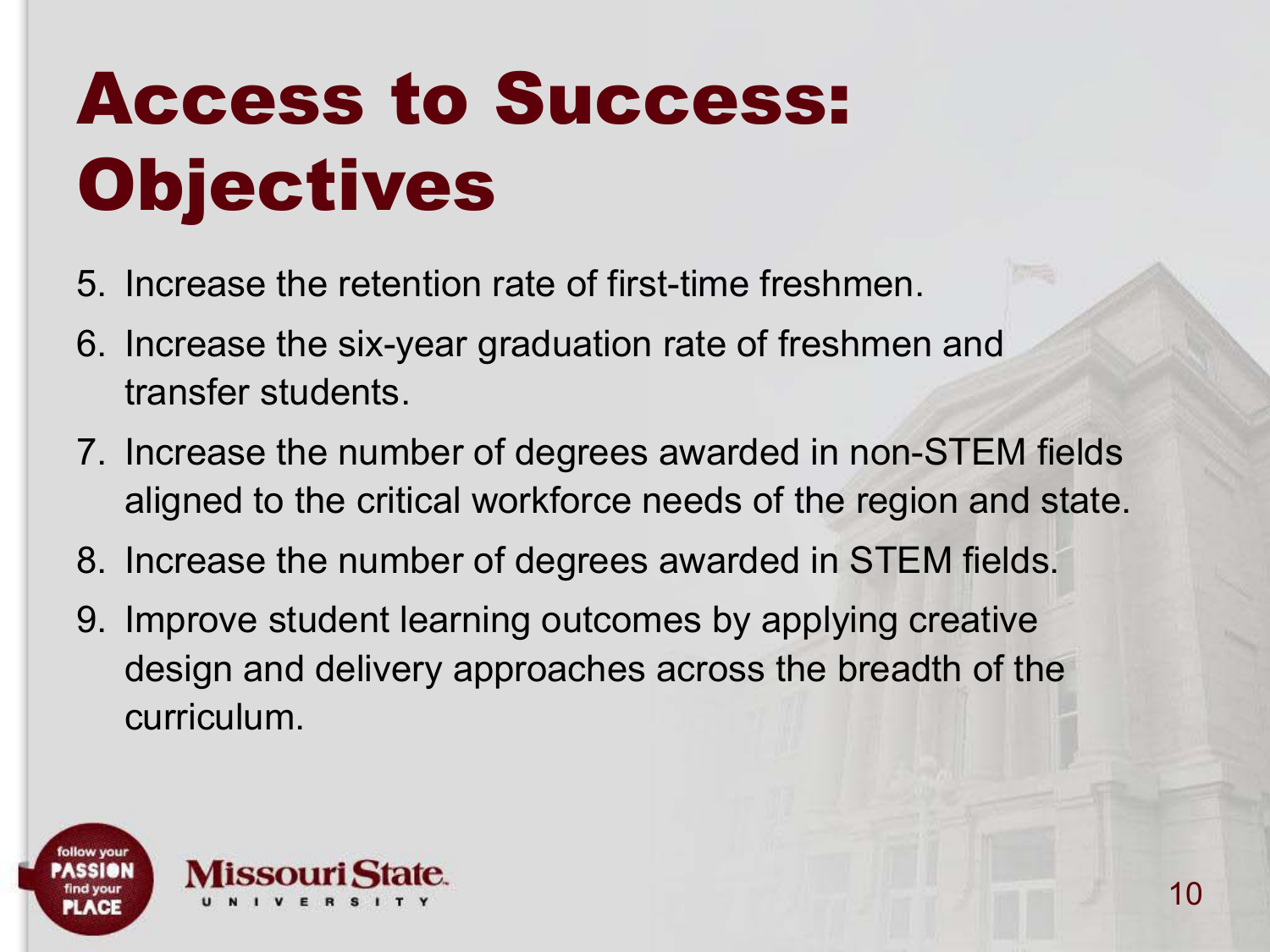### Public Affairs Integration: **Objectives**

- 1. Demonstrate improvement in student learning outcomes specific to the competencies and content knowledge articulated by the public affairs mission.
- 2. Develop scholarship, curricular materials and educational practices that promote teaching and learning in public affairs.
- 3. Increase student involvement in the co-curricular activities relevant to the learning outcomes of the public affairs mission.
- 4. Enhance student opportunities to directly apply their knowledge to solving issues of public concern.

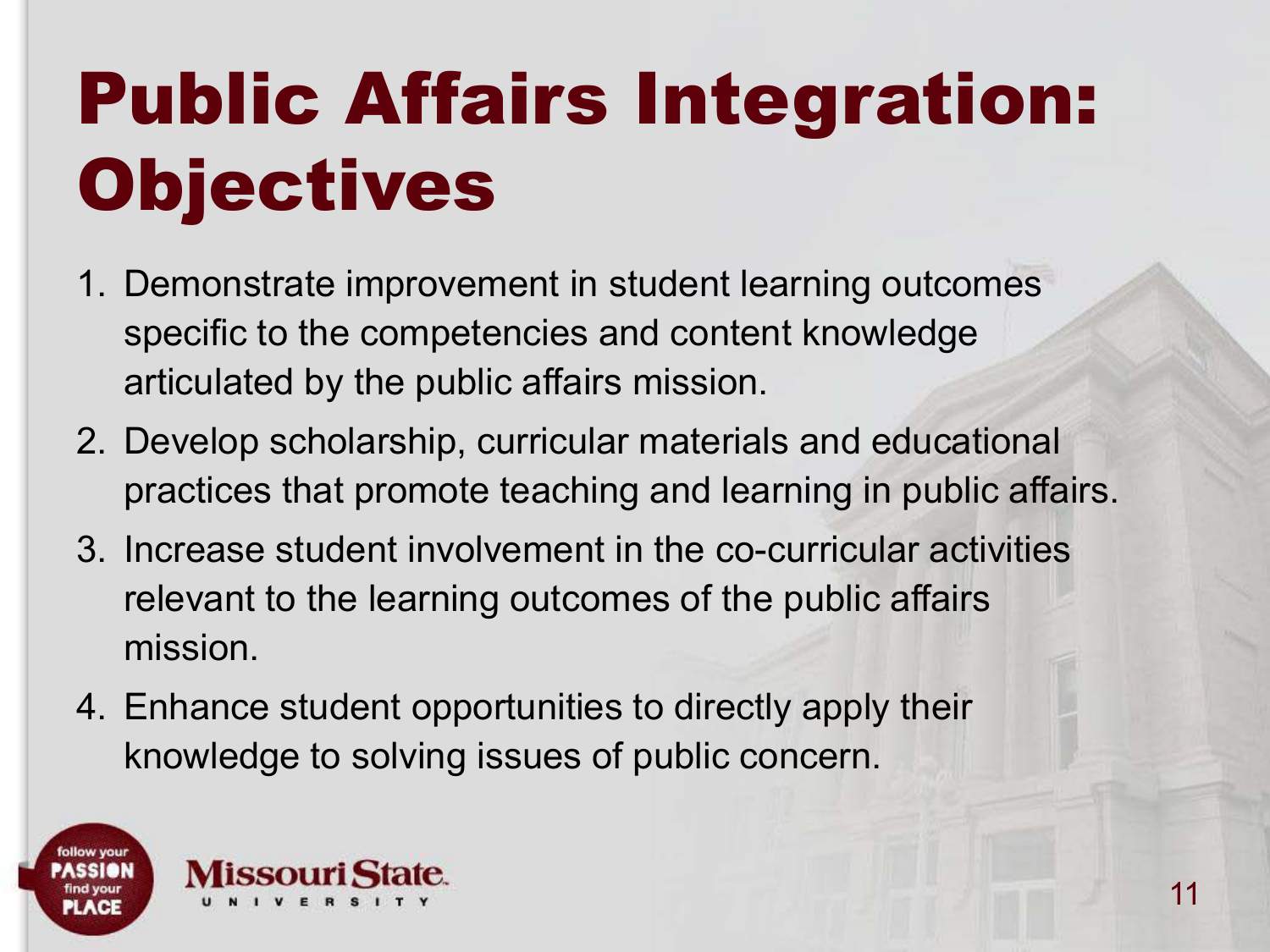#### Engaged Inquiry: **Objectives**

- 1. Increase the amount and scope of basic and applied research activity in selected fields where MSU has competitive strength and which are consistent with the University's mission and vision.
- 2. Increase the number of student-faculty collaborative research activities.
- 3. Increase the number and impact of collaborative interdisciplinary research projects.
- 4. Expand the capacity of the University to engage in the scholarship of teaching with intended outcomes of improving the design and delivery of the student learning experience.



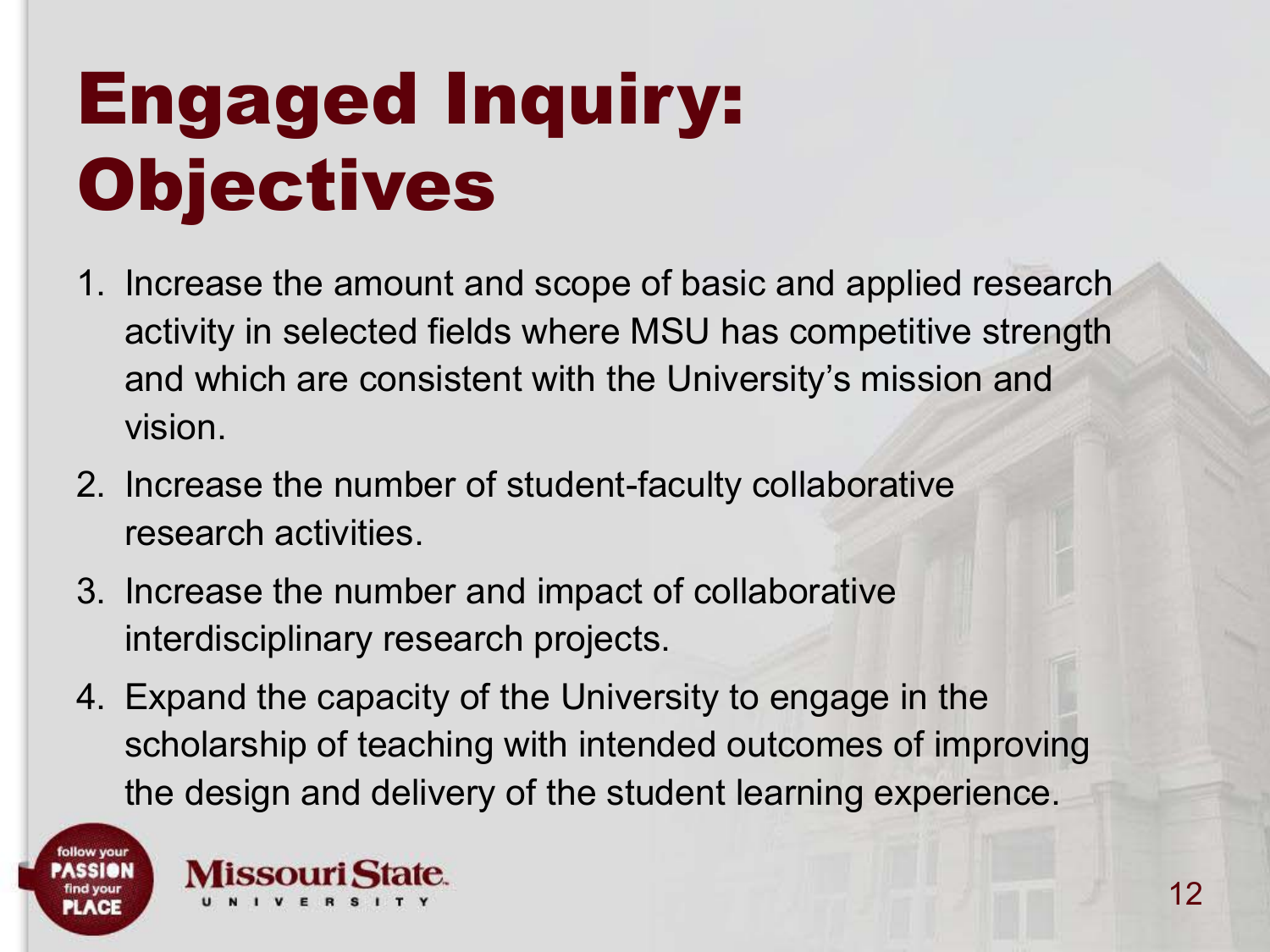### Partners for Progress: **Objectives**

- 1. Expand the opportunities and increase the impact of JVIC and IDEA Commons on the economic development of the region and state and enhance the University's role and impact in supporting entrepreneurial activities that foster job creation and economic growth in the region and the state.
- 2. Increase MSU's presence and impact in helping resolve critical community-based issues locally and regionally.

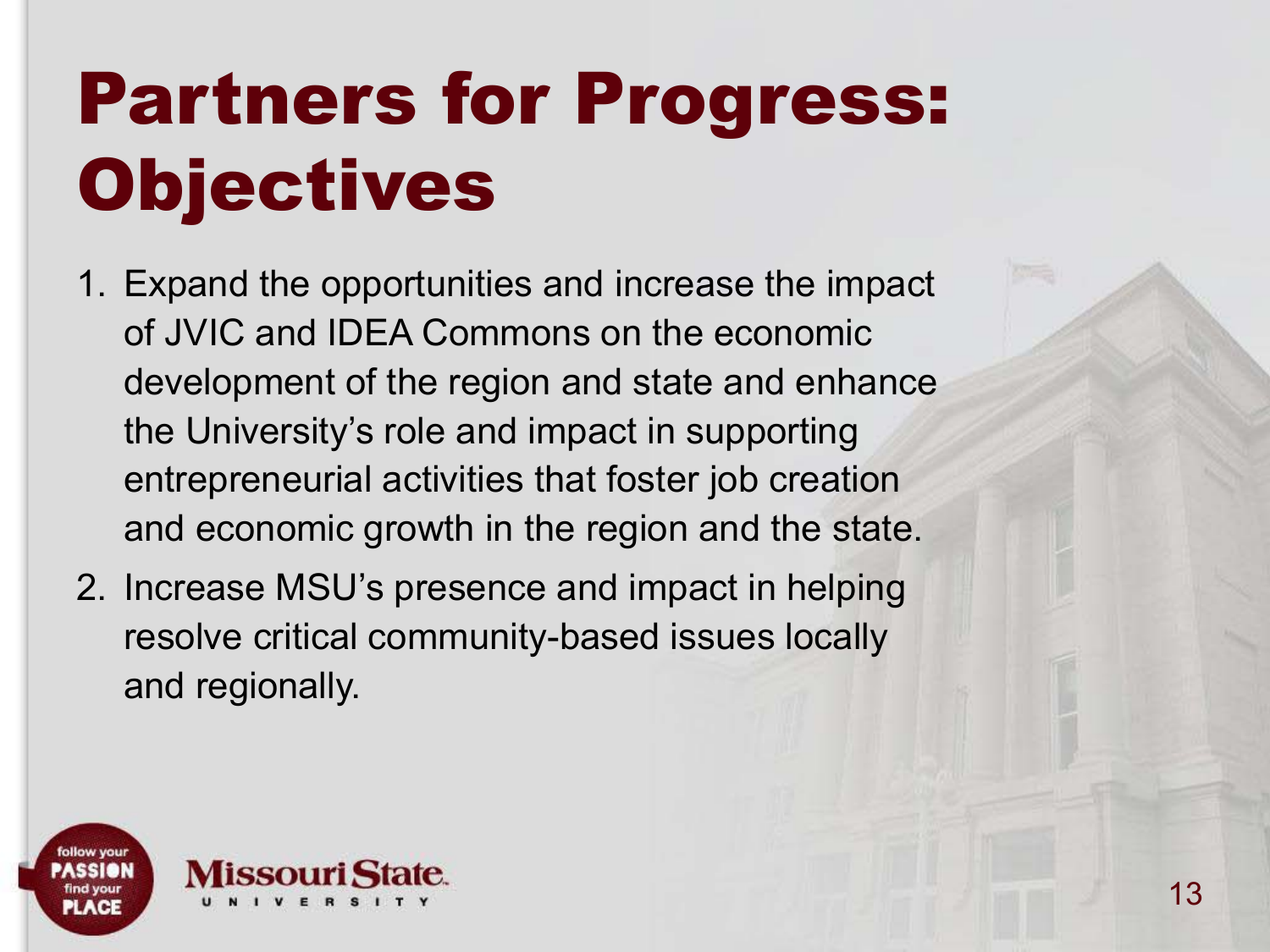#### Partners for Progress: **Objectives**

- 3. Expand collaborations and work with P-12 (preschoolgrade 12) partners to improve schools and student readiness for college.
- 4. Increase technology transfer through innovation and partnerships with science and technology communities in the region and beyond.
- 5. Expand opportunities to support social, cultural, education and health related issues through collaborations with local, regional, state, national and global partners.

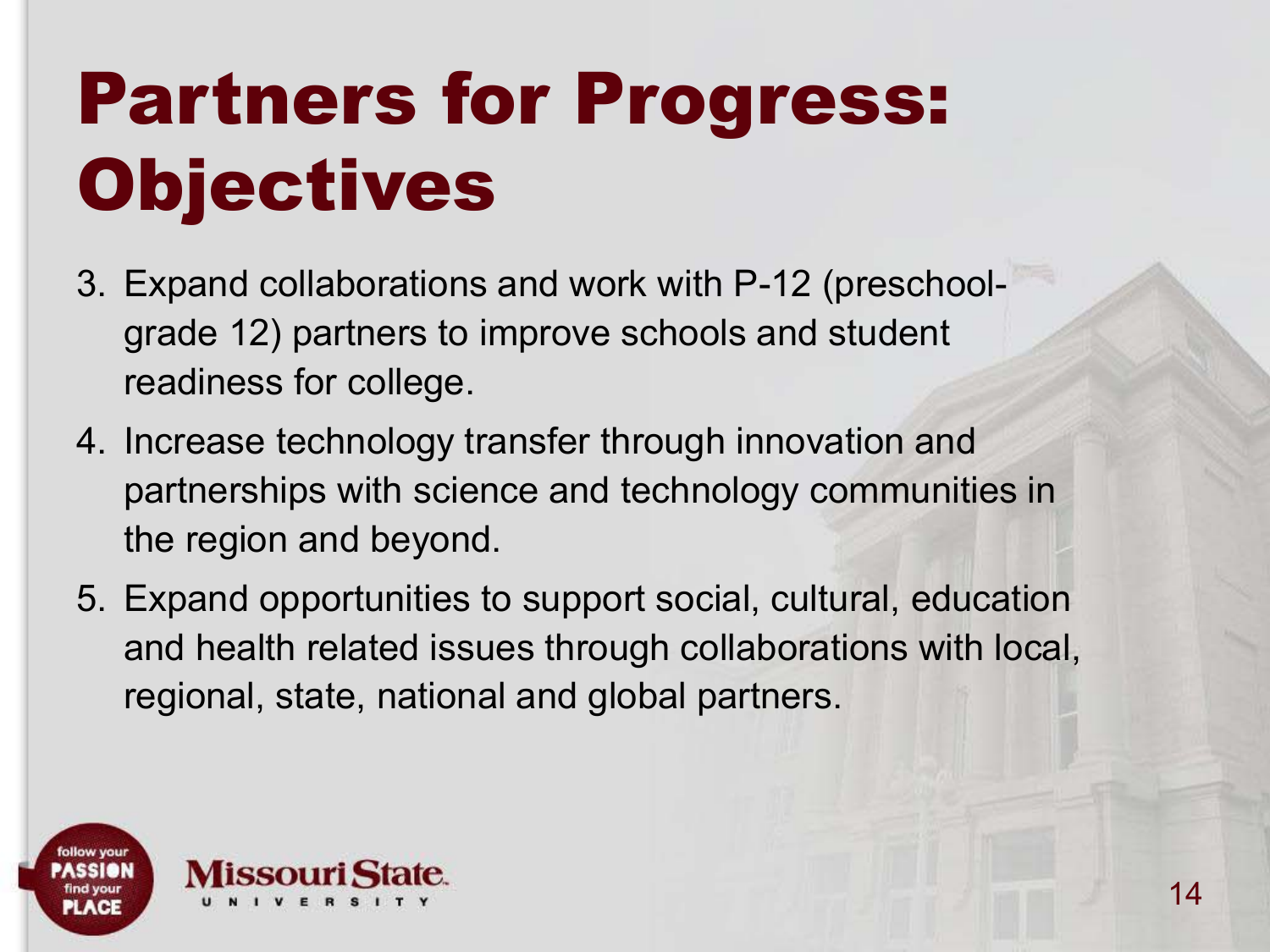#### Valuing and Supporting People: **Objectives**

- 1. Recruit and retain a diverse workforce of faculty and staff.
- 2. Ensure MSU sustains and improves the capabilities and competencies of its faculty.
- 3. Ensure MSU sustains and improves the capabilities and competencies of its academic administrators.
- 4. Ensure MSU sustains and improves the capabilities and competencies of its staff.
- 5. Align employee performance expectations to achieve MSU's mission and vision.

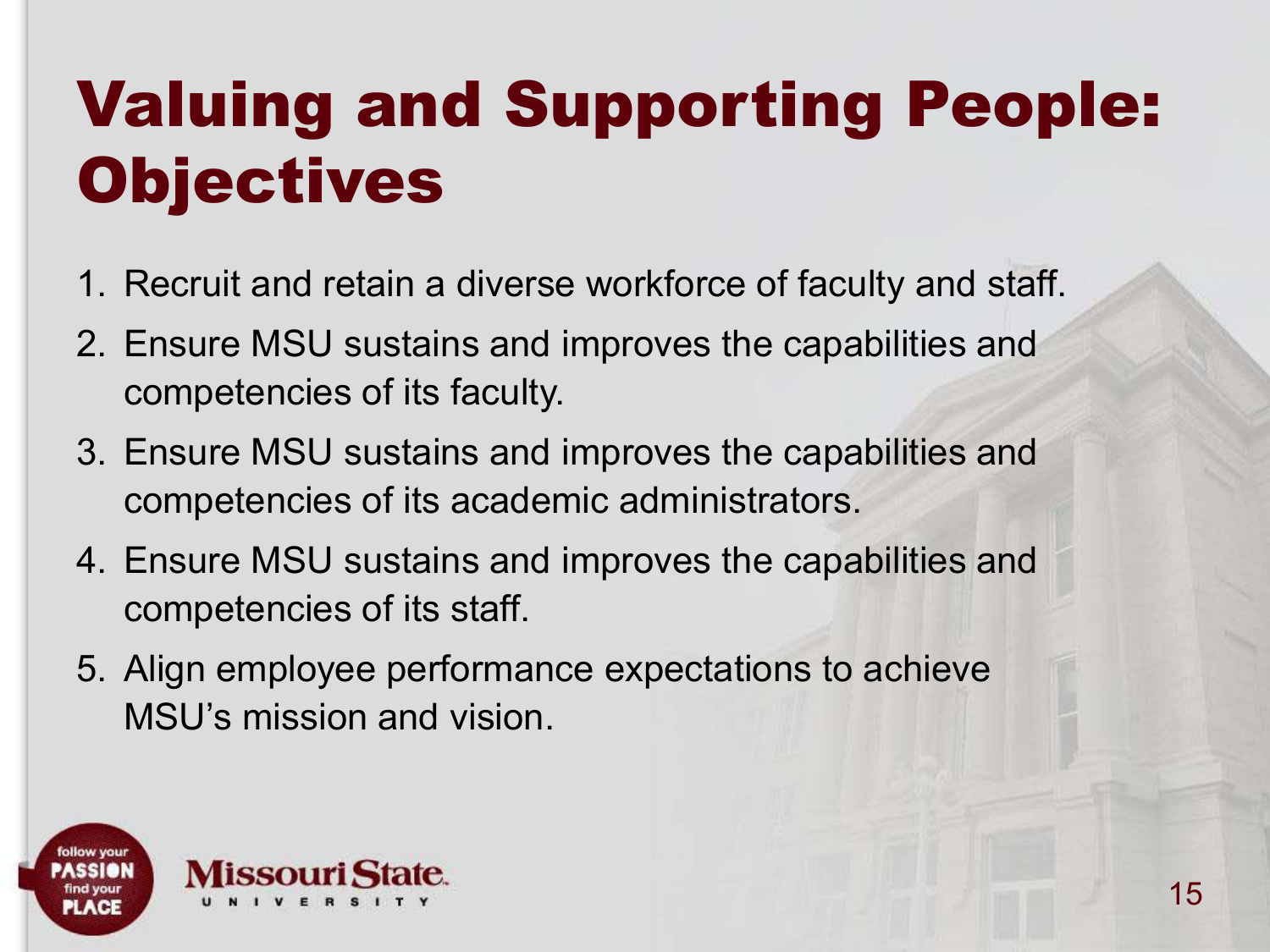#### Valuing and Supporting People: **Objectives**

- 6. Reward employees based on merit and at competitive compensation.
- 7. Foster an organizational culture that embraces a commitment to assessment of outcomes, continuous improvement, collaboration and teamwork, and visionary leadership.
- 8. Enhance and leverage technology to improve teaching and learning systems.
- 9. Maintain a modern technology portfolio that enhances productivity and efficiencies.

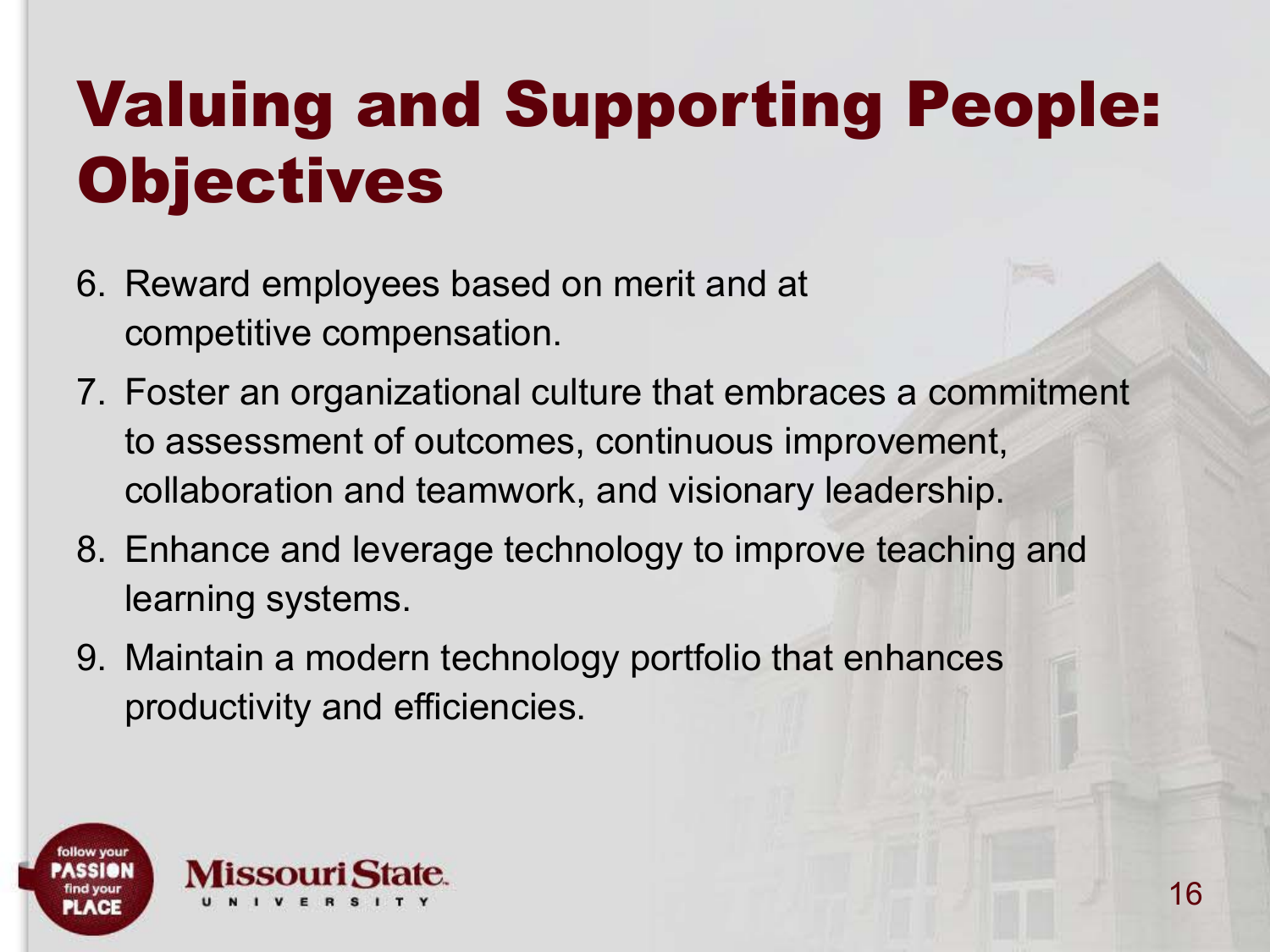### Responsible Stewardship: **Objectives**

- 1. Grow and diversify revenue ensuring financial sufficiency and flexibility to support MSU's mission.
- 2. Allocate resources, including debt, strategically to achieve MSU's mission and vision.
- 3. Manage fiscal assets prudently to ensure the University operates within its means.
- 4. Invest in the preservation, modernization and replacement of capital assets to support mission critical needs.

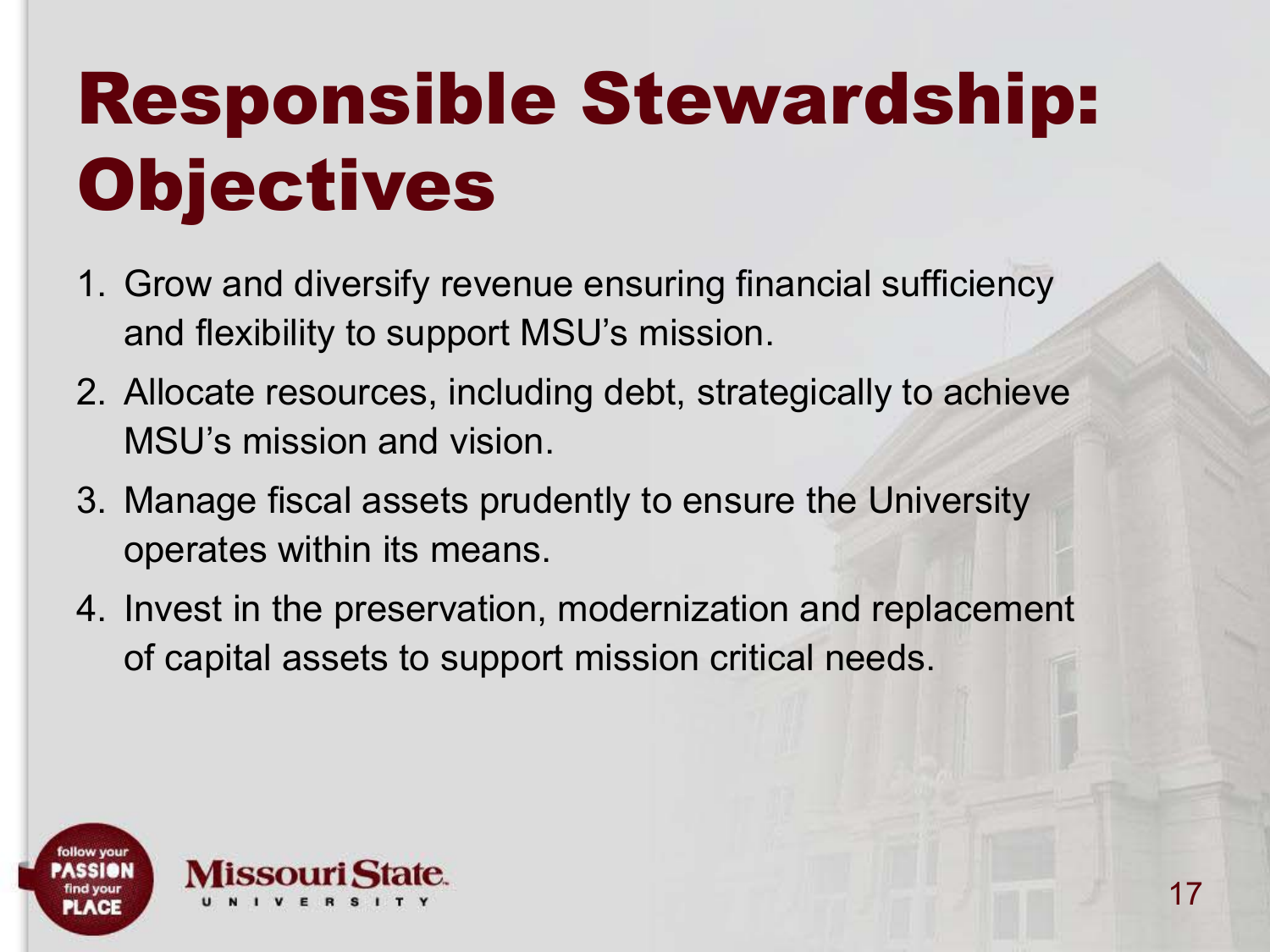### Responsible Stewardship: Objectives

- 5. Utilize and operate facilities efficiently.
- 6. Operate the University in a safe and environmentally conscious manner.
- 7. Demonstrate transparency and accountability to the University's constituencies.
- 8. Manage University-wide risk (e.g., reputational, strategic, market, financial and operational) effectively.

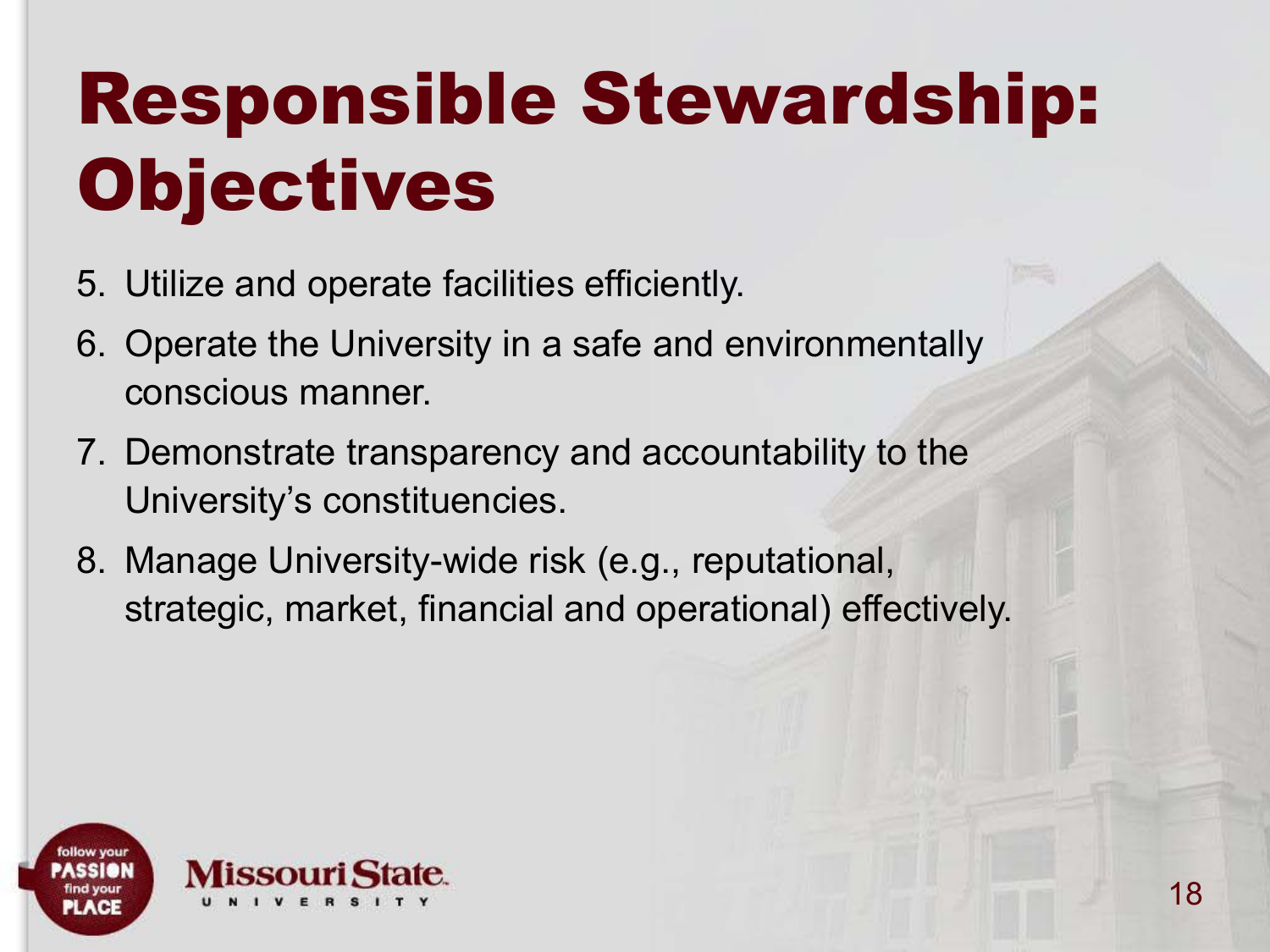

#### Selected first-year highlights

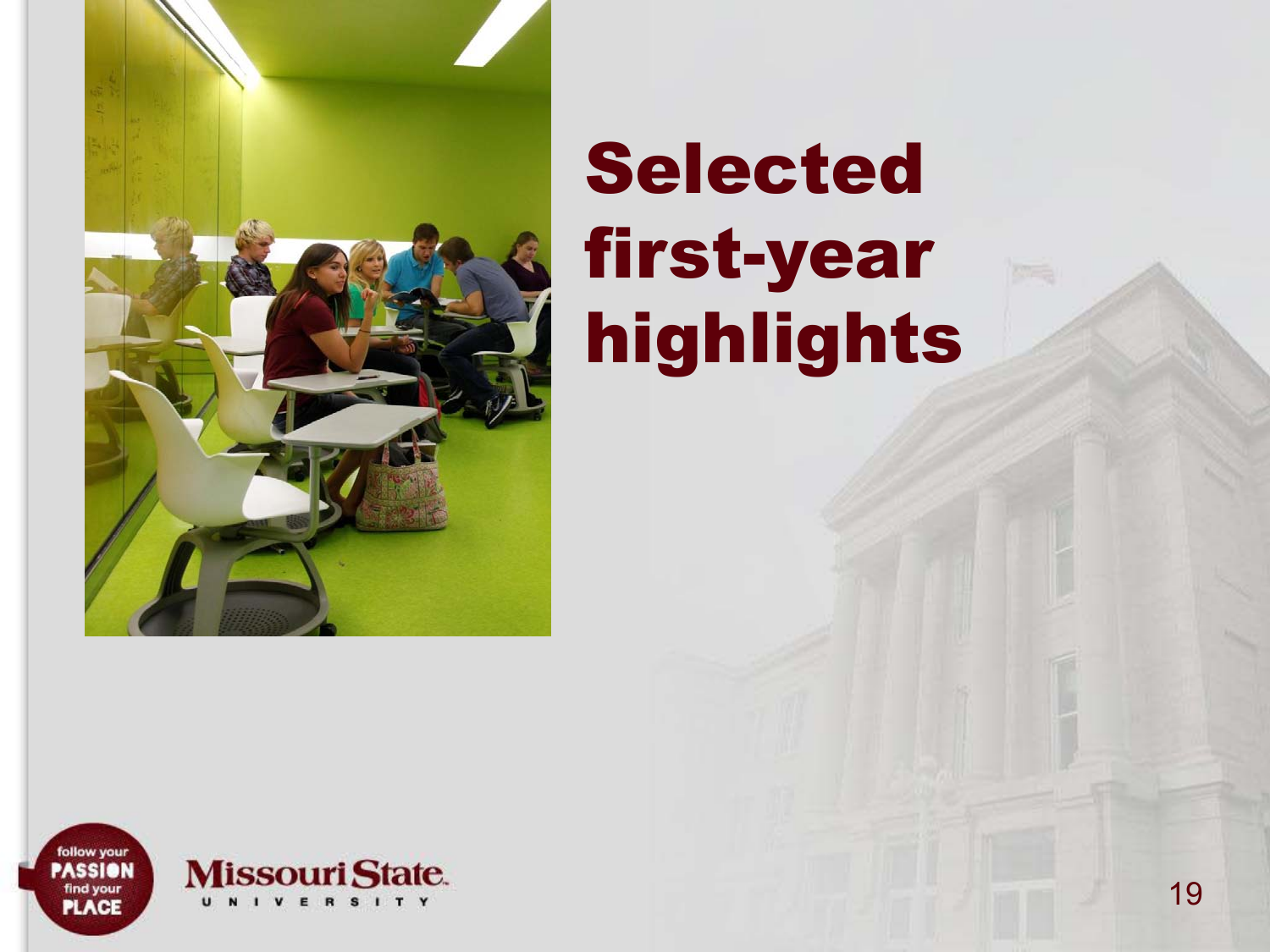- The Executive Enrollment Management Committee was reconstituted in fall 2011.
	- College deans have established enrollment targets for the fall 2012 semester.
	- General enrollment targets are being developed.
	- Steps are underway to employ the services of a higher education marketing consultant to help us evaluate and enhance our marketing effort.
	- The scholarship program is being reviewed.
- Created data files that permit deans and heads to monitor same time enrollments in all general education classes.
- Deans continue to enforce enrollment minimums to ensure efficiency.

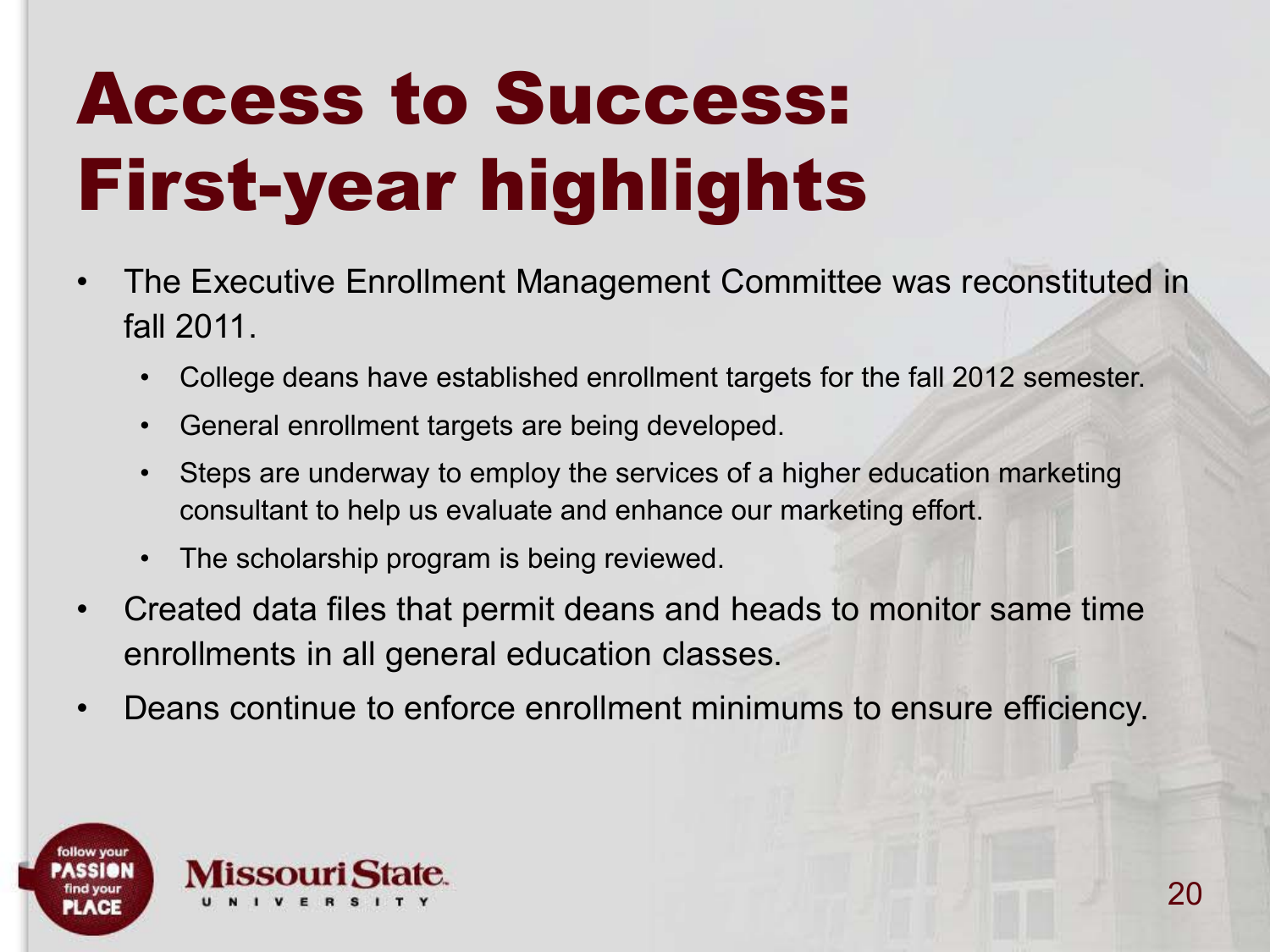- The number of historically underrepresented, first-time new in college for fall 2012 is 1,002, up 267 (36%) over this time last year.
- The inaugural Multicultural Leadership Scholarship Interview Day took place in January 2012 and attracted more than 400 applicants.
	- Sixty-two scholarships were offered along with three MLS candidates being awarded the Presidential Scholarship.
- International enrollment for fall 2011 was 1,304 (3% increase over fall 2010 enrollment).

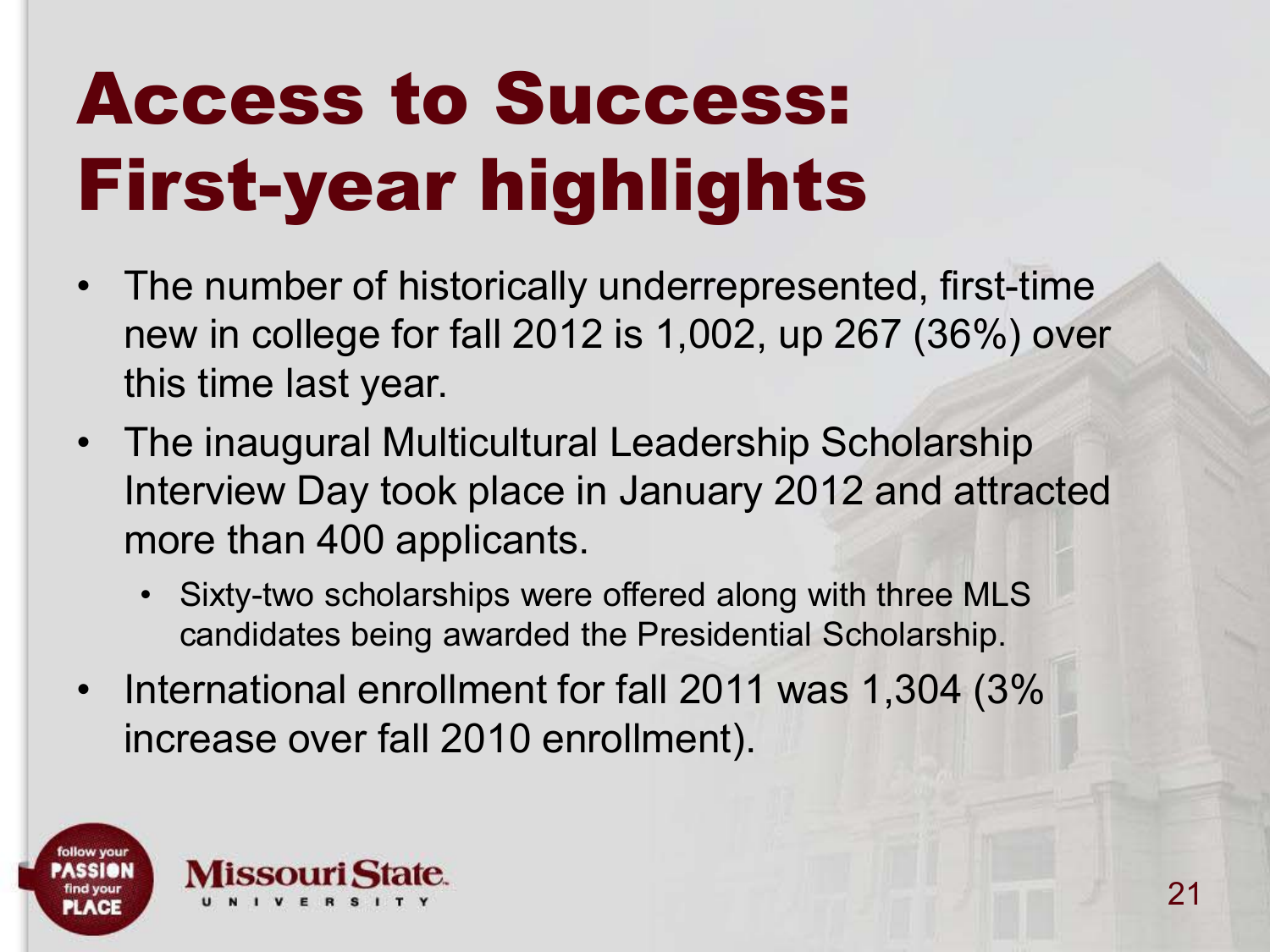- All of the existing health-related programs are being expanded to accommodate more students.
- An additional 15 STEM (Science, Technology, Engineering, Math) graduate assistants have been funded through 2012-13.
- Enrollments continue to grow in the Professional Science track of the Master of Natural and Applied Sciences (MNAS) degree which was approved in November 2011.

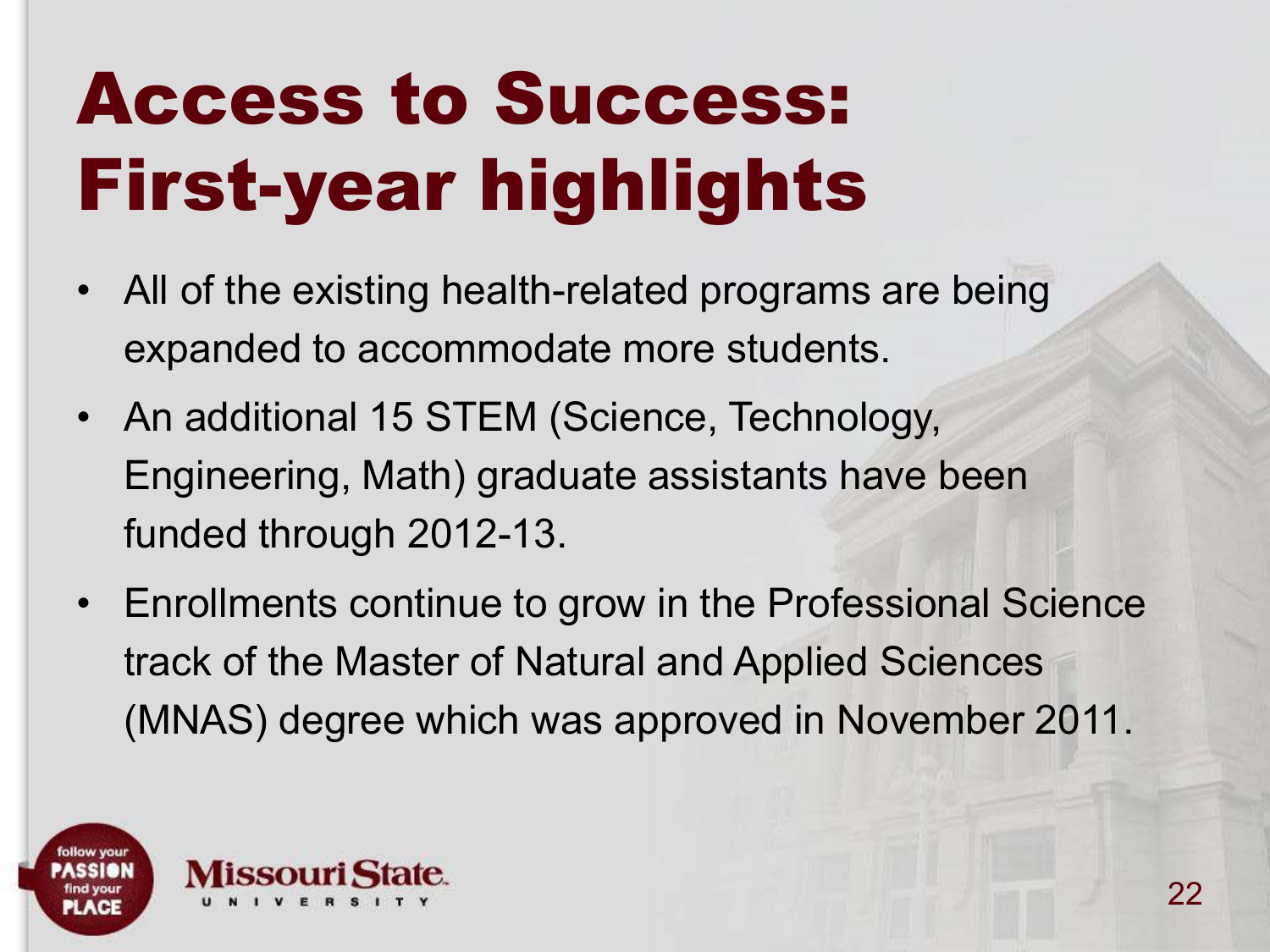- Used the Missouri Department of Higher Education (MDHE) list of critical need areas to develop a list of MSU programs to be monitored as non-STEM critical workforce need degree completions.
- Several new programs have been developed and fully approved for implementation:
	- Doctor of Nursing Practice
	- MS in Athletic Training
	- EdS in Counseling and Assessment
- Plans continue for the implementation of a Doctor of Pharmacy (PharmD) program on campus in conjunction with the University of Missouri-Kansas City.

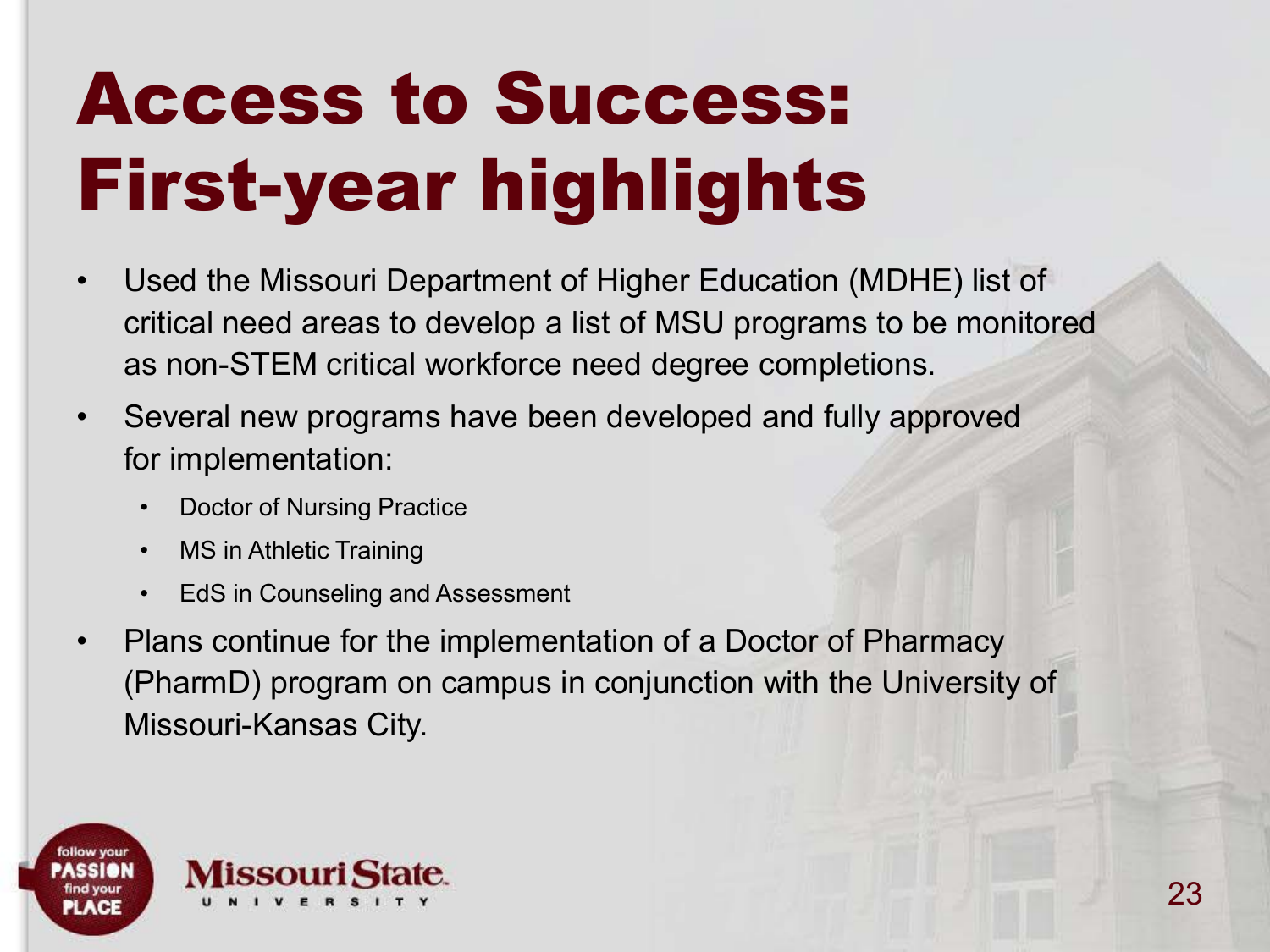- PSY 121 (National Center for Academic Transformation) and ENG 110 (Next Generation) are piloting significant course transformations as part of statewide initiatives.
- The math department has continued with its efforts to transform several of its classes with an eye toward improving student learning and success in these gateway classes.

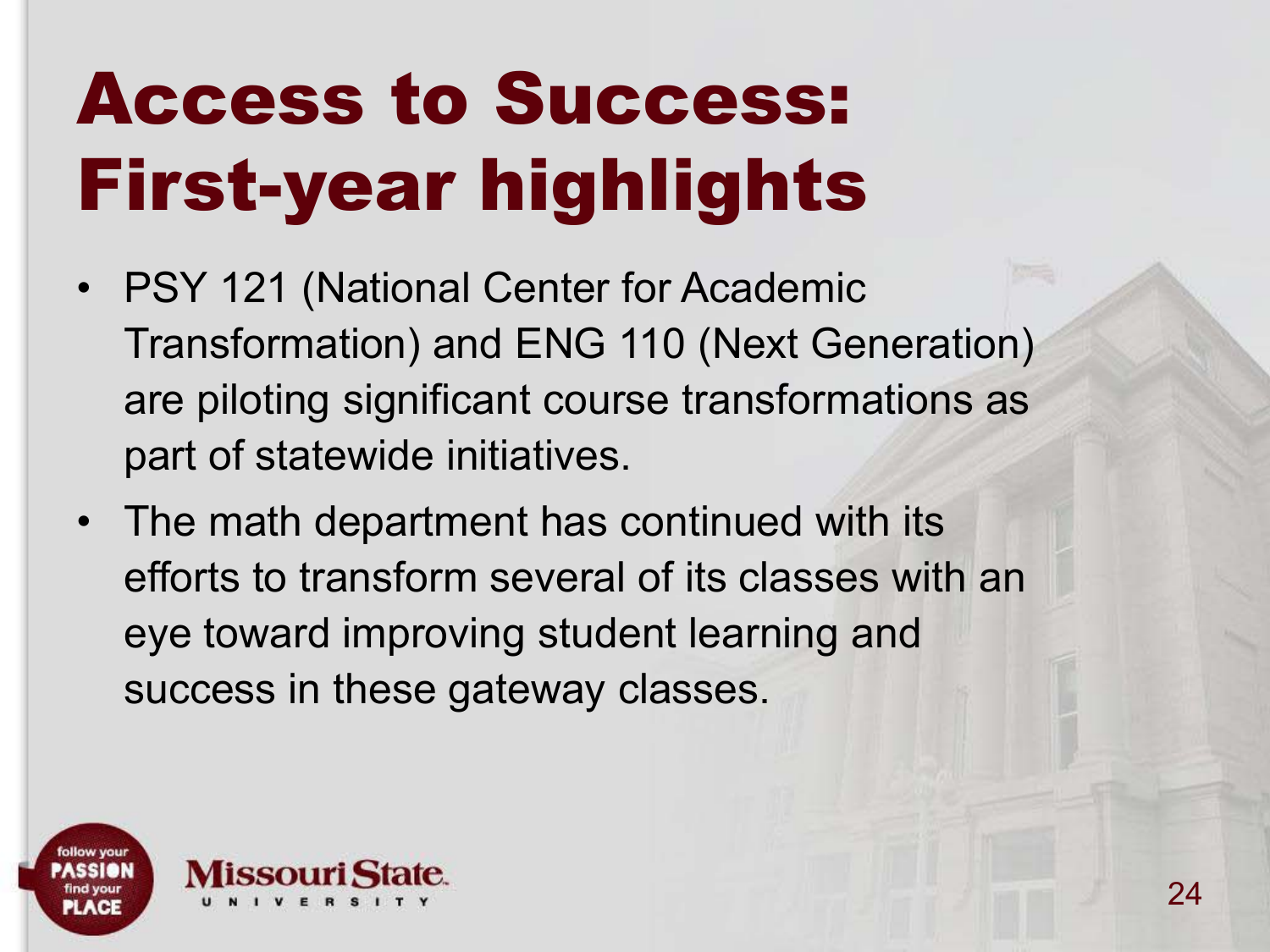- Increased credit hour production Online: >25% Blended: >45% iCourse deliveries: 10%
- Several academic departments have identified alternative degree completion pathways with a clearly defined rotation of courses.
	- Enables students to plan evening and distance delivery course options.
- Identified a general education pathway available through iCourse and online deliveries.
	- Missouri State Online website has been significantly revised to become more user friendly.

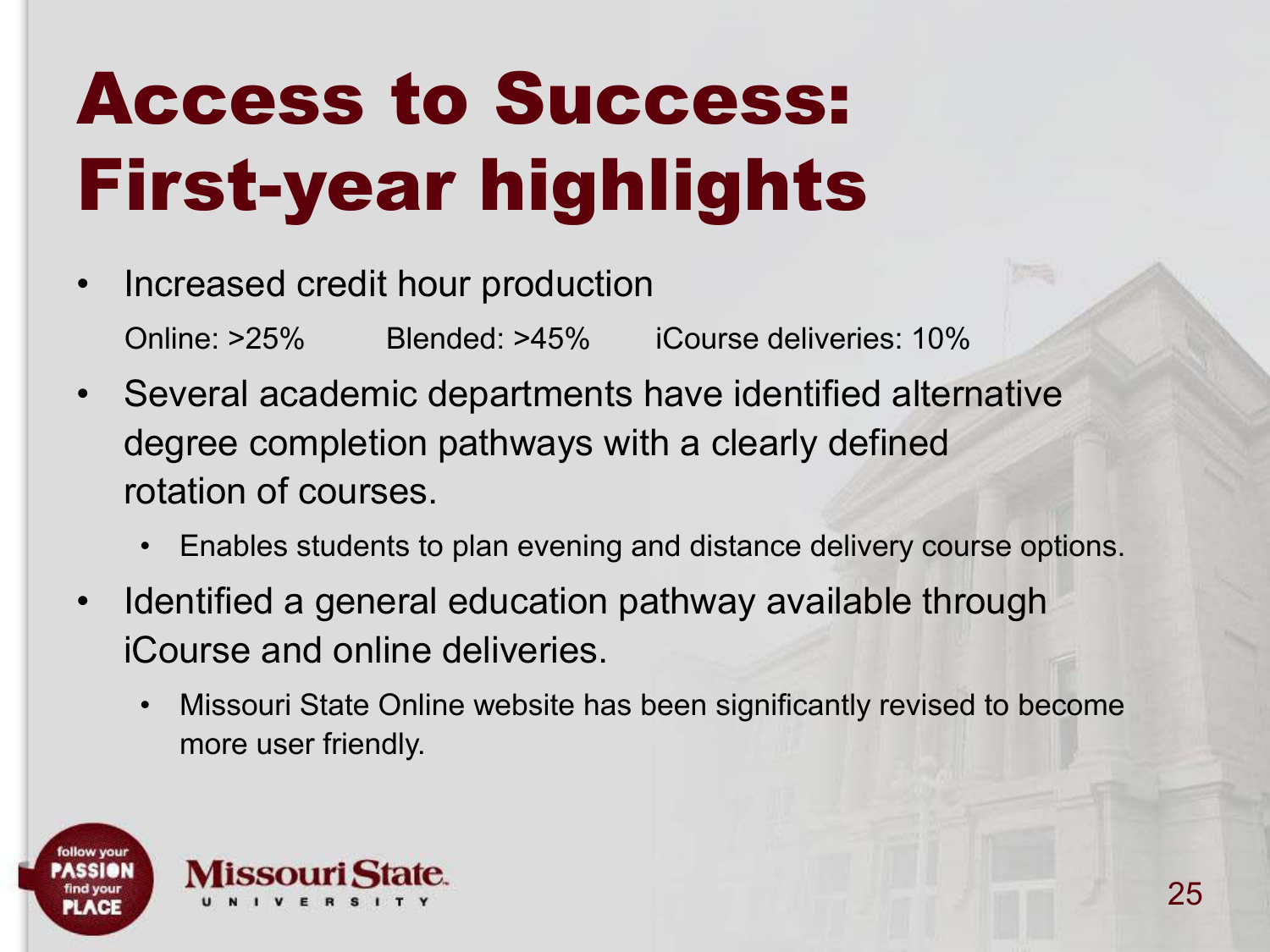- Missouri State Online created landing pages for all undergraduate and graduate online degree programs and certificates.
	- Provides consistent structure and easy access
	- Pages provide program overview, advisor, degree requirements and course rotation with links to other pertinent information such as financial aid and admissions.
- Developed standard class patterns (i.e., meeting times) for evening courses to be implemented in spring 2013.

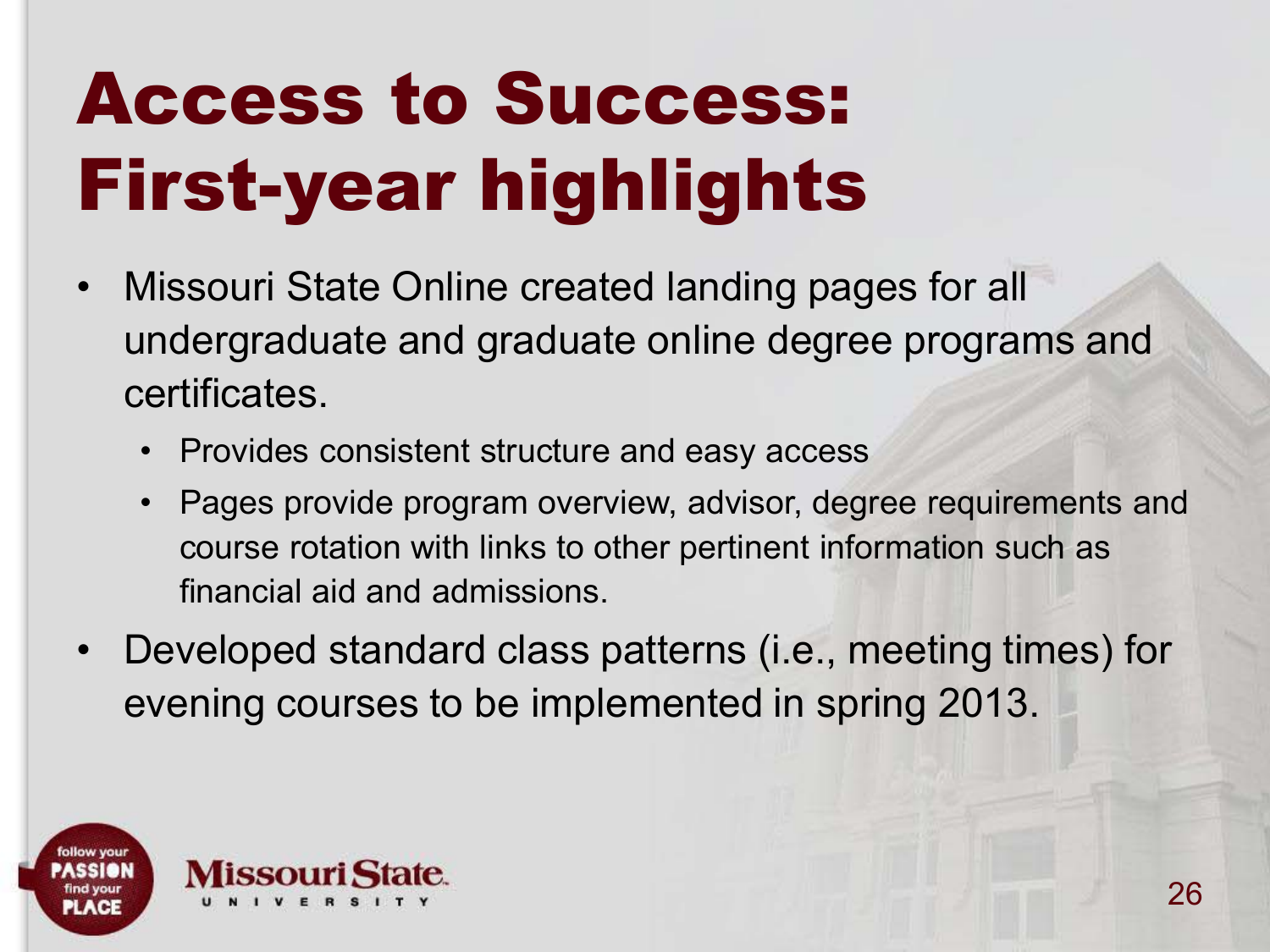- The number of students using the Bear CLAW continues to increase.
	- As of April 17, the number of participants during the spring 2012 semester were:
		- Subject area tutoring (2,366)
		- Writing Center (1,506)
		- Supplemental instruction (3,762)

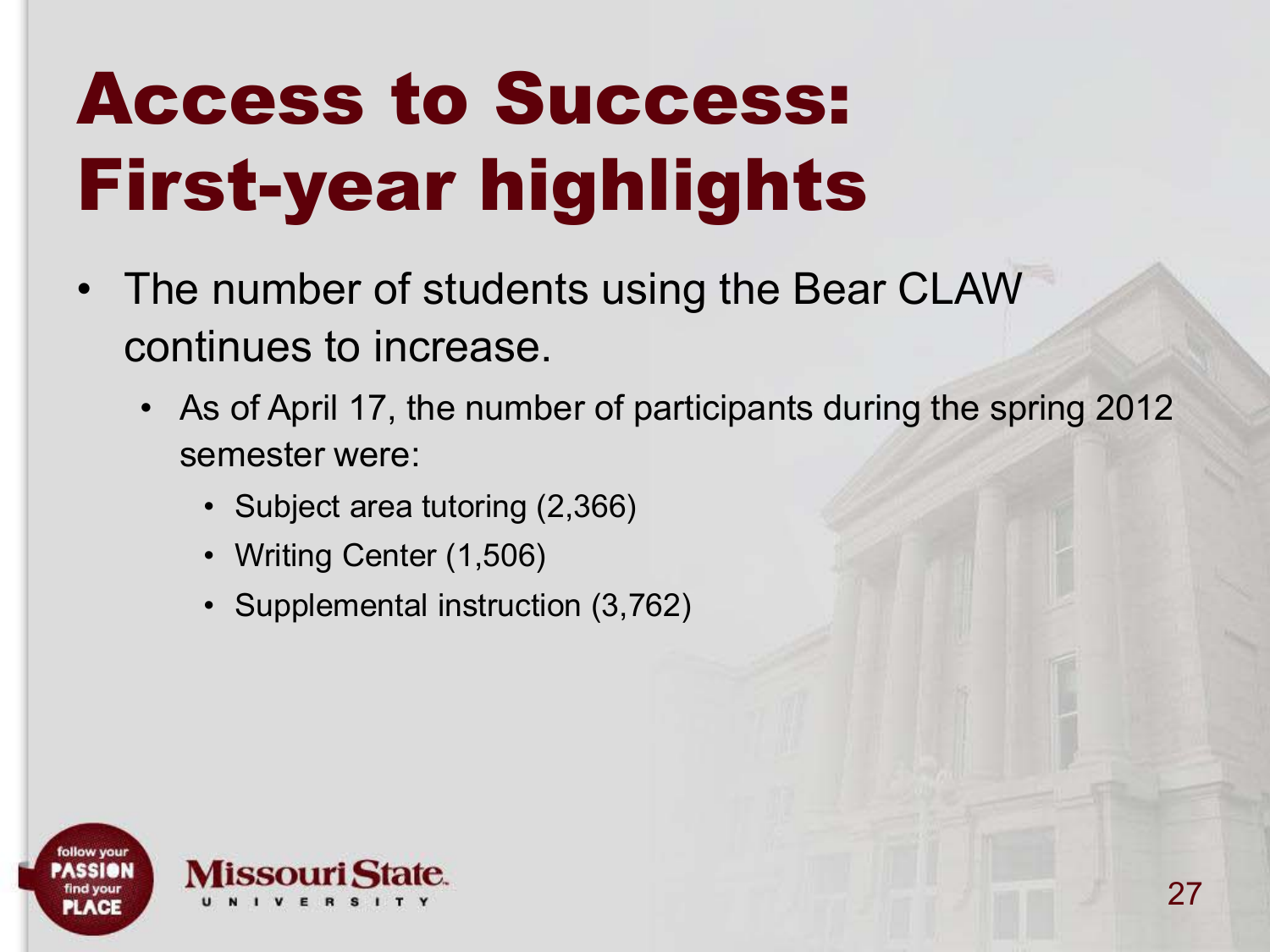- Intervention strategies continue to be expanded.
	- Includes curricular learning communities, integrative service learning and living learning communities
- Improved online writing support was launched in spring 2012 through the use of Adobe Connect.
- Changes have been made in the SOAR program.
	- Includes college-specific sessions designed to improve communication about college standards, requirements and opportunities to incoming students

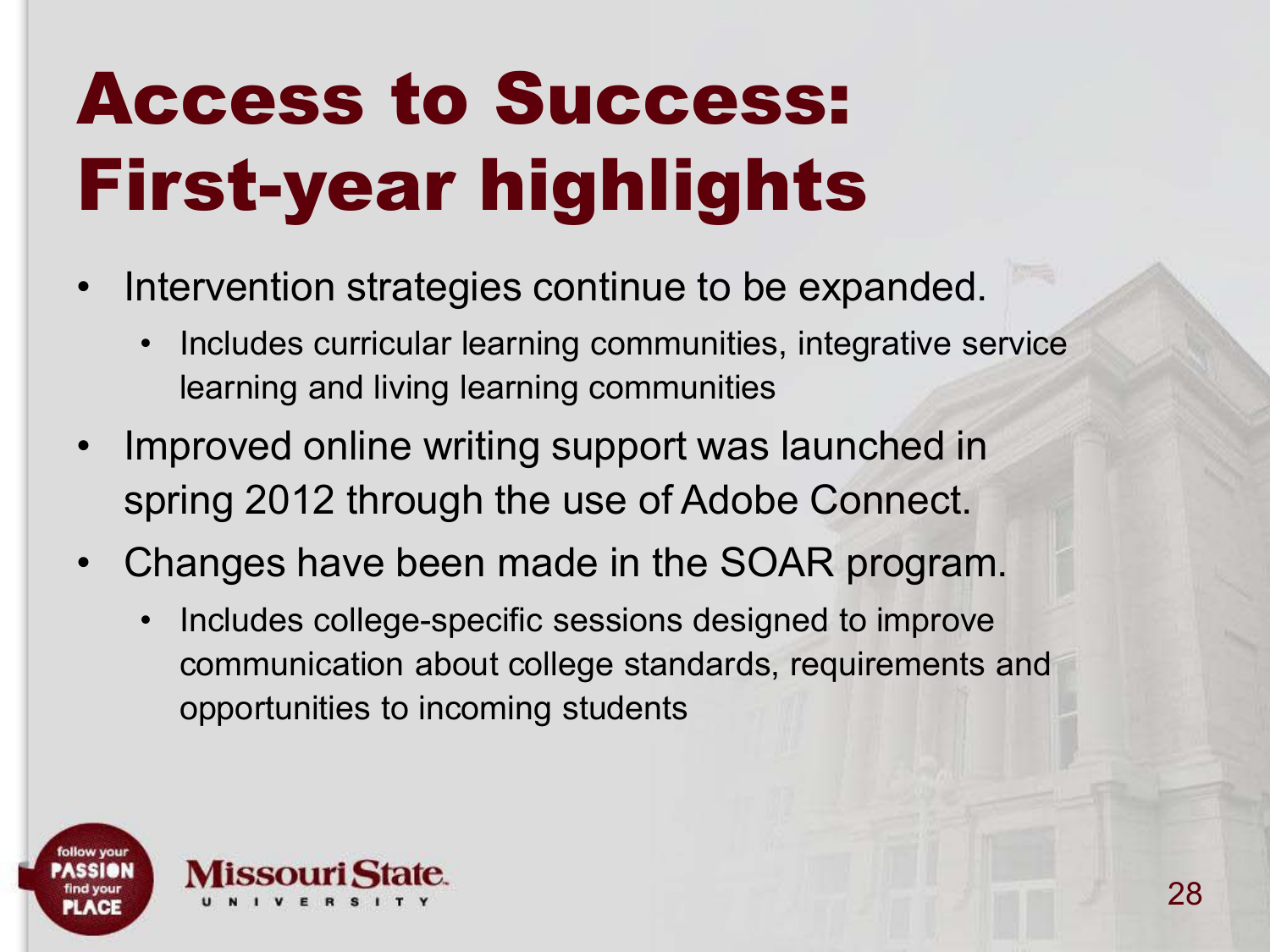- Number of student participants in Study Away has increased 35% over the past two years (from 289 to 389).
- Number of faculty-led Study Away trips increased 59% during the last year (from 17 to 27).

#### **West Plains**

- GOAL Great Opportunities for Adult Learners Program
- Articulation agreements in allied health
- Improved developmental curriculum to increase retention

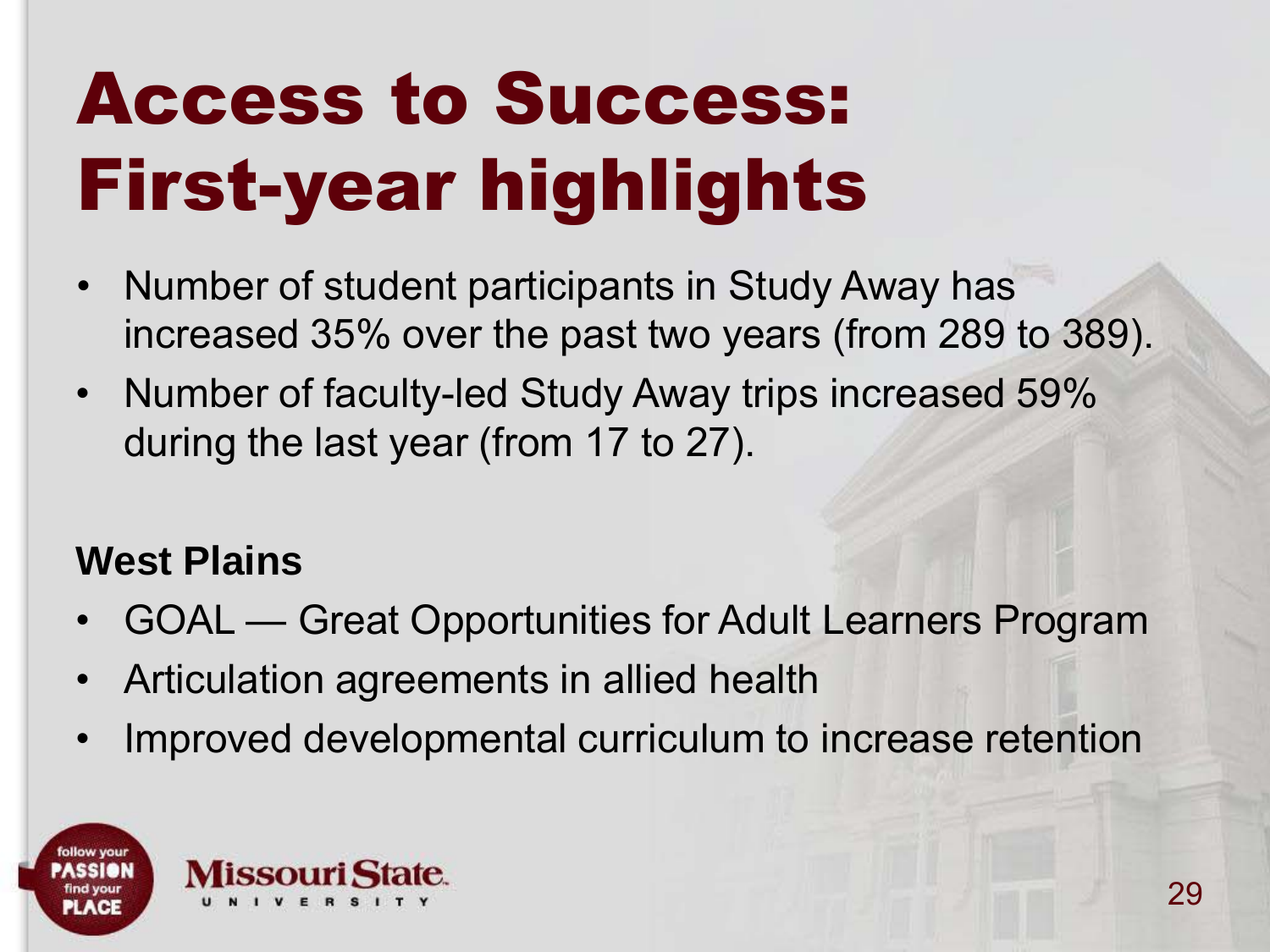### Public Affairs Integration: First-year highlights

- General Education Task Force has incorporated public affairs-related learning outcomes as part of its recommendations to the Faculty Senate.
	- Currently being acted upon by the Senate
- Task Force is also considering how public affairs can best be incorporated into the structure of the new program.
	- Work in this area will also be forwarded to the Faculty Senate

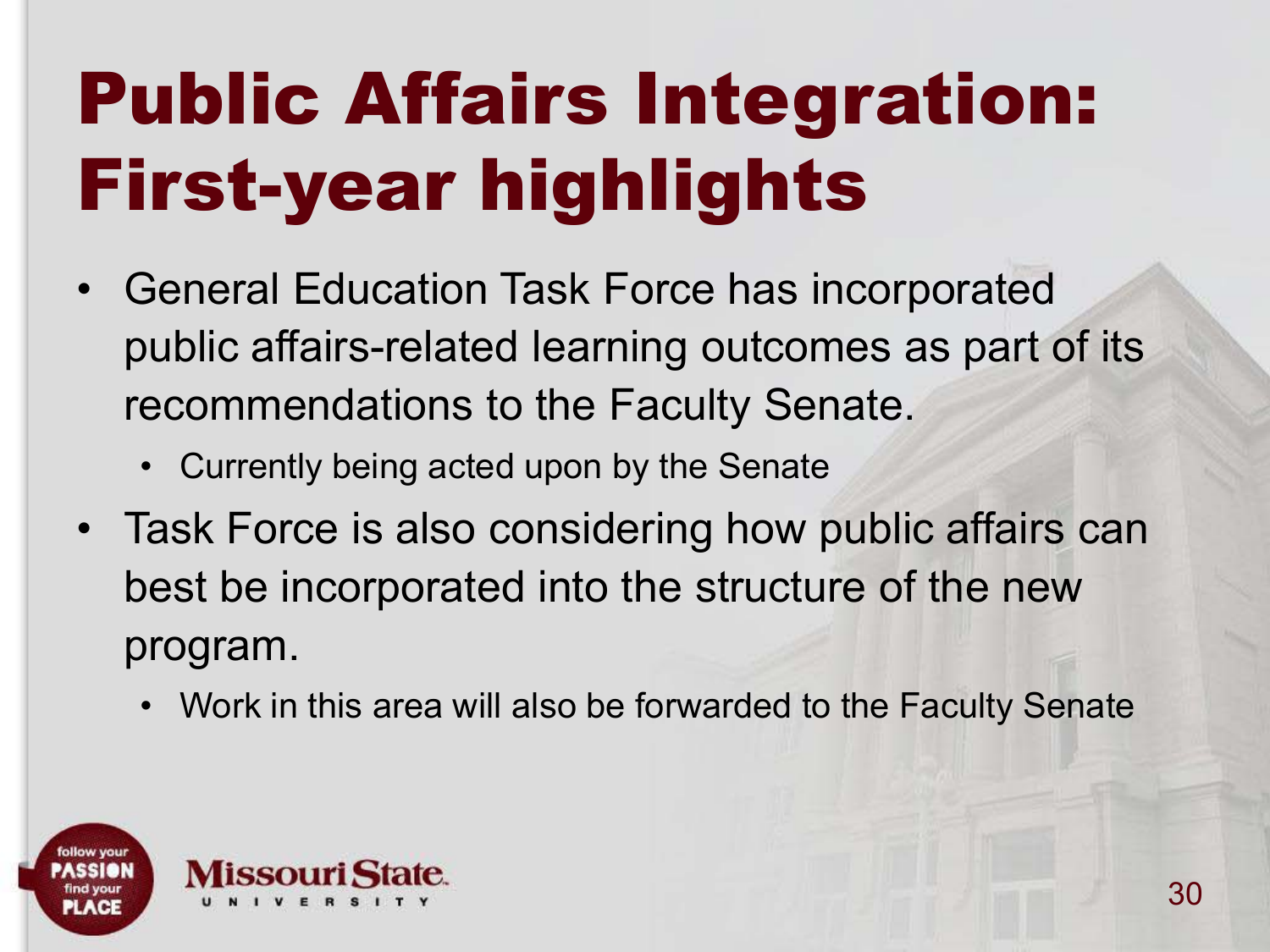#### Public Affairs Integration: First-year highlights

- eJournal of Public Affairs was launched on Feb. 1, 2012.
	- A collaborative effort between MSU and the American Democracy Project, an American Association of State Colleges and University (AASCU) Initiative
- The Distinction in Public Affairs program produced a second cohort who presented projects at the 2012 Public Affairs Conference.
	- Included six group presentations involving 38 students.

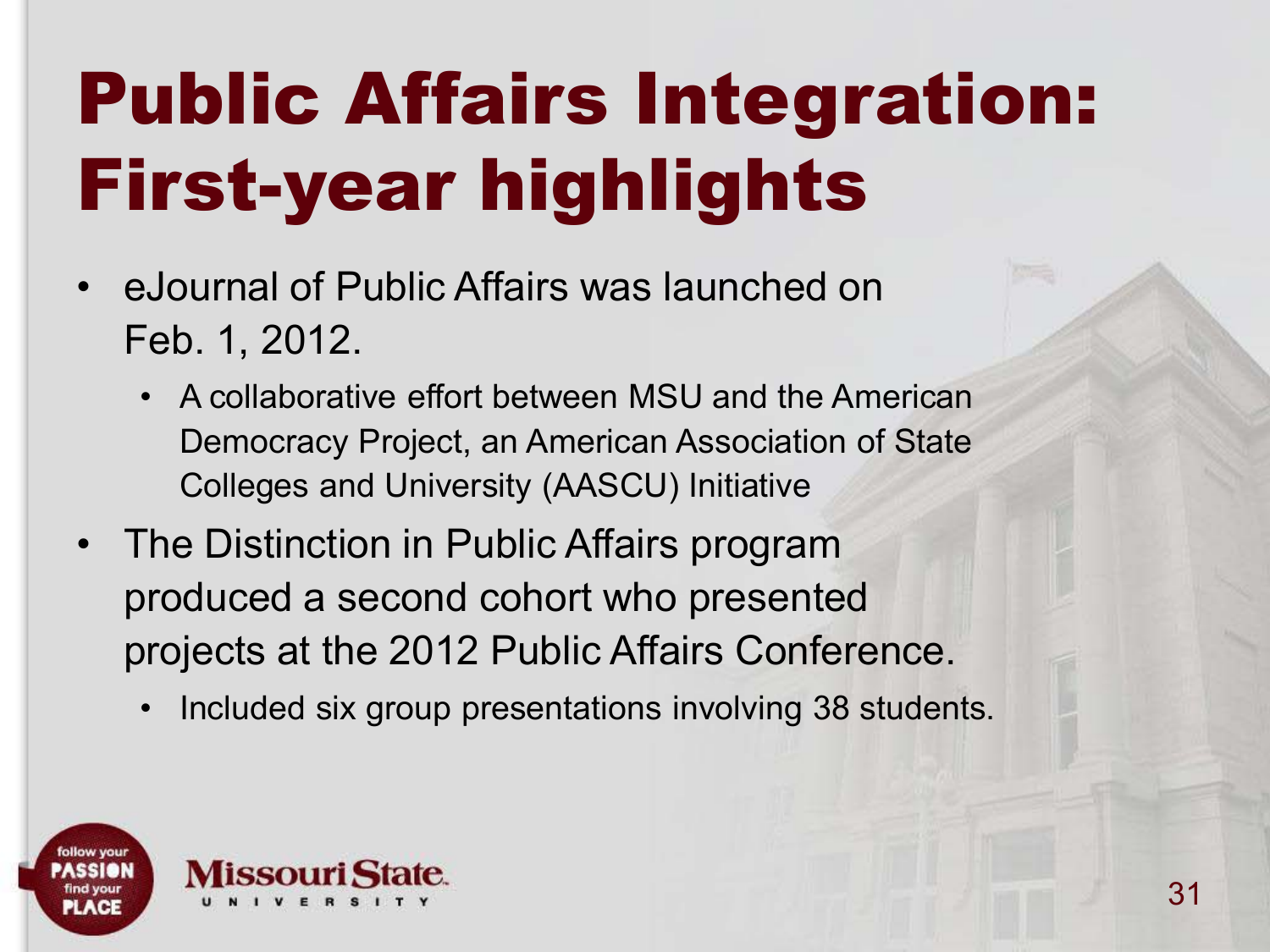#### Public Affairs Integration: First-year highlights

- More than 330 people participated in the community-wide event, Lee Mun Wah: "An Unfinished Conversation," which focused on race-based interactive education.
- Facing Racism training was accomplished in collaboration with the Springfield Chamber of Commerce.

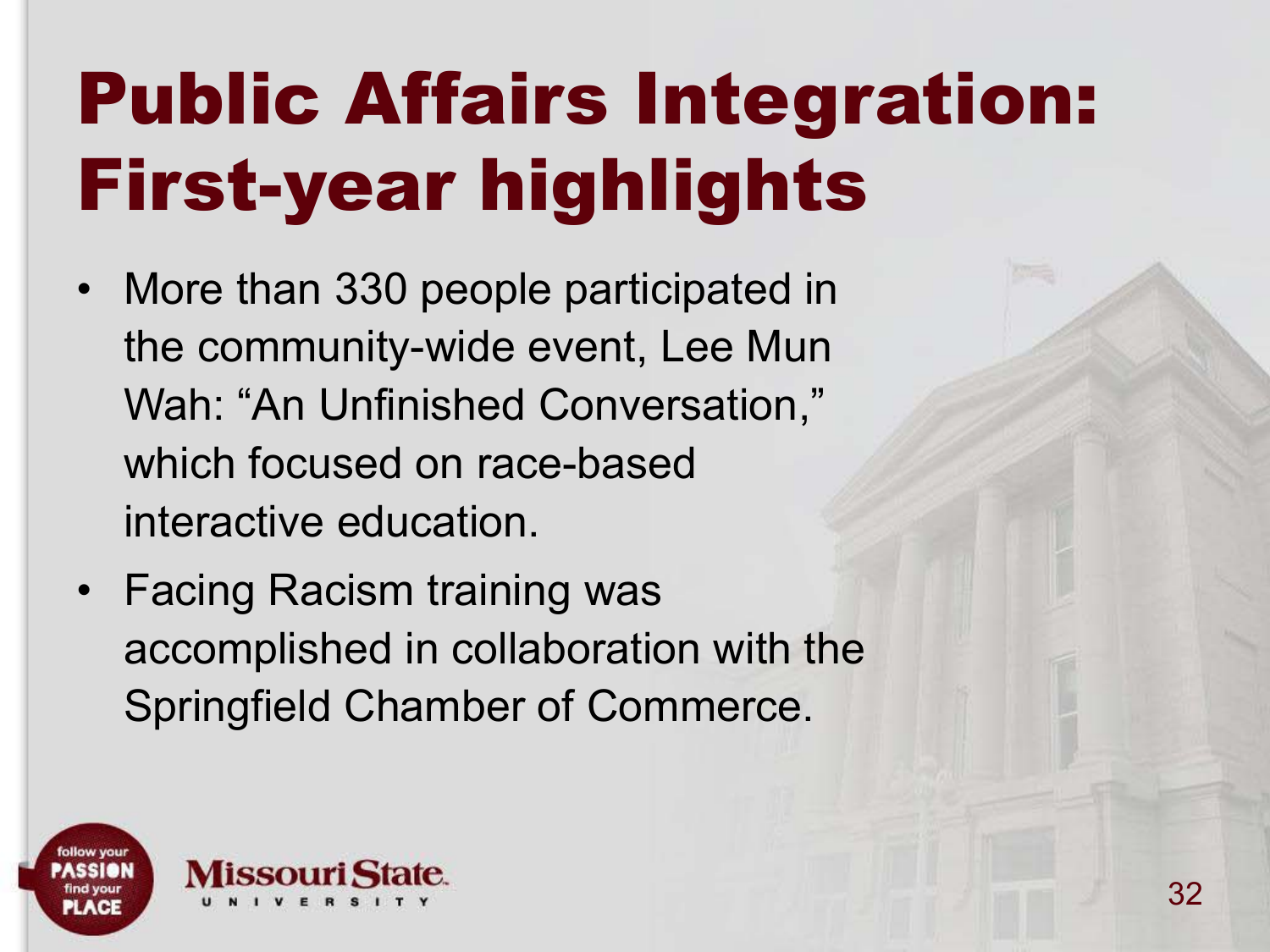#### Engaged Inquiry: First-year highlights

- Through March, more than 97 named investigators had received more than \$14.2 million in external funding.
	- Funding example VESTA:
		- Major grant received by The Viticulture and Enology Science and Technology Alliance (VESTA) housed in the William H. Darr School of Agriculture.
		- The \$4.99 million grant from the National Science Foundation (NSF) was to establish VESTA as a National Center of Excellence.
		- As a national center, VESTA will assist the economic development and sustainability of the rapidly expanding U.S. grape and wine production industry.

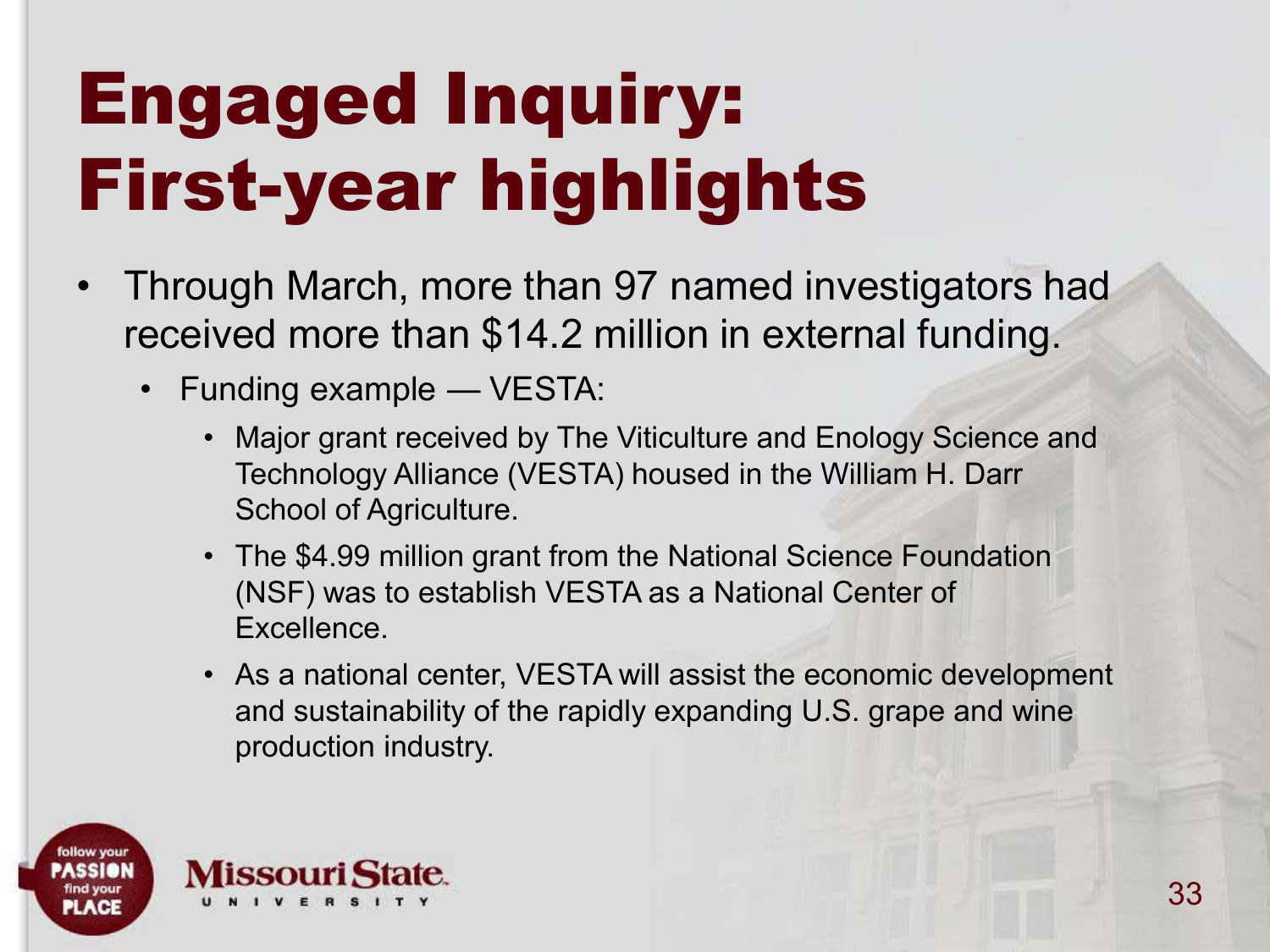#### Engaged Inquiry: First-year highlights

- A University Task Force on Undergraduate Education was created.
	- Developed an institutional definition of "undergraduate research"
	- Surveying faculty and students to determine the existing scope of these activities
	- Will recommend a plan for being able to monitor the extent of undergraduate research activities
- Undergraduate research presentation forums and senior days have expanded in the Colleges of Natural and Applied Sciences, Health and Human Services, Humanities and Public Affairs and Arts and Letters.
	- These events are complementary to the annual Interdisciplinary Graduate Research Forum.

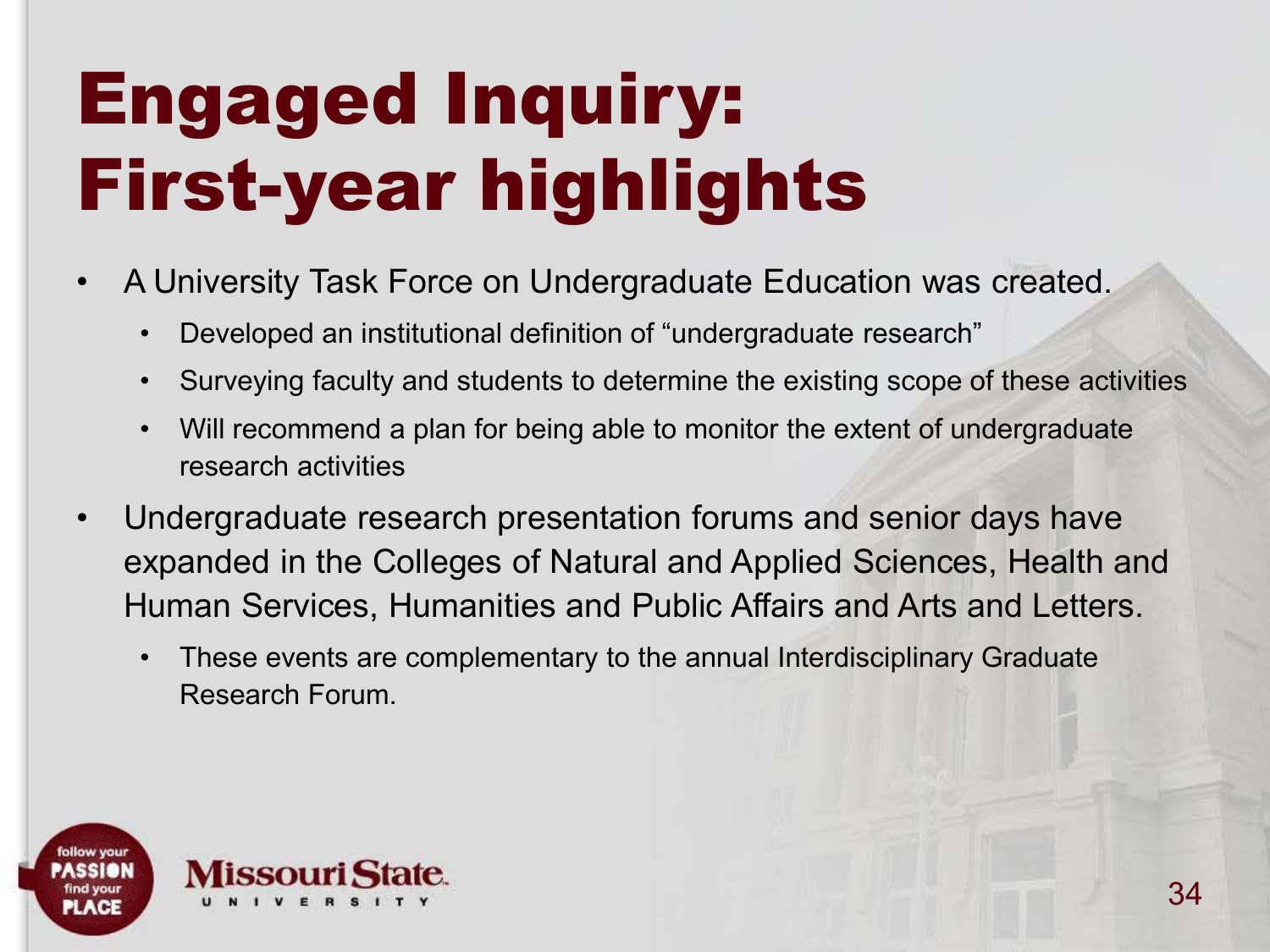#### Engaged Inquiry: First-year highlights

- College strategic plans now include goals for increased research productivity.
	- To help achieve these goals the provost has emphasized the option of flexible work assignments.

#### **West Plains**

• Title III funded faculty development initiatives

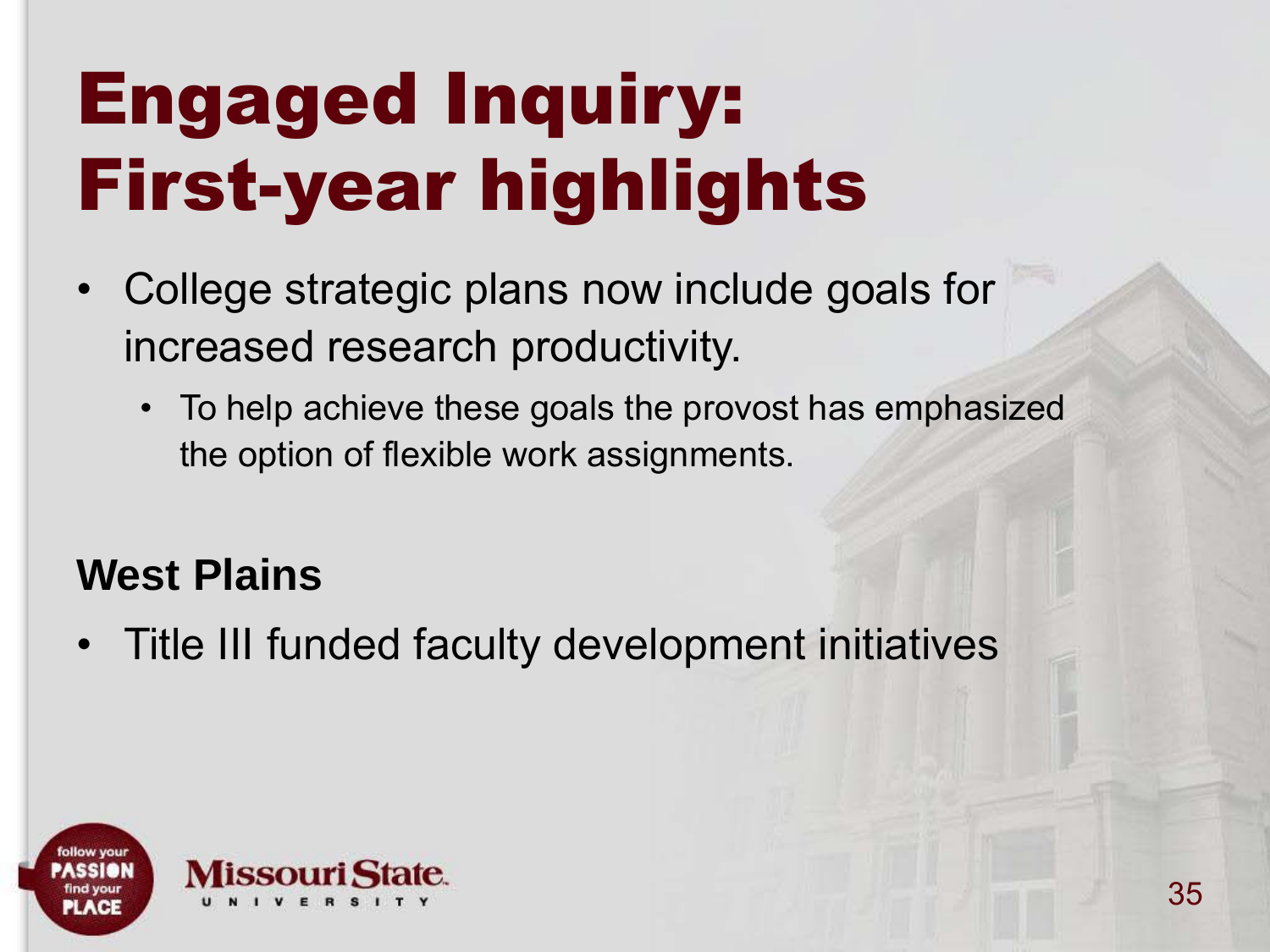#### Partners for Progress: First-year highlights

- Continued as one of several partners in the Teacher Education Alliance.
	- Partners include Drury, Evangel and Baptist Bible College
	- Designed to offer increased support for high poverty enrollment schools in Springfield R-12
- Missouri University of Science and Technology engineering program on campus continues to expand.
	- Waiting to hear the final outcome of the ABET accreditation visit

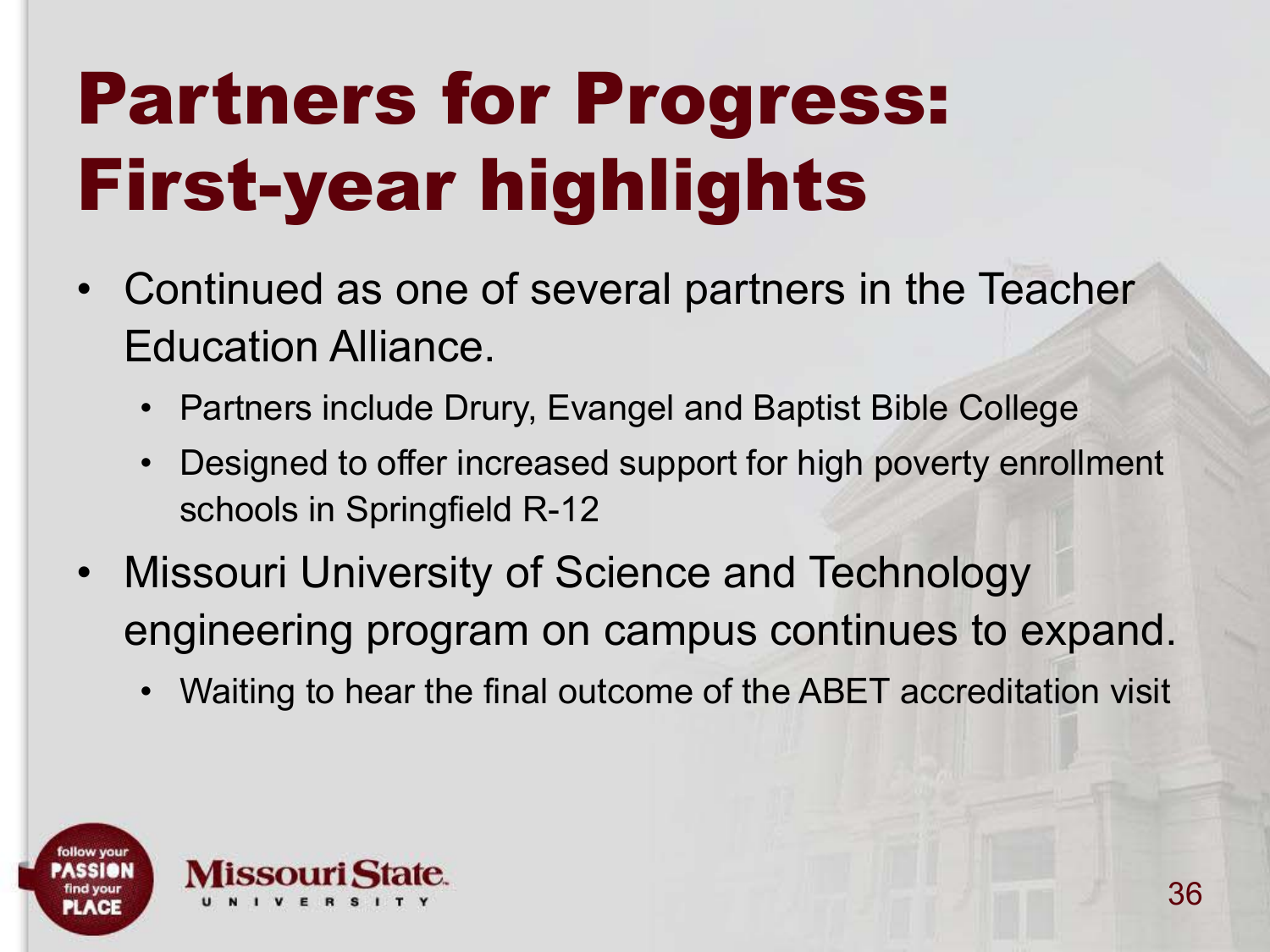### Partners for Progress: First-year highlights

- The MS, Nurse Anesthesia program gained approval from the Council on Accreditation for multiple new clinical sites.
- Work continues with OTC on a variety of collaborative projects:
	- Service-learning partnership
	- Common reader
	- Articulation agreements
	- Sharing of test proctoring accessibility

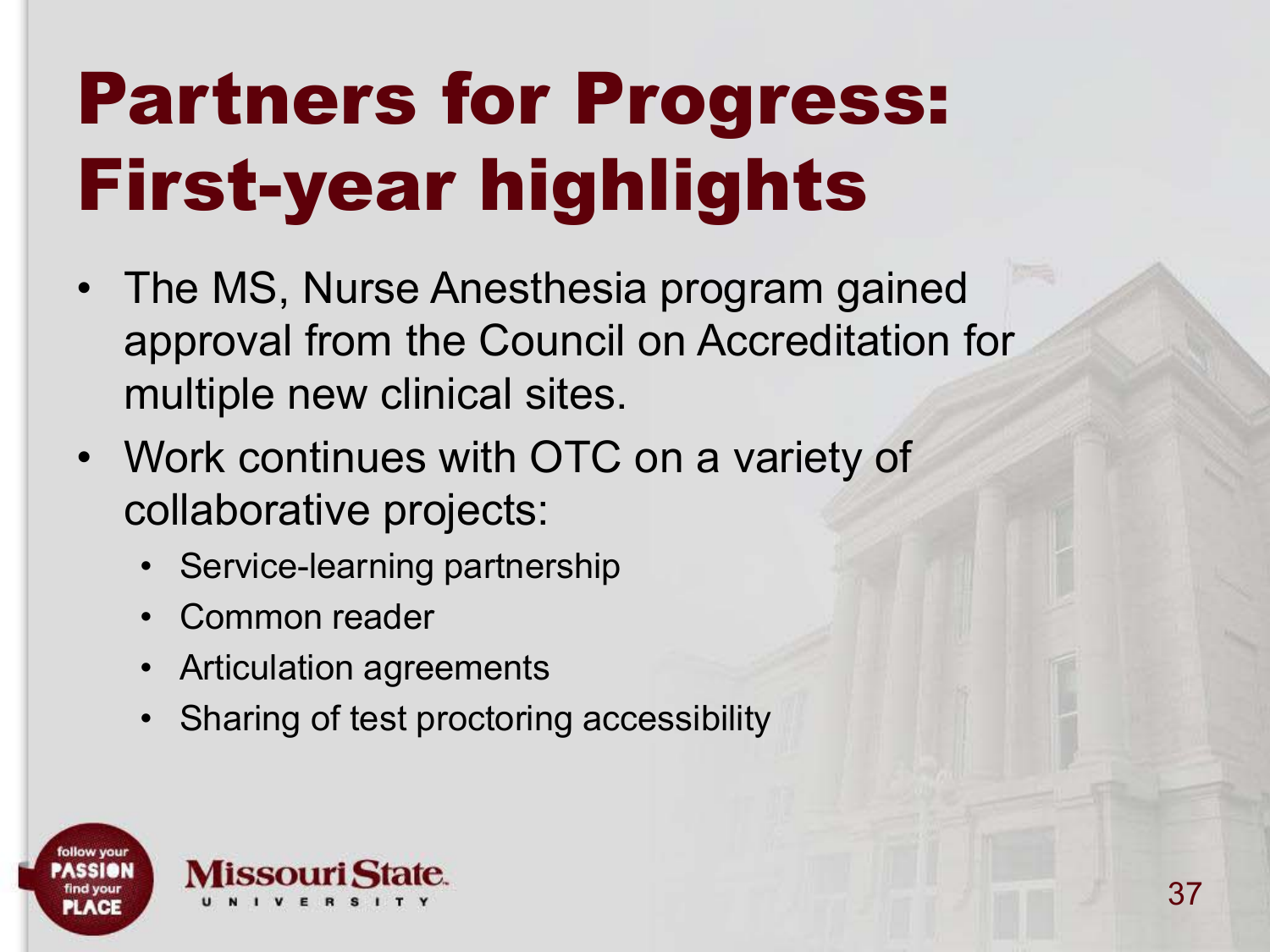### Partners for Progress: First-year highlights

#### **West Plains**

- Involvement by Small Business and Technology Development Center (SBTDC) with Ozarks Small Business Incubator
- Construction of Gohn Hall to serve adults in the bachelor's and master's degree completion programs
- Facing the Future: Collaboration for College Readiness program with area schools

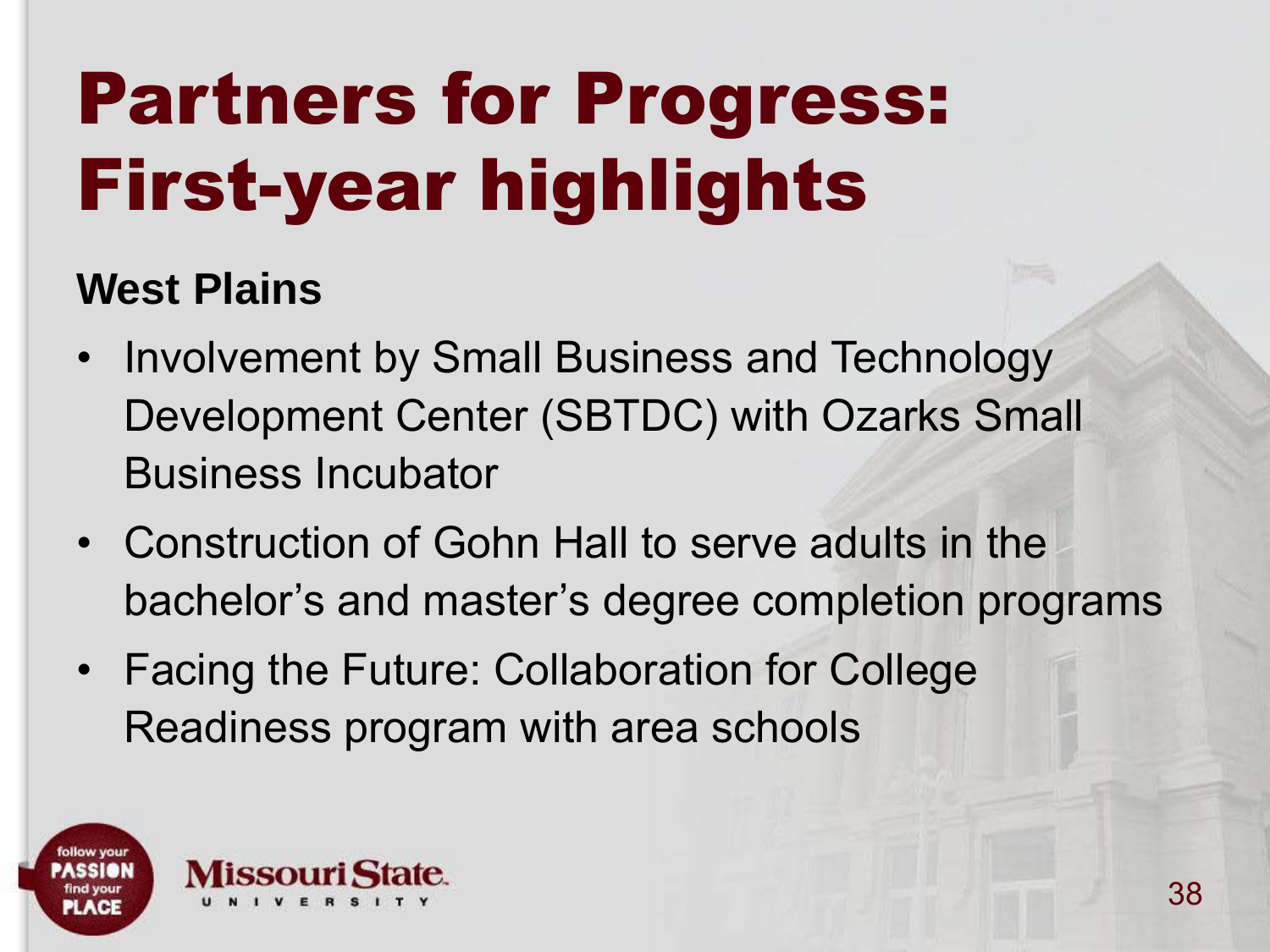- Provided a 2% raise pool beginning Jan./Feb. 2012, despite a 7% reduction in state appropriations.
	- This comes on the heels of last year's equity adjustments for faculty and pay grade adjustments for staff.
- Approved shared leave bank, which will be implemented July 1, 2012.
- Increased per course faculty salaries effective fall 2012.
- Approved new pay scale for those teaching GEP 101 and UHC 110 beginning in fall 2012.

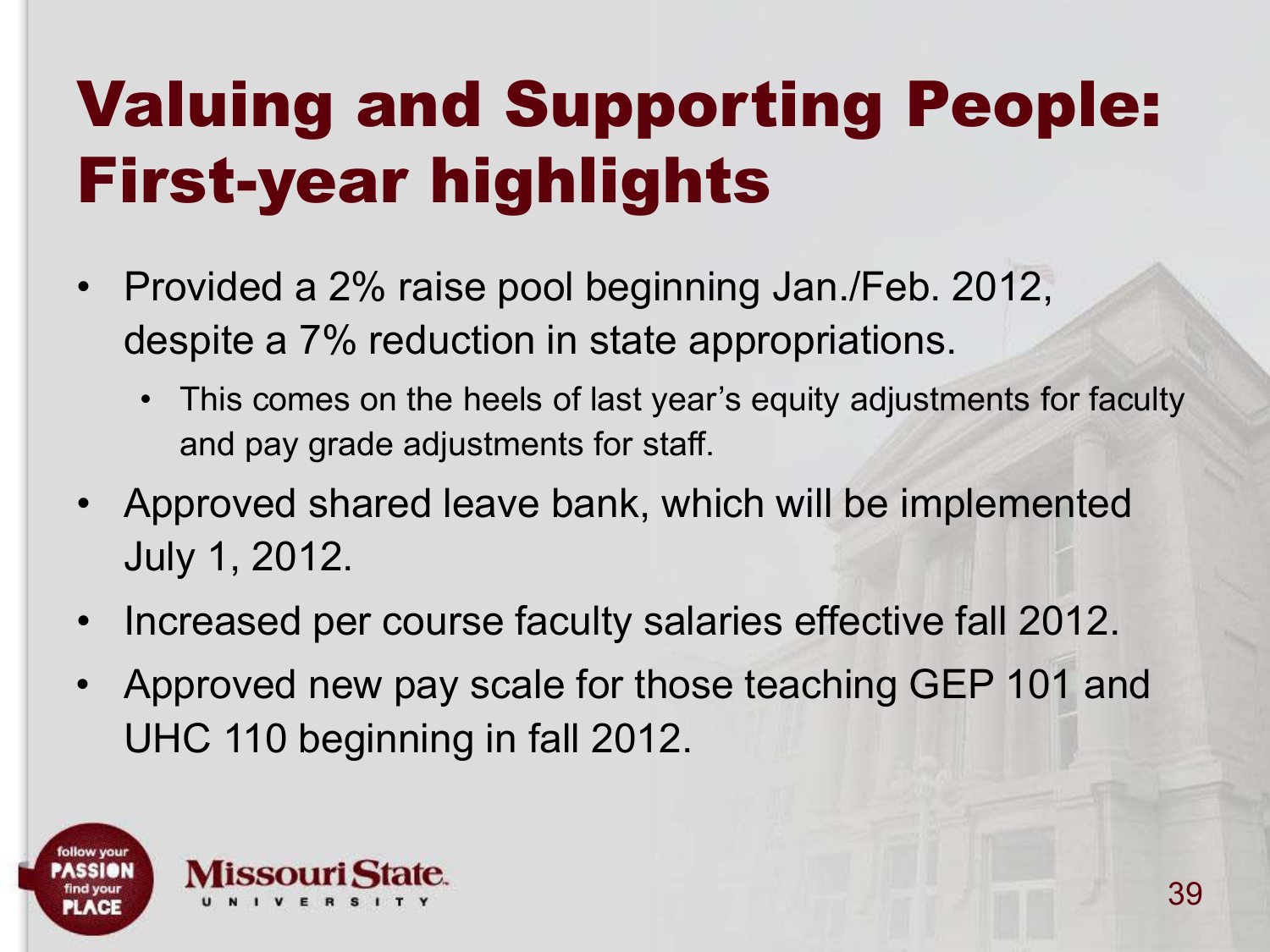- The newly created vice president for diversity and inclusion (Dr. Ken Coopwood) was hired and began duties in fall 2011.
- A Faculty Diversity Composition Initiative was created to help address underutilizations of underrepresented faculty and staff.
	- Expected to impact employment, development and retention

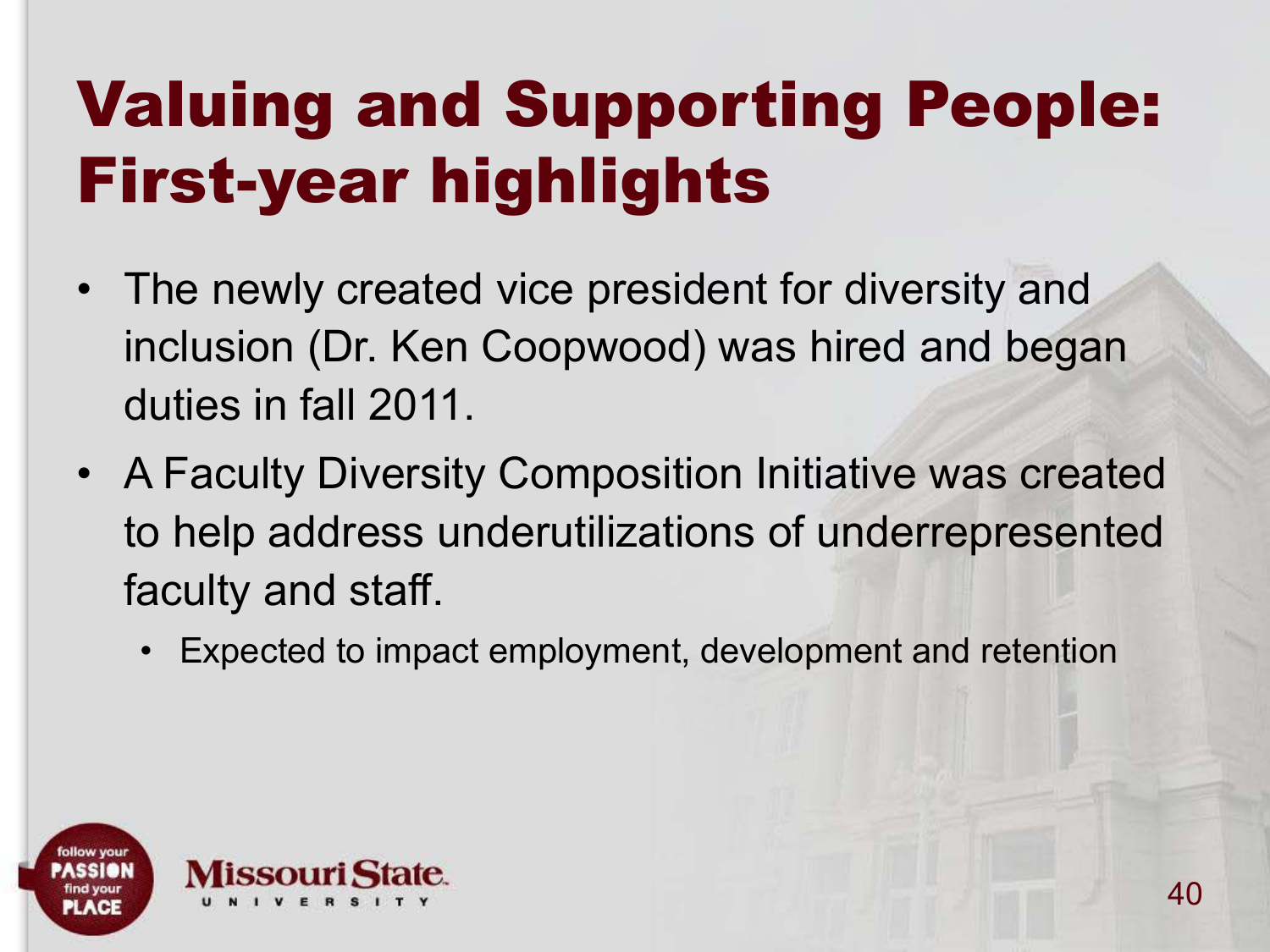- Initiated a process for one-third of the academic departments to review/revise their tenure and promotion guidelines each year.
	- Guidelines will be reviewed by the provost's Committee on Tenure and Promotion to ensure they are compatible with University expectations and Faculty Handbook.

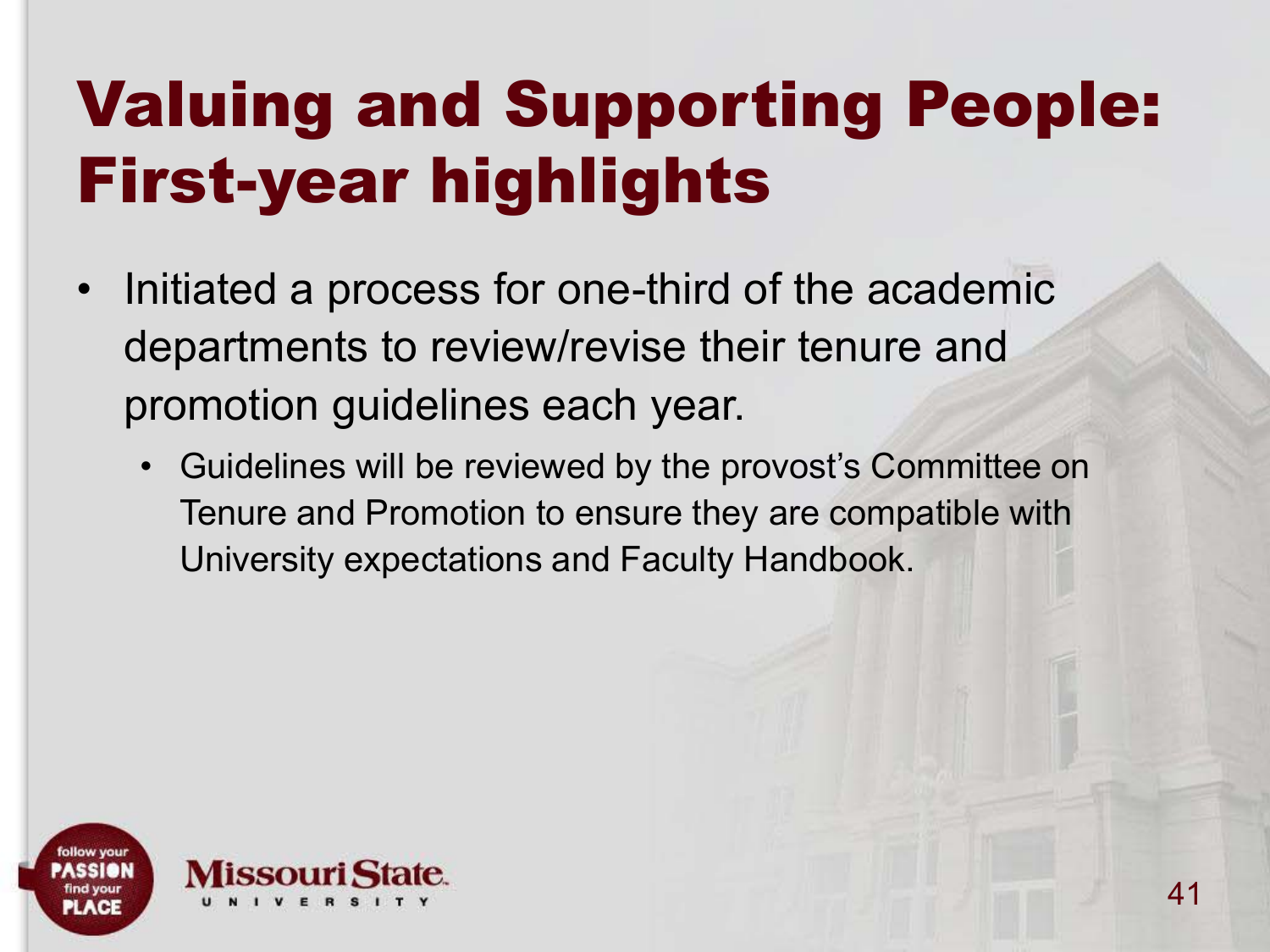- Provost fellow (Dr. Masterson) is working with the colleges on faculty development opportunities for newer faculty
	- How to develop a research agenda
	- Vita development/presentation
	- Best practices to achieve tenure and promotion
- The program review process has continued as departments prepared self- studies and host external reviewers.
- Several programs have experienced successful accreditation site visits.

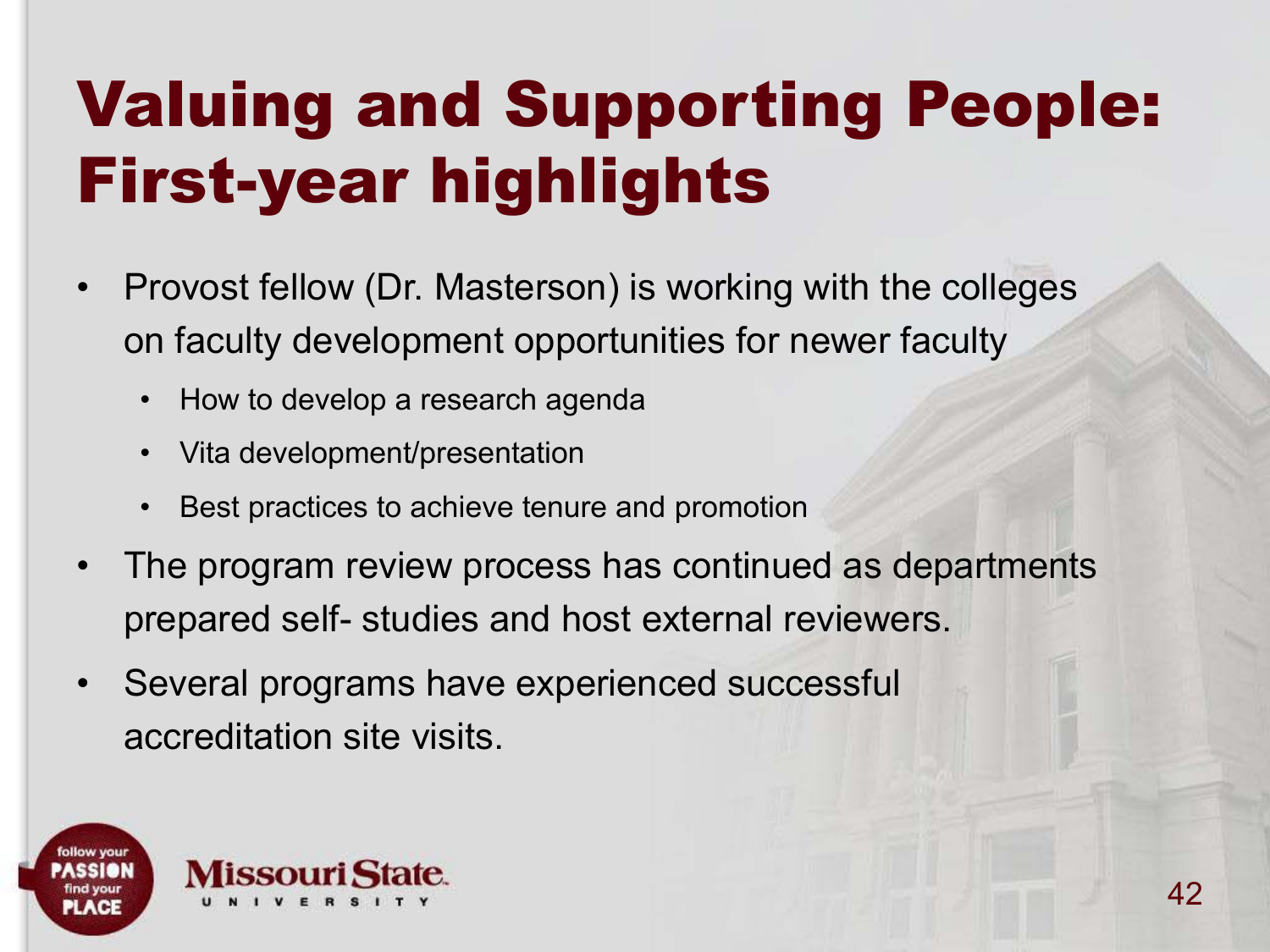- Computer services and the Faculty Center for Teaching and Learning, along with the Instructional Technology Committee and Distance Education Committee, continue to work to enhance systems and support to all end-users in technology-enhanced classrooms.
- Computer services and the office of the provost are working on a Title III grant application to enhance capabilities and development opportunities for faculty.

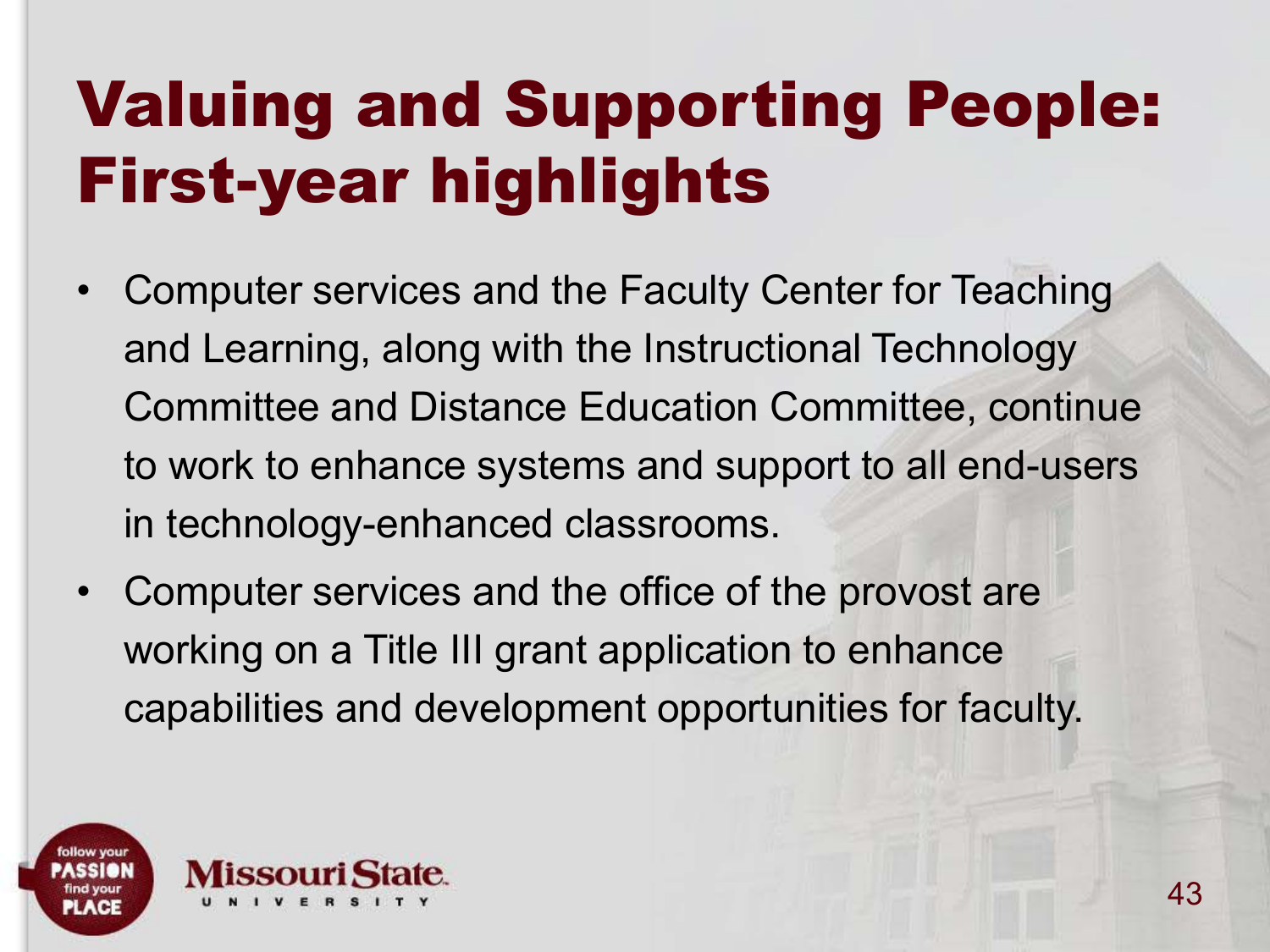- Achieved goal of 1Gb of networking bandwidth capacity.
- Increased wireless coverage from 37% to 49% toward ultimate goal of 100% by 2016.

#### **West Plains**

- Implementing "lecture capture" to better serve students
- Preparing to implement electronic portfolios

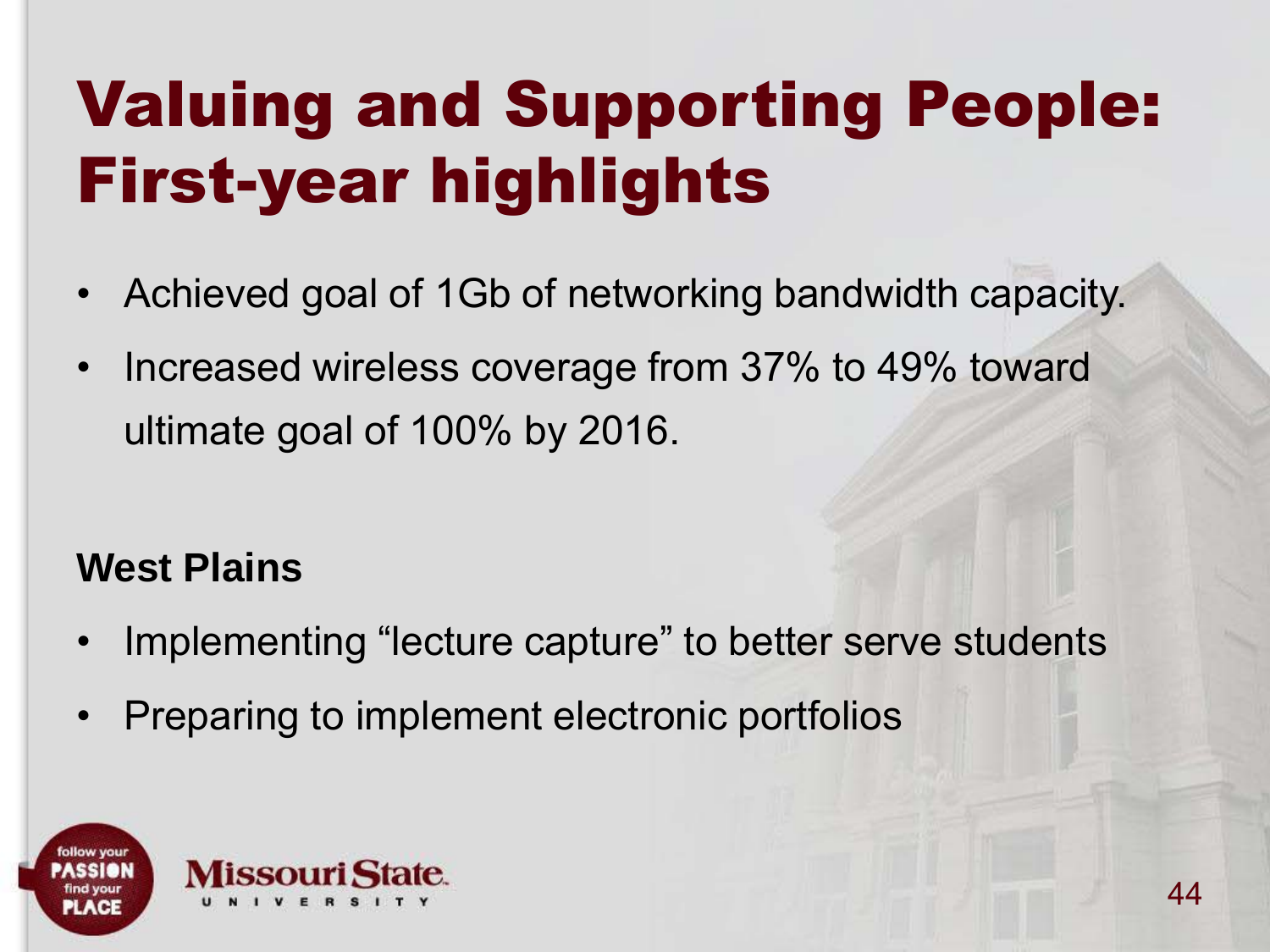### Responsible Stewardship: First-year highlights

- 15 key performance indicators (KPIs) identified
	- Information will be systematically collected and shared via spreadsheets, online presentations, etc.
- Board approved first program-specific enrollment fee (College of Business Administration)
- Standard & Poor's Rating Services raised its long-term and underlying rating (SPUR) of Missouri State University from "A" to "A+" for recent bond issues for both auxiliary and educational purposes.

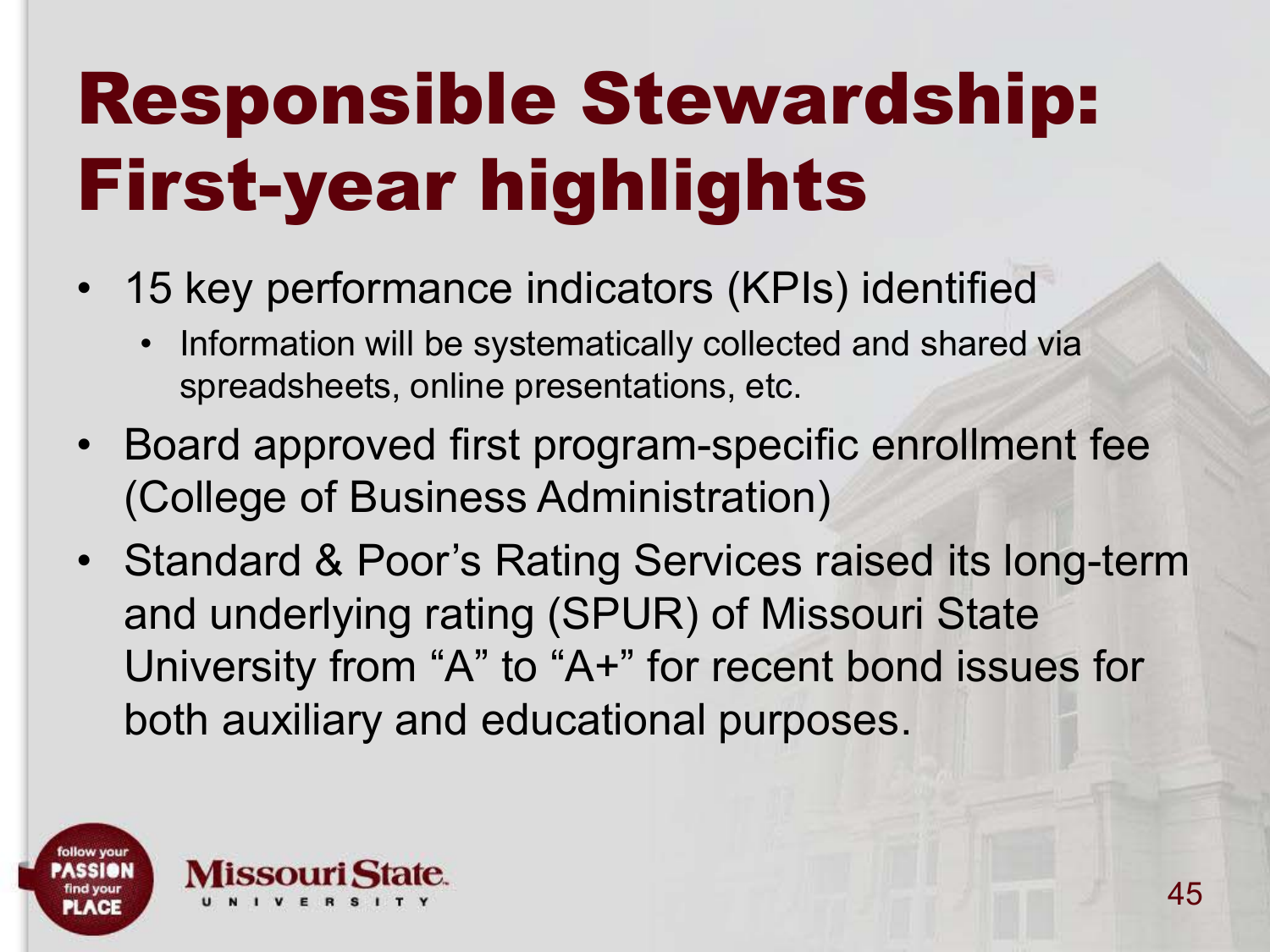### Responsible Stewardship: First-year highlights

- Sustainability Advisory Committee has developed goals to achieve Silver Rating from the Association for the Advancement of Sustainability in Higher Education (AASHE) in 2014.
- Eight new collection bins for waste/recycling have been deployed in academic buildings.
- 423 tons of material (71% of total 592 tons) from demolition of Victoria Apartments were recycled.

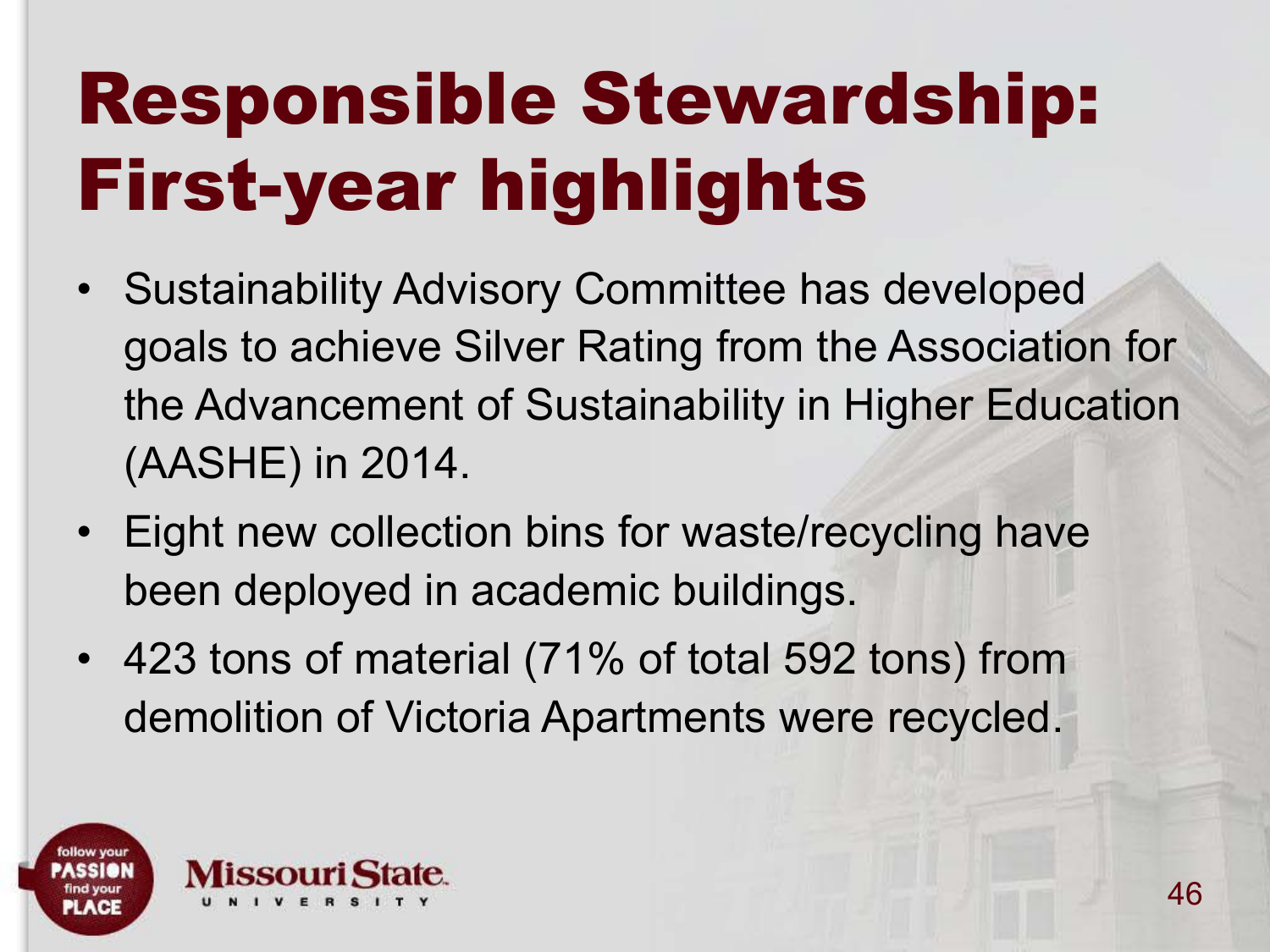### Responsible Stewardship: First-year highlights

#### **West Plains**

• Received University's largest gift ever for scholarships to benefit West Plains students — \$4 million

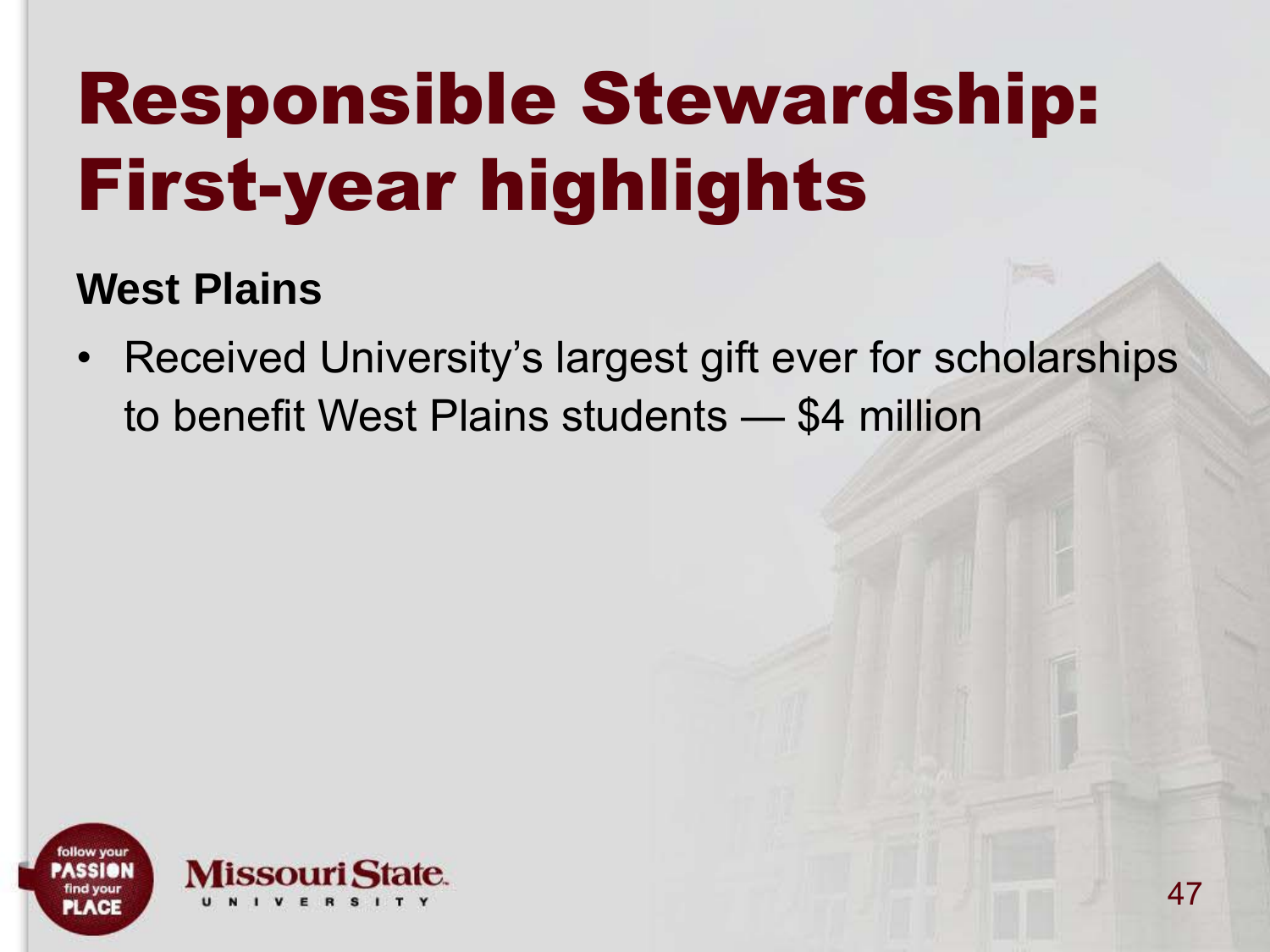

#### Proposed revisions to performance measures

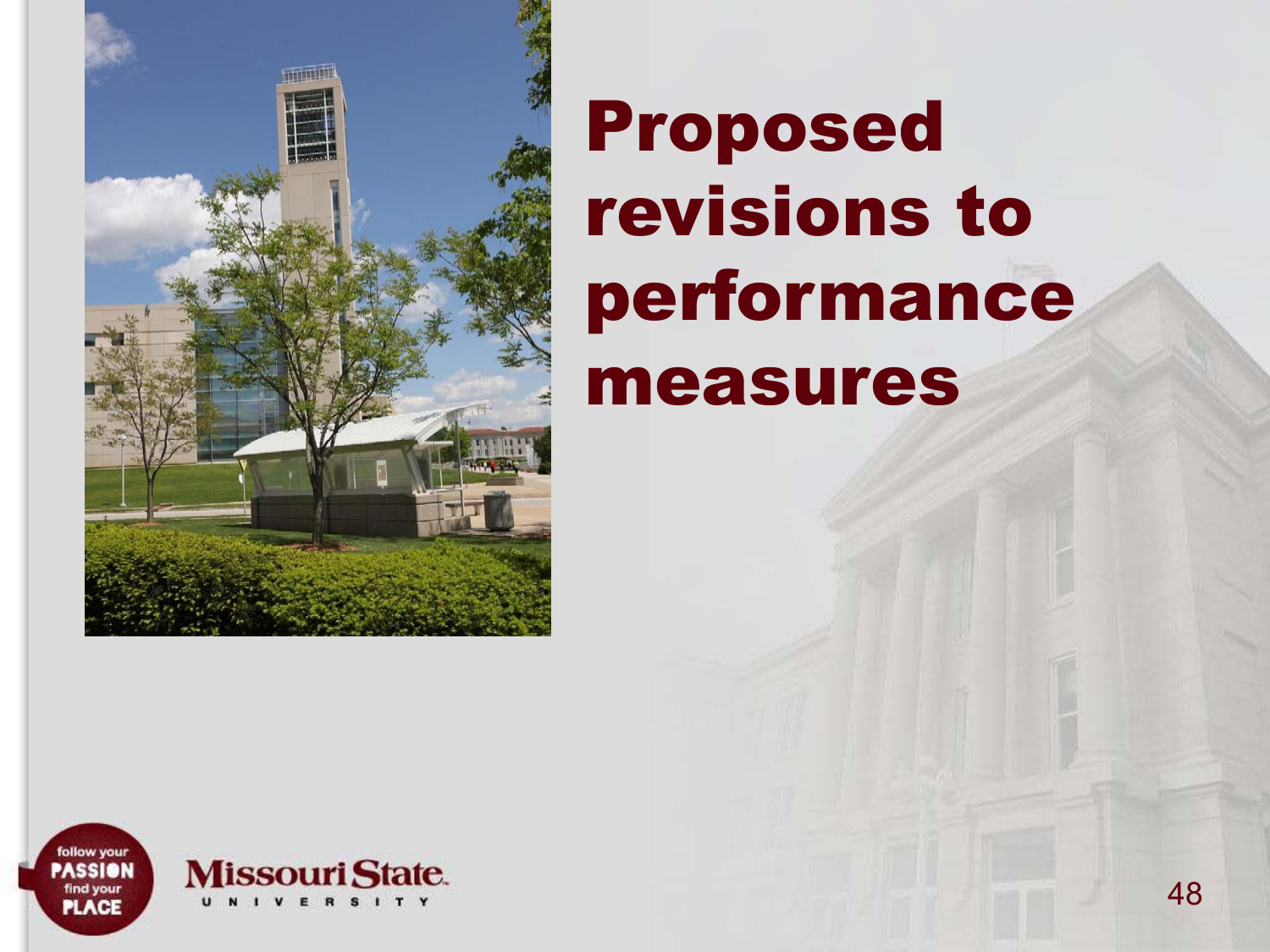- Objective 2, Measure 1
- Recommend wording change:

Through the Executive Enrollment Management Committee, develop and continually revise as needed an enrollment management plan to optimize enrollment and net revenue. The plan will include targets for various segments of the University's enrollment and strategies for achieving those targets. Segments include (but are not necessarily limited to) the following, some of which overlap:

- Undergraduate degree-seeking (first-time new in college and transfer)
- Graduate degree-seeking
- Non-degree and certificate-seeking students
- High school dual enrollment
- International students
- The enrollment management plan must address the diversity objectives listed in Measure 2 and will include an annual progress report.

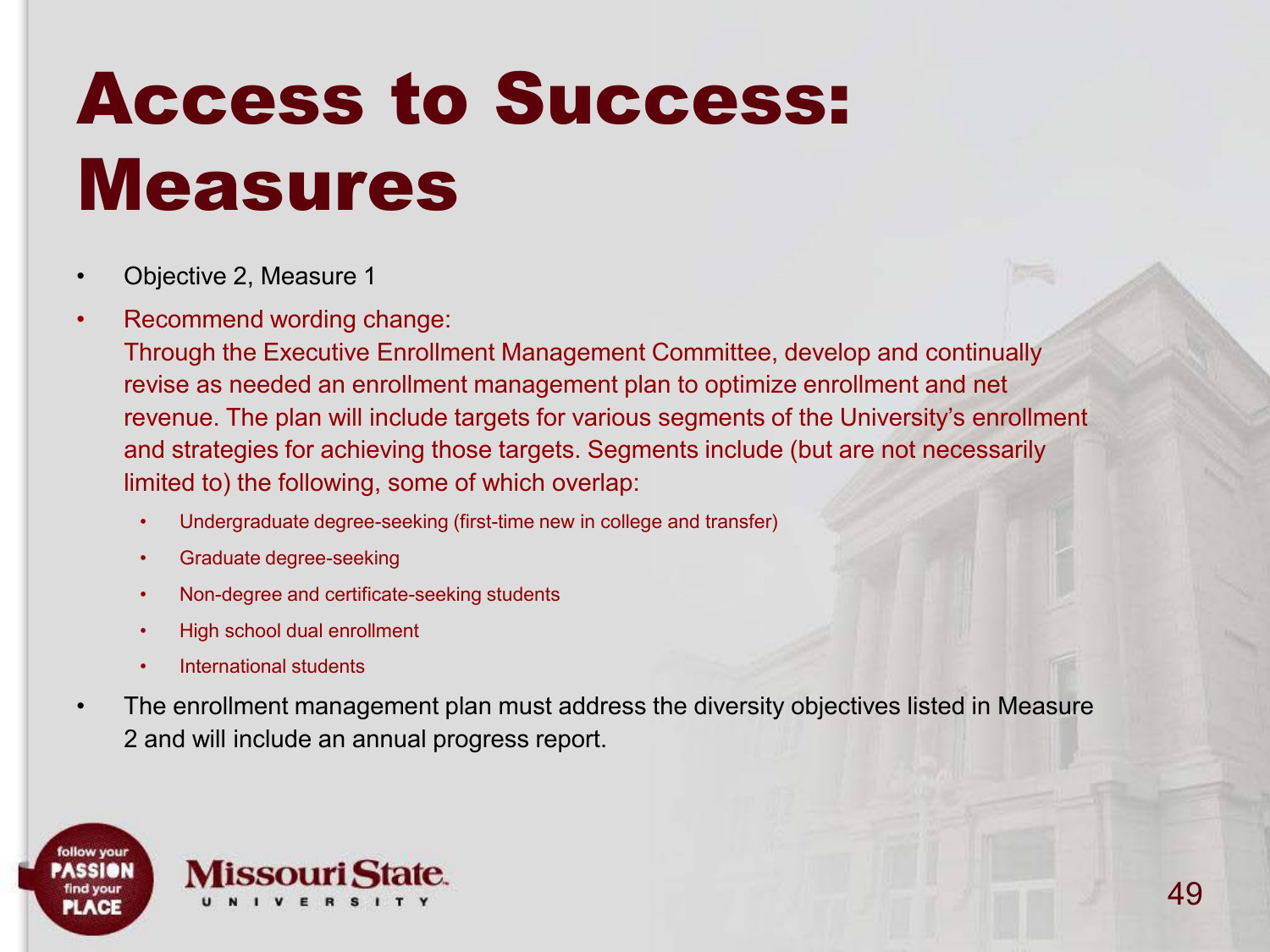**Objective 2, Measure 2:** Increase percentage of historically excluded groups from 9% to 12% by 2016.

- Recommend replacing measure: Establish a goal of 2,225 historically underrepresented students by 2016.
	- In the fall 2011 semester, we had 1,976 students from underrepresented groups (including "more than one race.")
	- If we increase by 2% per year (twice the percentage growth targeted for overall enrollment), it would grow to 2,225.
- Recommend expanding accountability: Add vice president for diversity and inclusion.

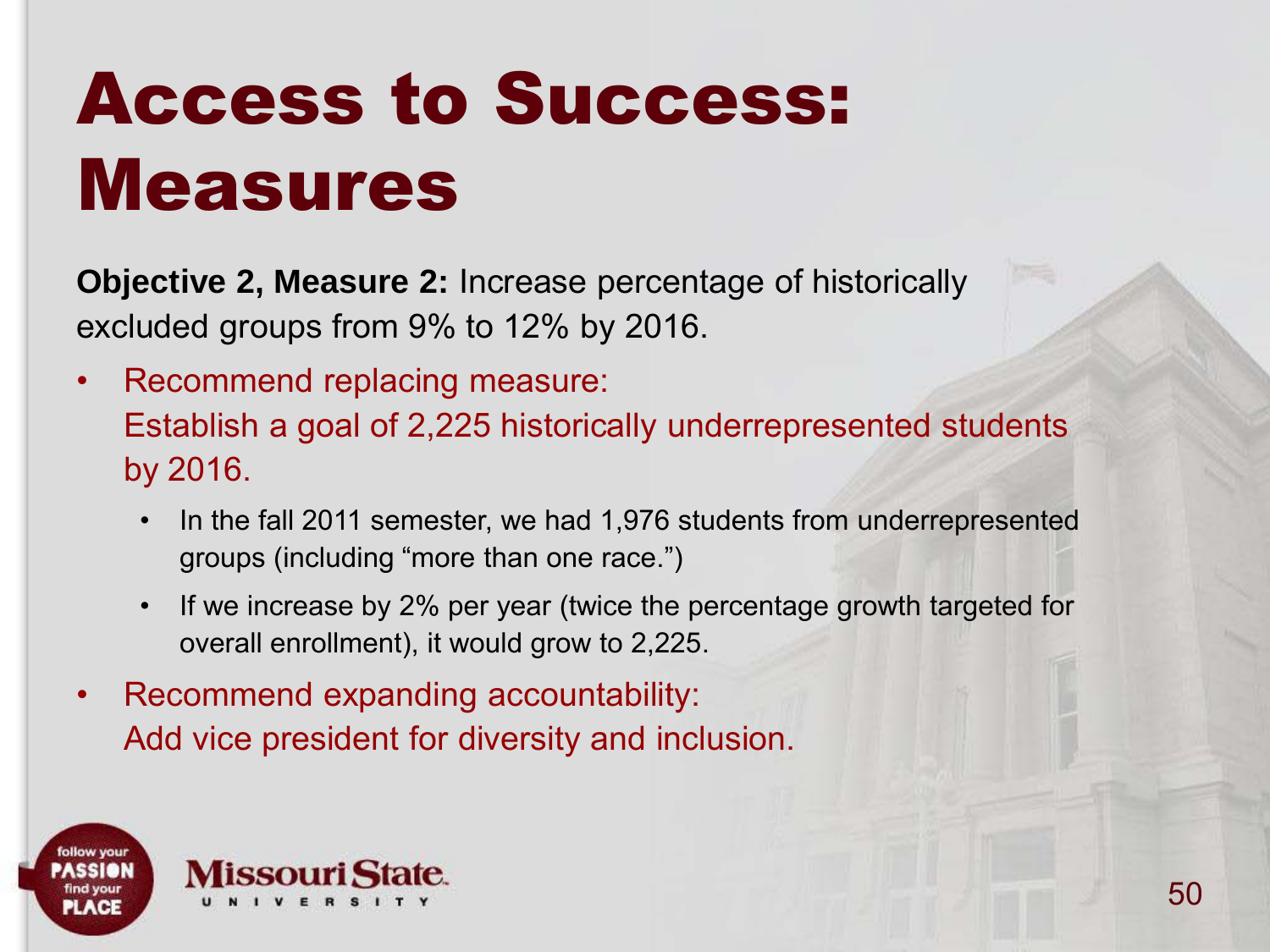**Objective 2, Measure 3:** Increase percentage of international students from 6% to 8% by 2016.

- Recommend replacing measure: Increase number of international students from 1,304 to 1,500 by 2016.
- Total international student enrollment for fall 2011 was 1,304. Total Springfield enrollment (including 2,086 precollege students) was 20,802. Based on these enrollments, 6% of the Springfield campus students are international. The goal for 2016 is for 8% of the students to be international.
- The difficulty is that we do not know what the total enrollment will be in 2016, so we will not have the denominator necessary to calculate the percentage of international to total students.

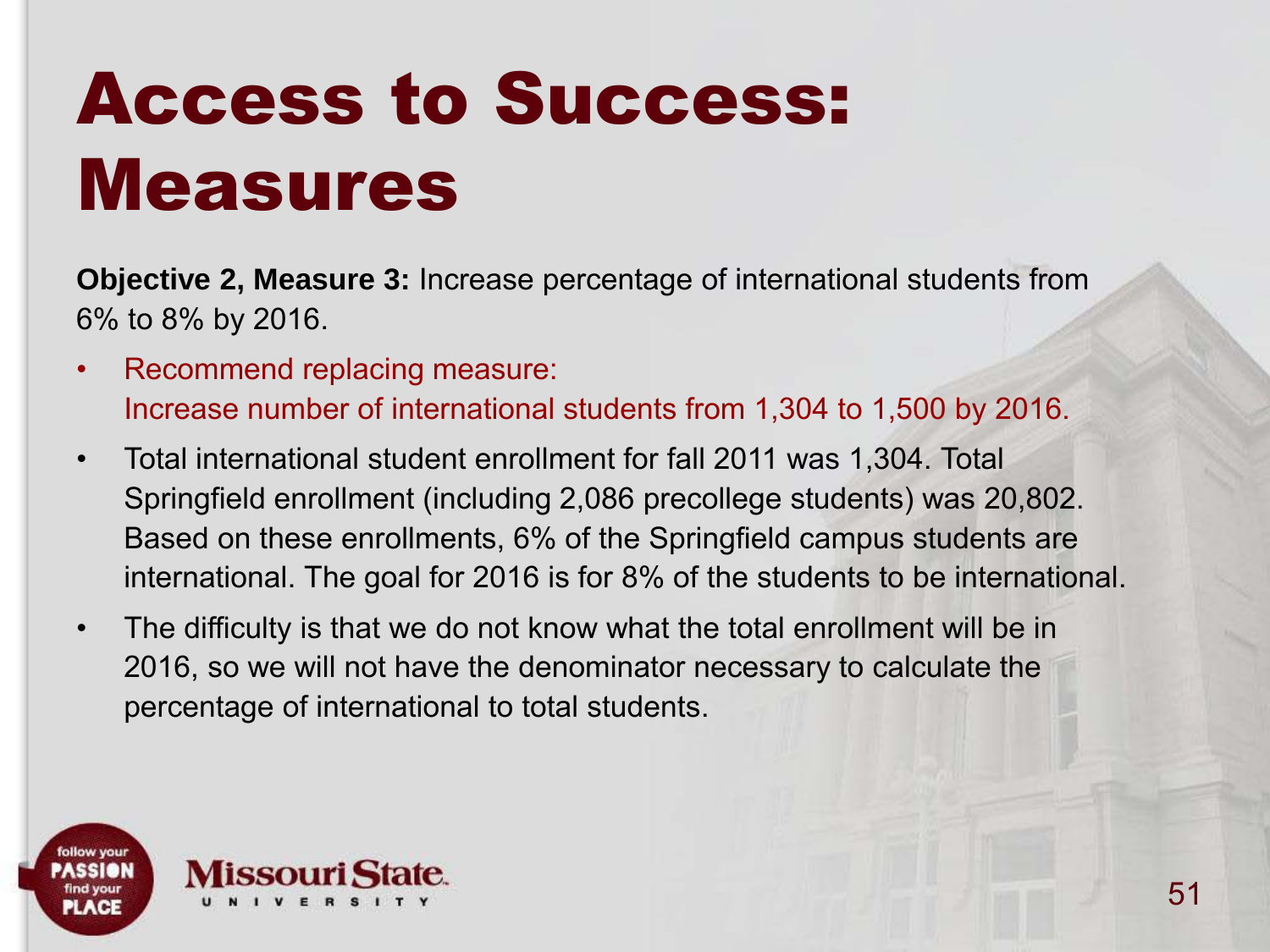**Objective 5, Measure 1:** Retention rate

• Recommend expanding accountability: Add vice president for diversity and inclusion

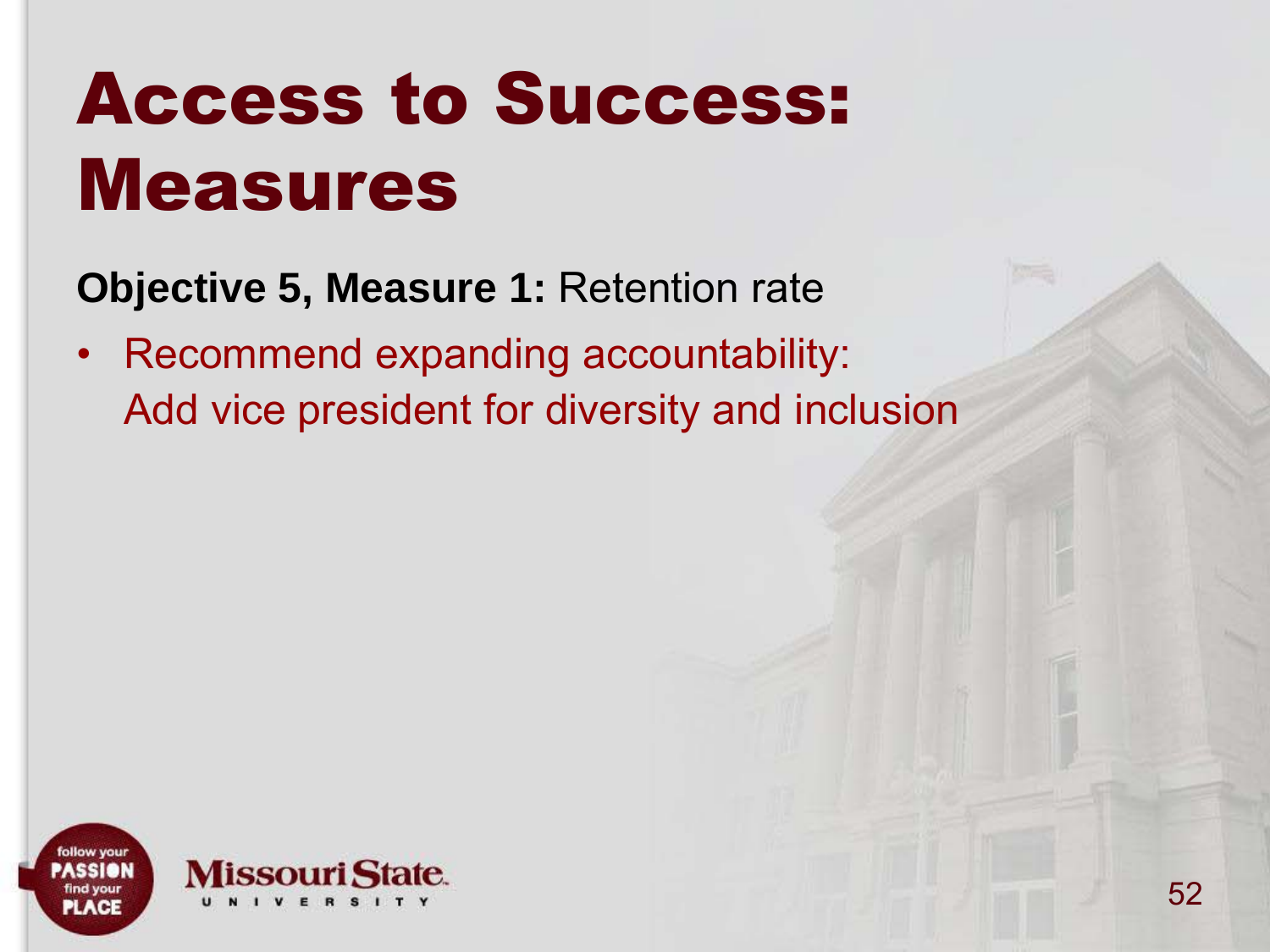### Public Affairs Integration: Measures

**Objective 3, Measure 4:** Number of students participating in volunteer activities within the community

- Target needs to remain TBA for now because we don't know what our numbers are from this current year.
- With newly hired director of volunteer services, our programs and opportunities have increased considerably. Last year we had 5,901 students engaged in the community (2010-11). We already have engaged up to 1,000 students through new sponsored programs this year. We may want to establish targets in the 7,000 to 8,000 range.
- Recommend adding the following new measures:
	- Community impact of students in the community
	- Number of agencies impacted by students
	- Number of hours served
	- Dollar value of hours served

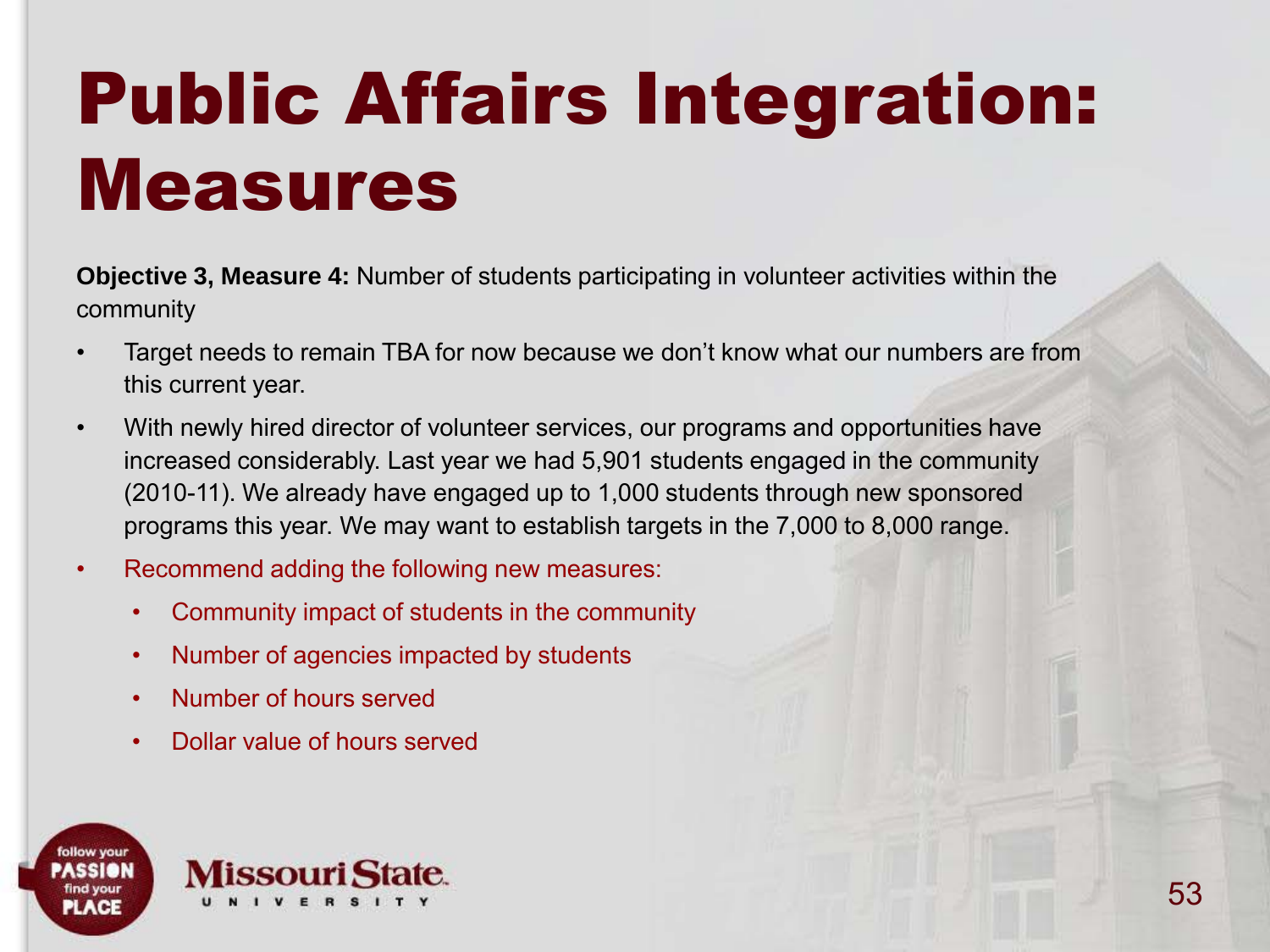#### Public Affairs Integration: Measures

**Objective 3, Measure 5:** Number of students who participate in cross-cultural activities and programs designed to develop cultural competence

• Recommend expanding accountability: Add vice president for diversity and inclusion

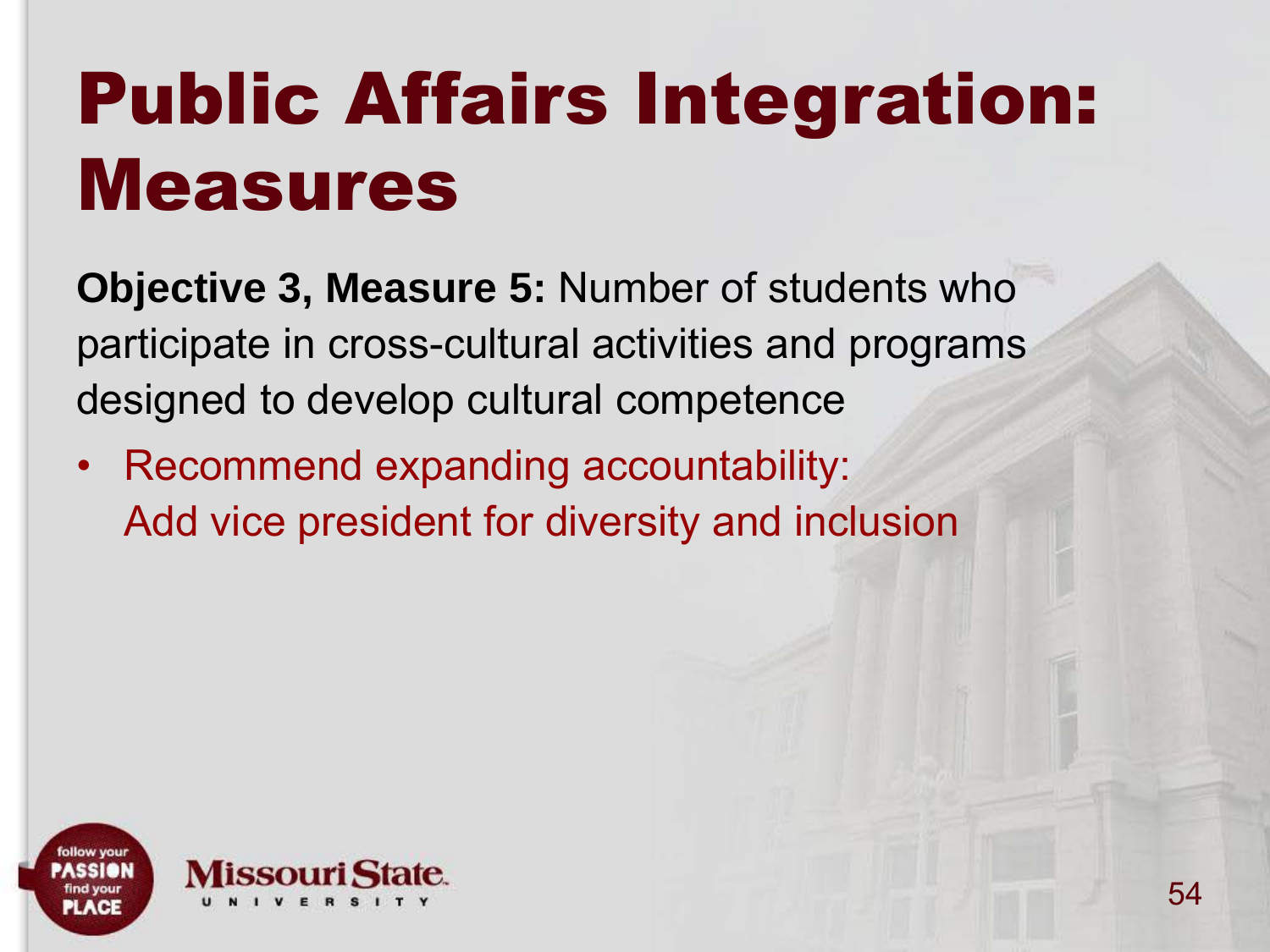#### Engaged Inquiry: Measures

**Objective 1, Measure 3:** Increase percent of tenure-track faculty participating as principal or co-principal investigators from 19.8% to 25% by 2016.

- Recommend changing measure: Include targets for the different colleges
- The university-wide measure will be retained, but the Academic Leadership Council should establish baseline measures for each college based on the average faculty participation rate from the last three years.

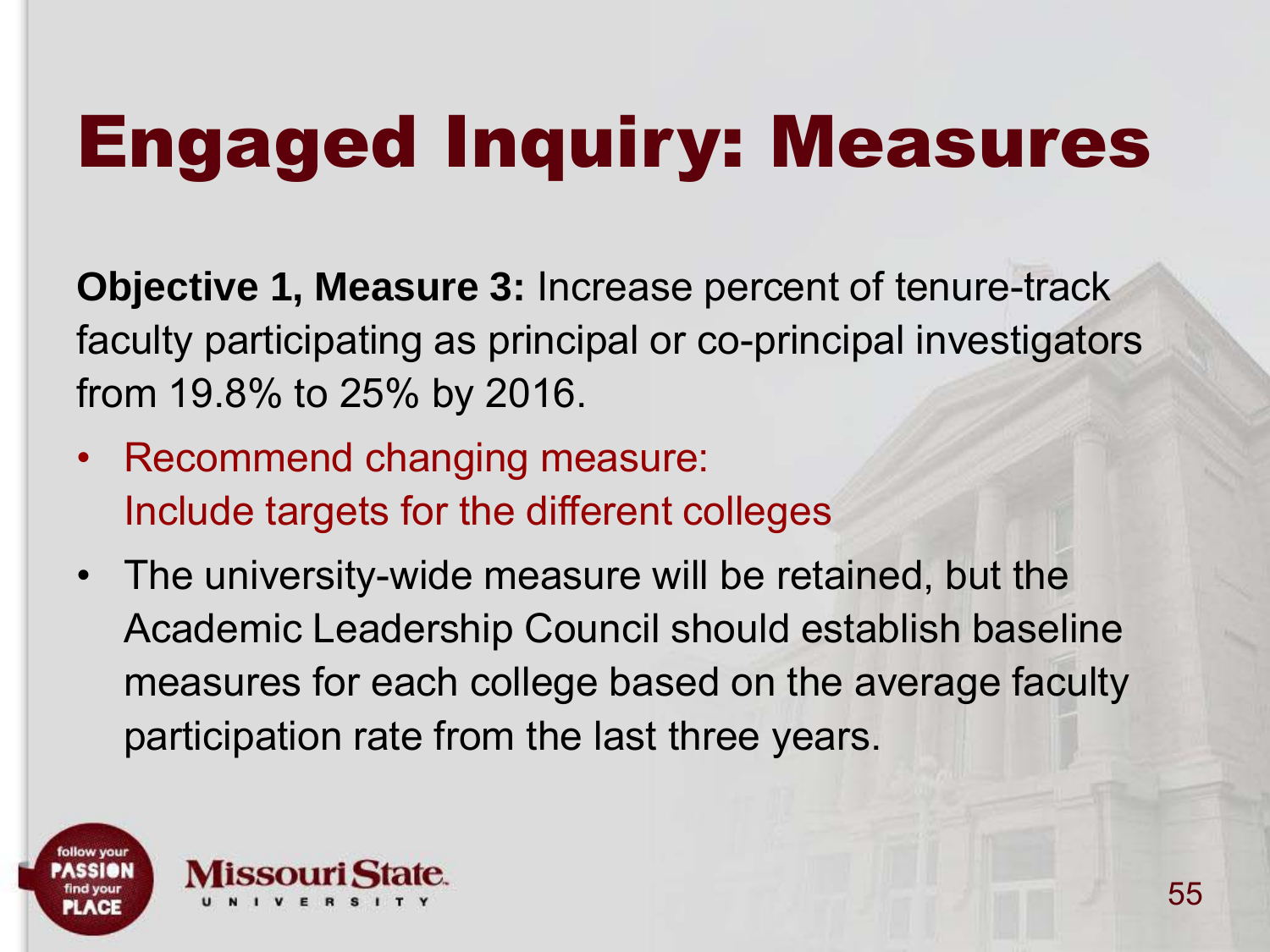## Engaged Inquiry: Measures

**Objective 1, Measure 4:** Increase from 50 to 55 (by 2016), the number of proposals for external funding submitted in biotechnology, materials science, natural environment and health.

**Objective 1, Measure 5:** Increase from \$4.0 million annually to \$4.4 million annually the total awards received in the selected fields of biotechnology, materials science, natural environment and health.

**Objective 3, Measure 1:** Increase the number and impact of collaborative interdisciplinary research projects.

- Recommend discontinuing measures.
- We do not currently track our grants in this manner, as the placement of each grant into one of these categories is subjective and extremely time consuming.
- Substitute key performance indicator 14 as the measure for these objectives.

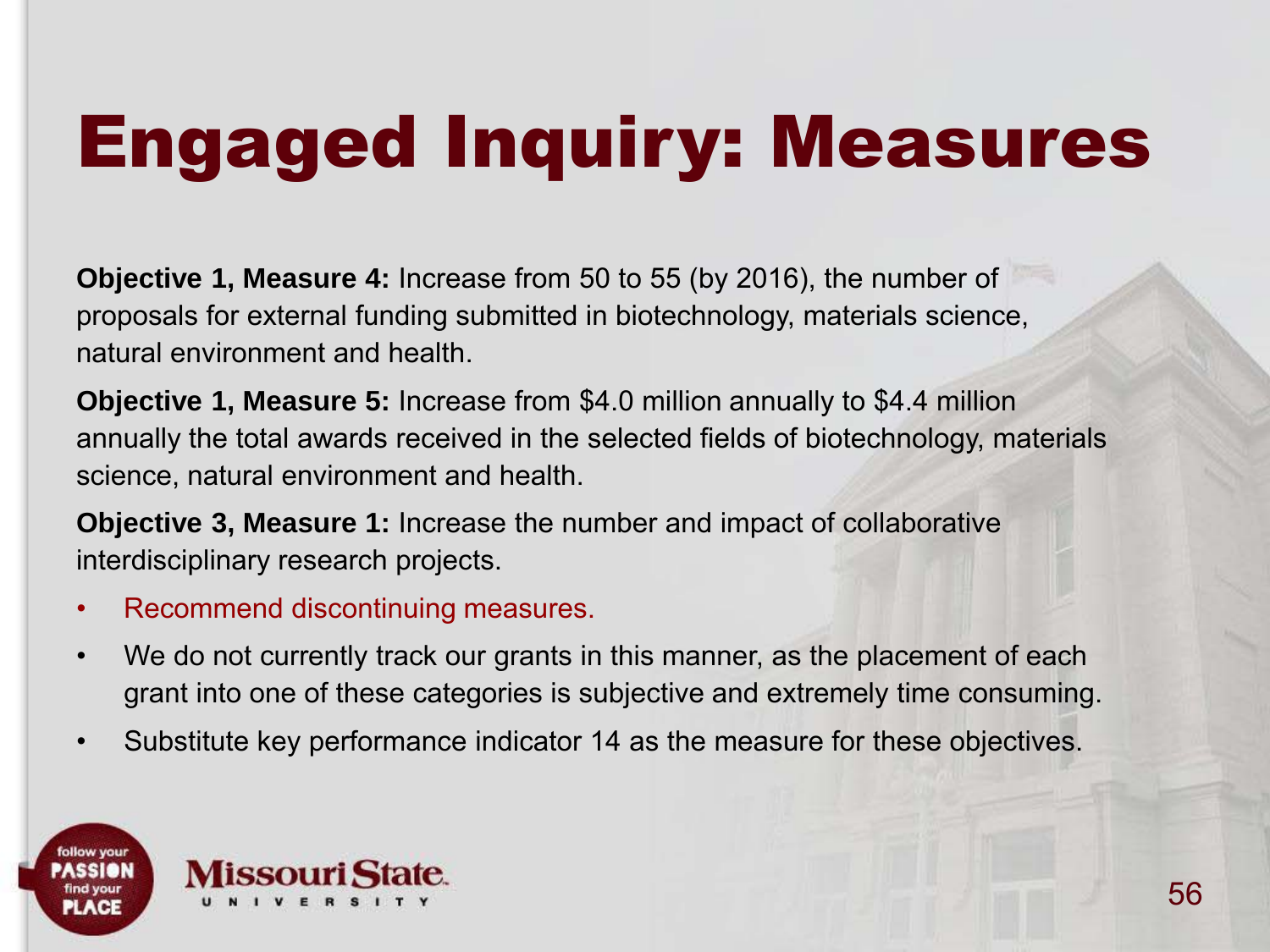#### Partners for Progress: Measures

**Objective 1, Measure 2:** Increase the number of jobs created in IDEA Commons from 59 to 150 by 2016.

• Recommend replacing measure: Support business development by facilitating the creation of 650 jobs by 2016.

**Objective 1: Measure 4:** Increase external research funds generated from \$4.4 million to \$6 million annually by 2016.

- Recommend discontinuing measure.
- We do not track grants in this manner and this would be a very time consuming process.
- Substitute key performance indicator 14 as the measure for this objective.

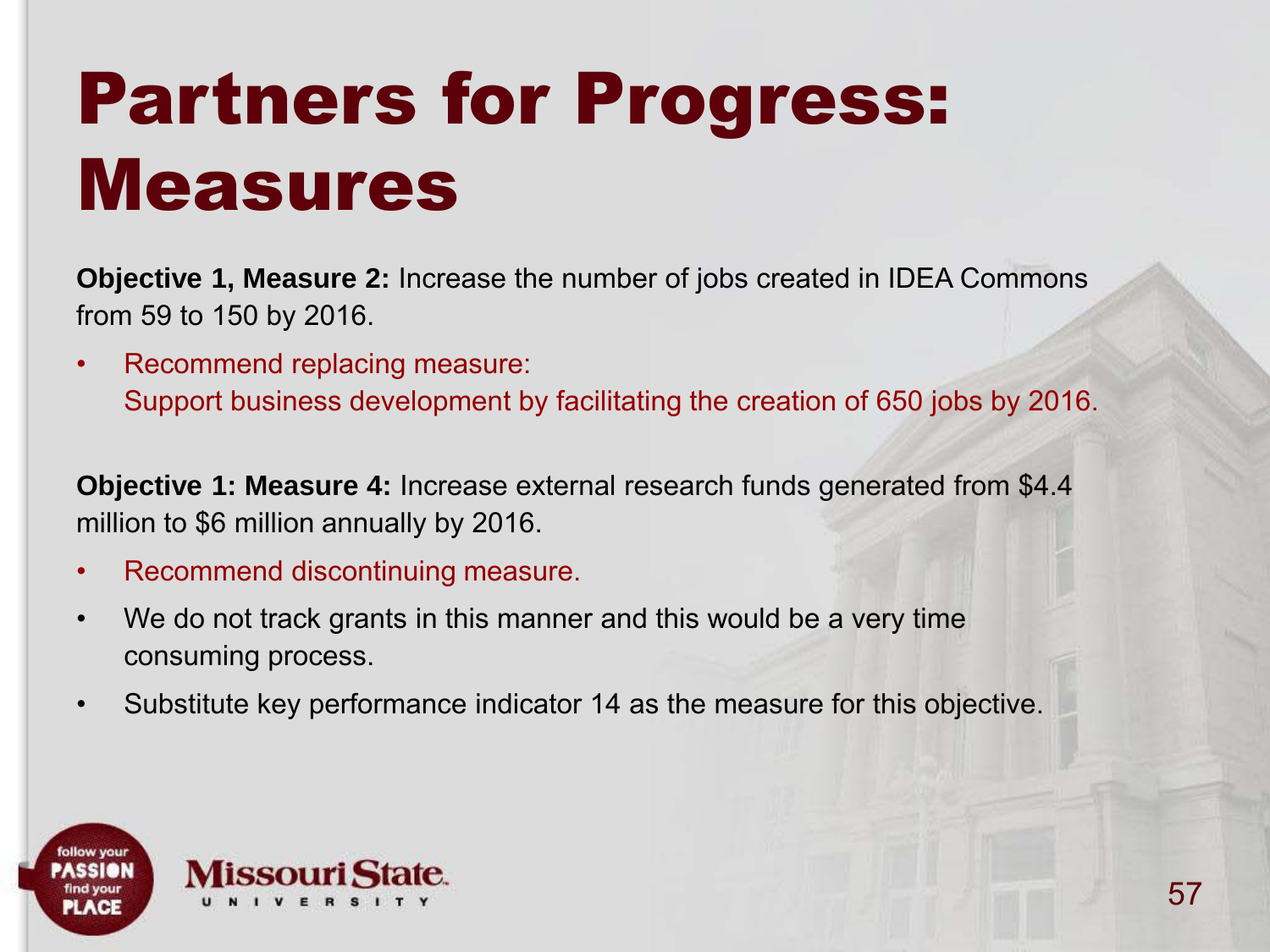#### Partners for Progress: Measures

**Objective 2, Measure 1:** Increase MSU's presence and impact in helping resolve critical community-based issues locally and regionally.

**Objective 2, Measure 2:** Increase the number of applied community-based problem-solving research projects.

• Recommend measures be reviewed and clarified.

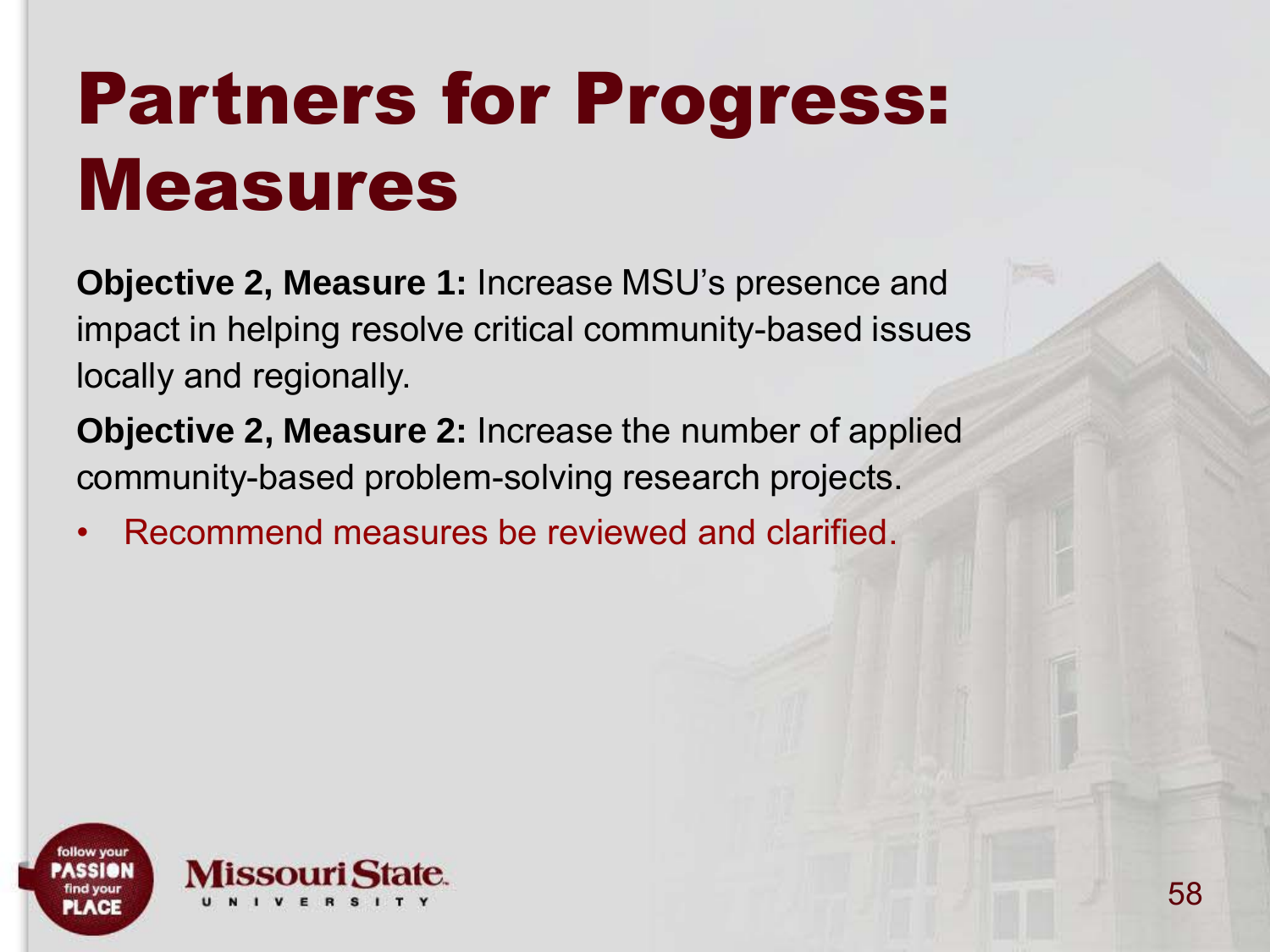**Objective 1, Measure 1:** State appropriations per FTE student. **Objective 1, Measure 2:** State capital appropriations per FTE student.

- Recommend discontinuing measures.
- University has no control over measures.

**Objective 1, Measure 4:** Other sources of revenue (not including tuition and fees).

- Recommendations:
	- Delete "(not including tuition and fees)."
	- Add 2016 Target: Develop new sources of revenue from our traditional tuition structure.

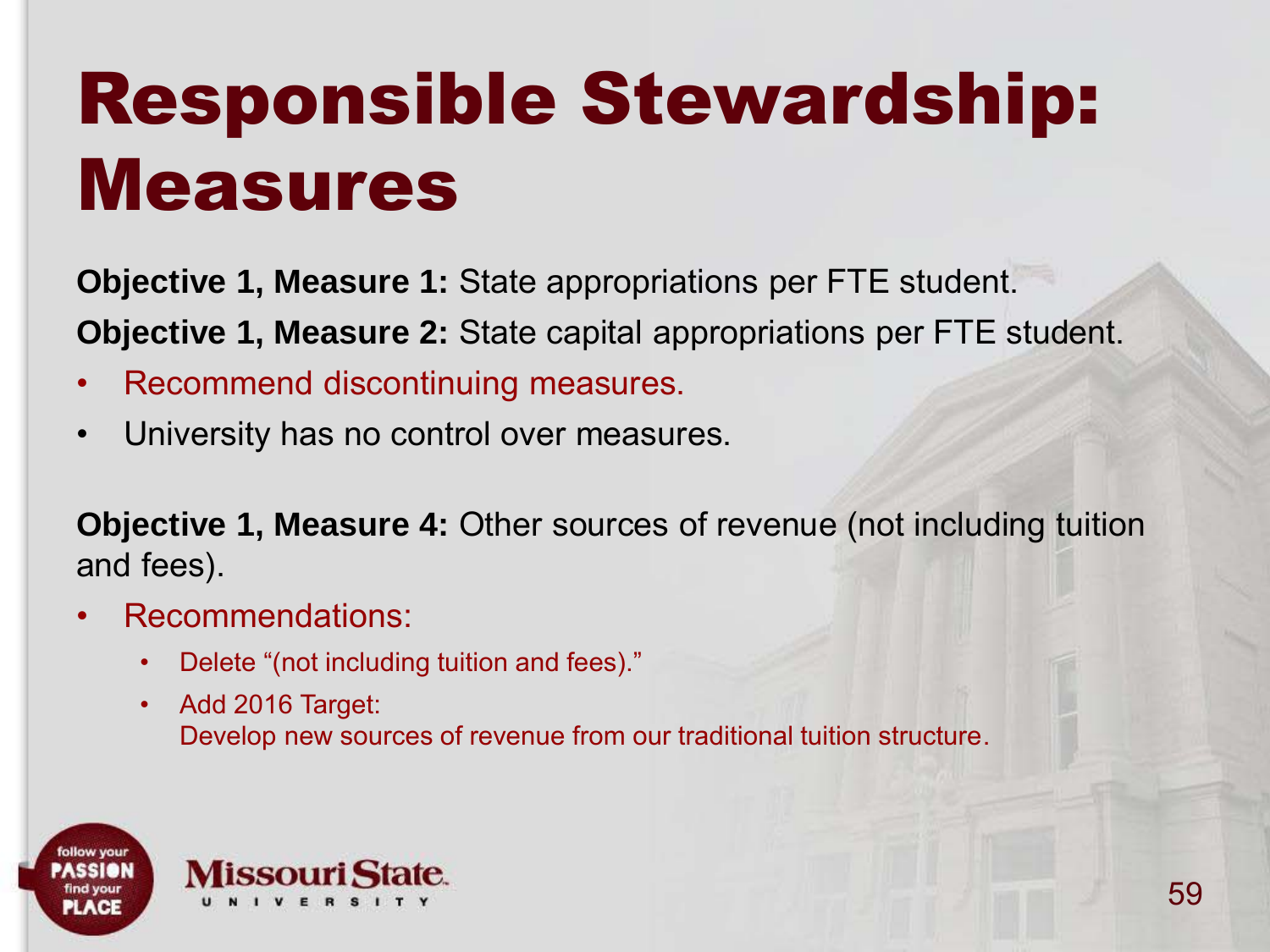**Objective 2, Measure 1:** Expendable financial resources to direct debt.

• Recommend changing 2016 Target: Remain above the median annual baseline as reported by Moody's Annual U.S. University Medians for Aa3 rating, Median FY2009: 0.89.

**Objective 2, Measure 2:** Total financial resources to direct debt.

• Recommend changing 2016 Target: Remain above the median annual baseline as reported by Moody's Annual U.S. University Medians for Aa3 rating, Median FY2009: 1.53.

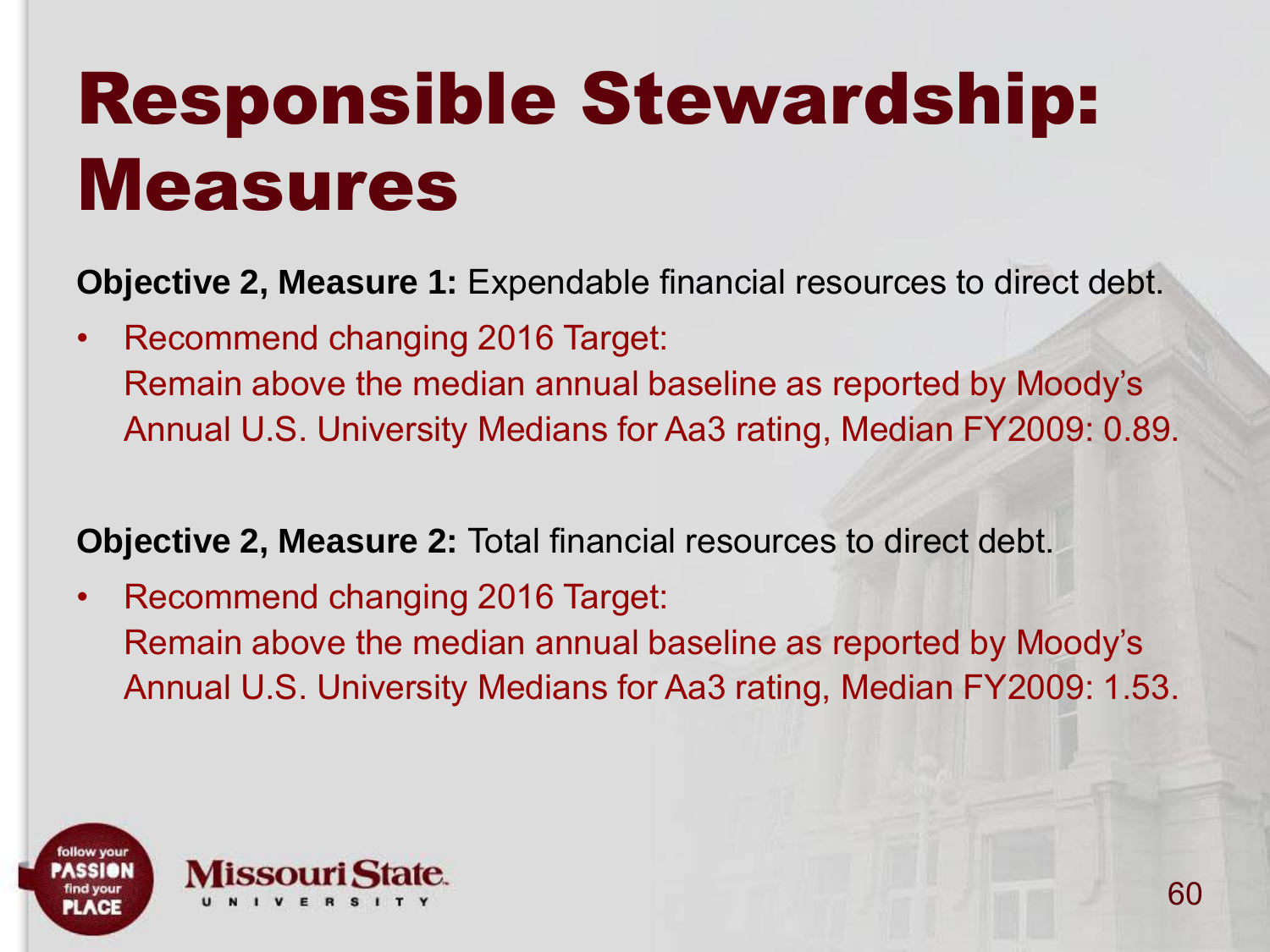**Objective 3, Measure 1:** Total financial resources per student.

• Recommend changing 2016 Target: Strive to increase total financial resources per student to move closer to the median baseline as reported by Moody's Annual U.S. University Medians for Aa3 rating, Median FY2009: \$14,913.

**Objective 3, Measure 2:** Expendable financial resources to operations.

• Recommend changing 2016 Target: Remain above the median annual baseline as reported by Moody's Annual U.S. University Medians for Aa3 rating, Median FY2009: 0.43.

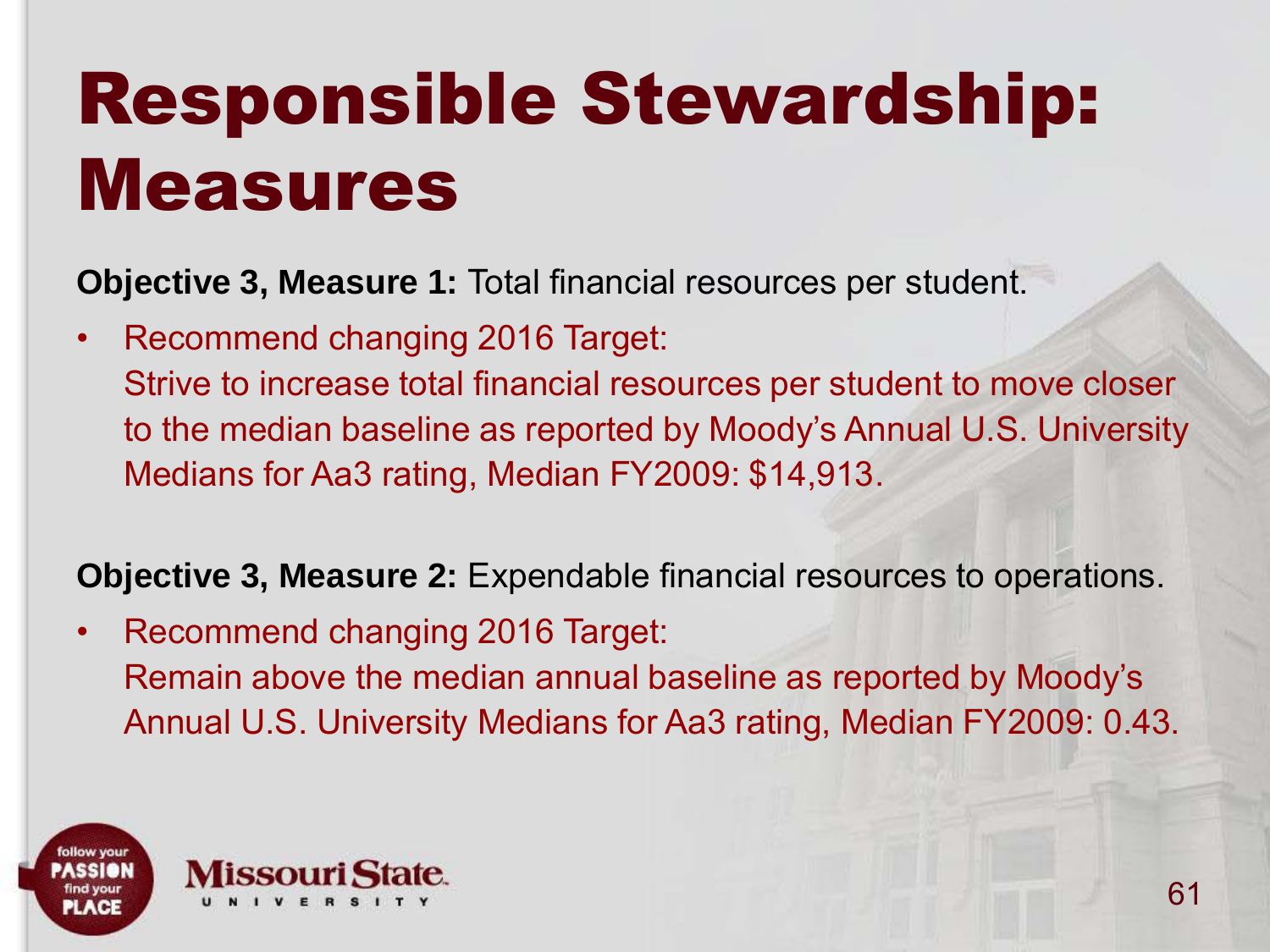**Objective 3, Measure 3:** Annual operating margins

• Recommend changing 2016 Target: Remain above the median annual baseline as reported by Moody's Annual U.S. University Medians for Aa3 rating, Median FY2009: 0.9%.

#### **Objective 3, Measure 4:** Monthly days cash on hand

• Recommend changing 2016 Target: Strive to maintain above \$40,000,000 of general operating fund cash and investments balance.

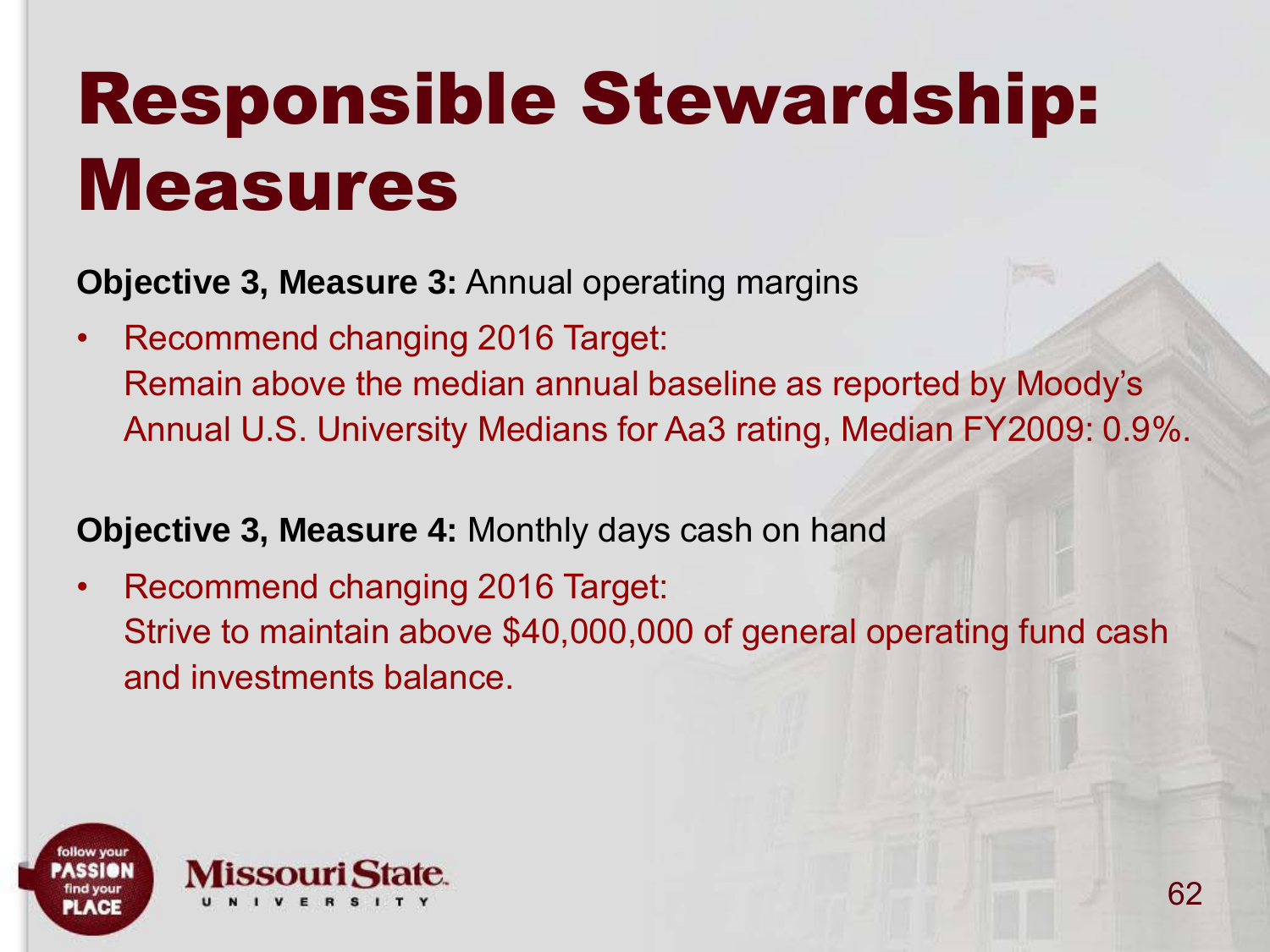- Recommend adding new measure: **Objective 3, Measure 5:** Total Composite Financial Indicator Score
	- 2016 Target:

Remain within the Public Institutions Composite Index Zone "Above" as reported annually by the Higher Learning Commission. Current Index: 1.1 to 10.

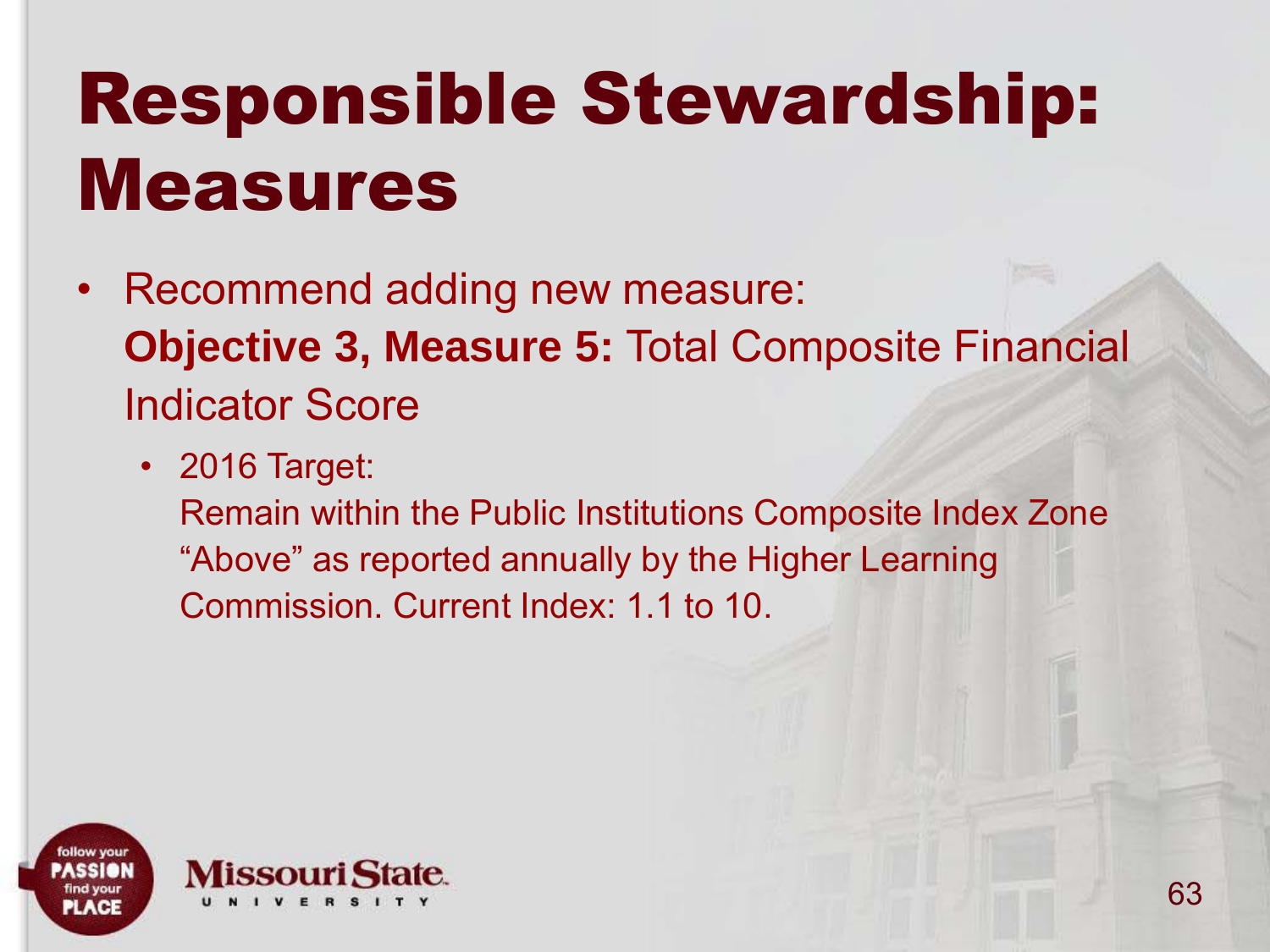

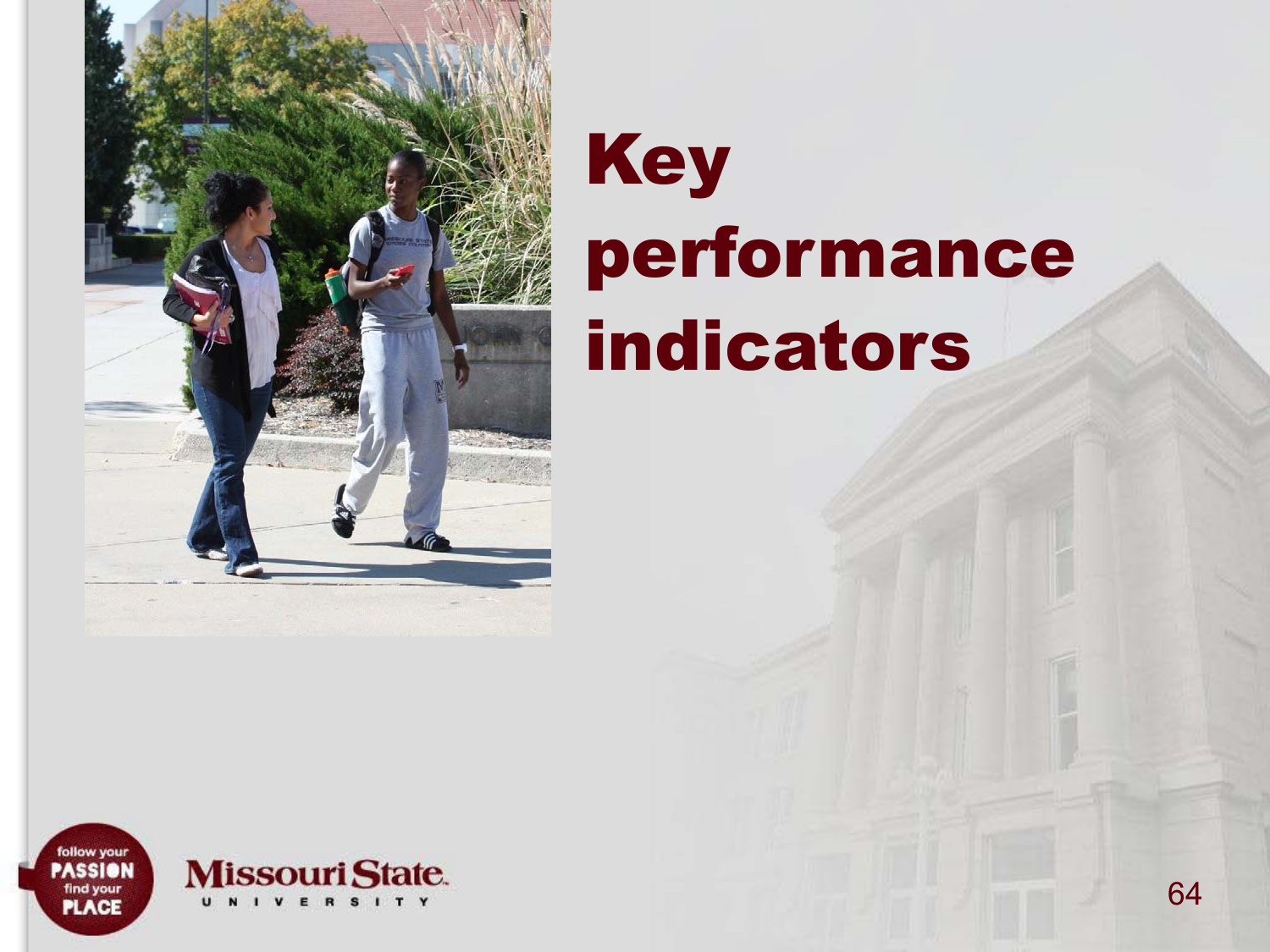# Key performance indicators (KPIs)

- Replaces the Public Scorecard
- Largely selected from the 2011-2016 Long-Range Plan (LRP) and from the State of Missouri Performance Funding Metrics (MO-PFM)
- Source references are indicated in brackets. Specific measures are highlighted using bold format.
- Five-year trend summary data for each KPI will be presented in both table and graphical format.

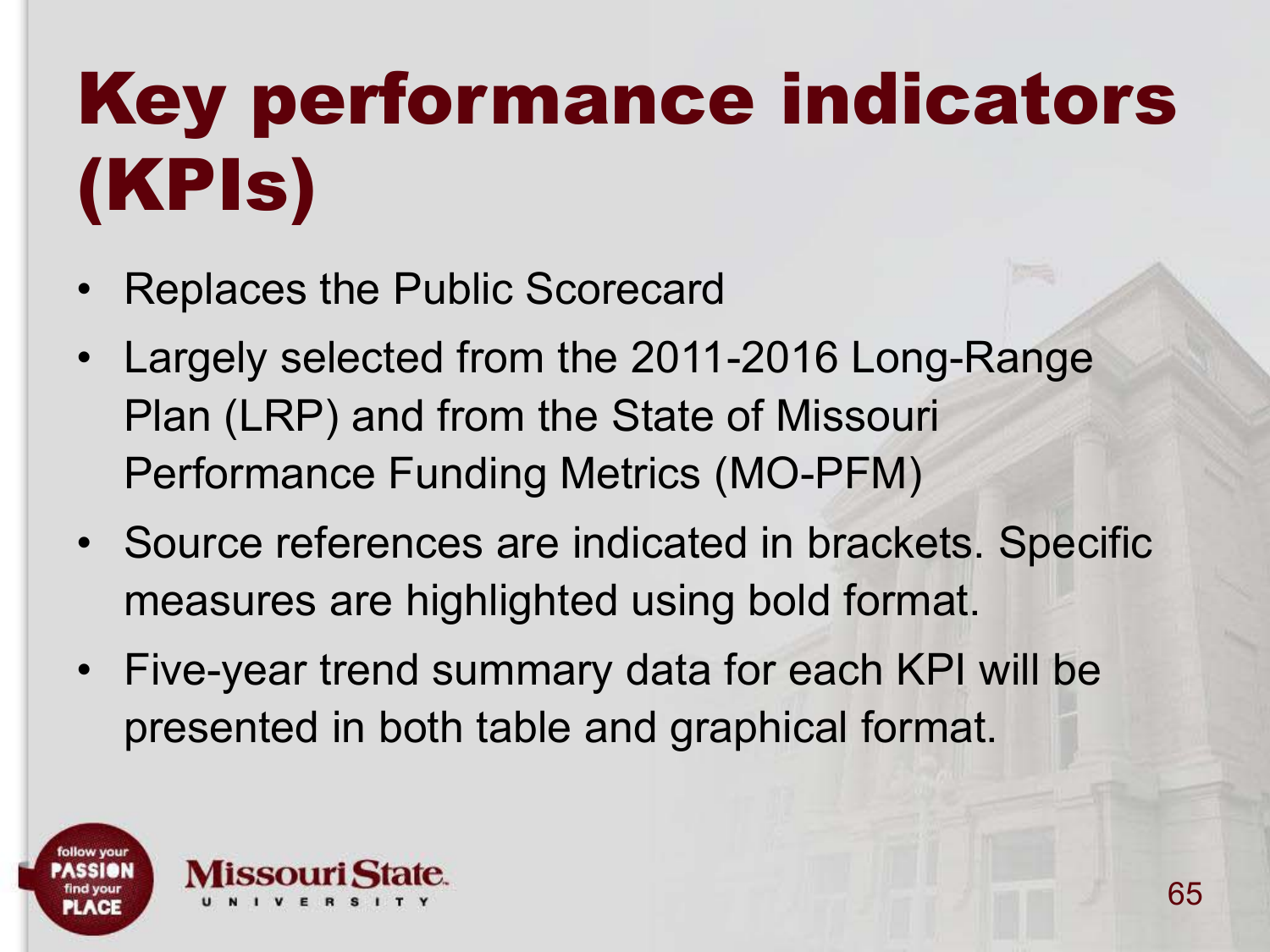- 1. First-time, full-time, new in college **first fall to second fall retention**  [LRP Access to Success Objective 5; MO-PFM]
- 2. First-time, full-time, new in college **six-year graduation rate**  [LRP Access to Success Objective 6; MO-PFM]

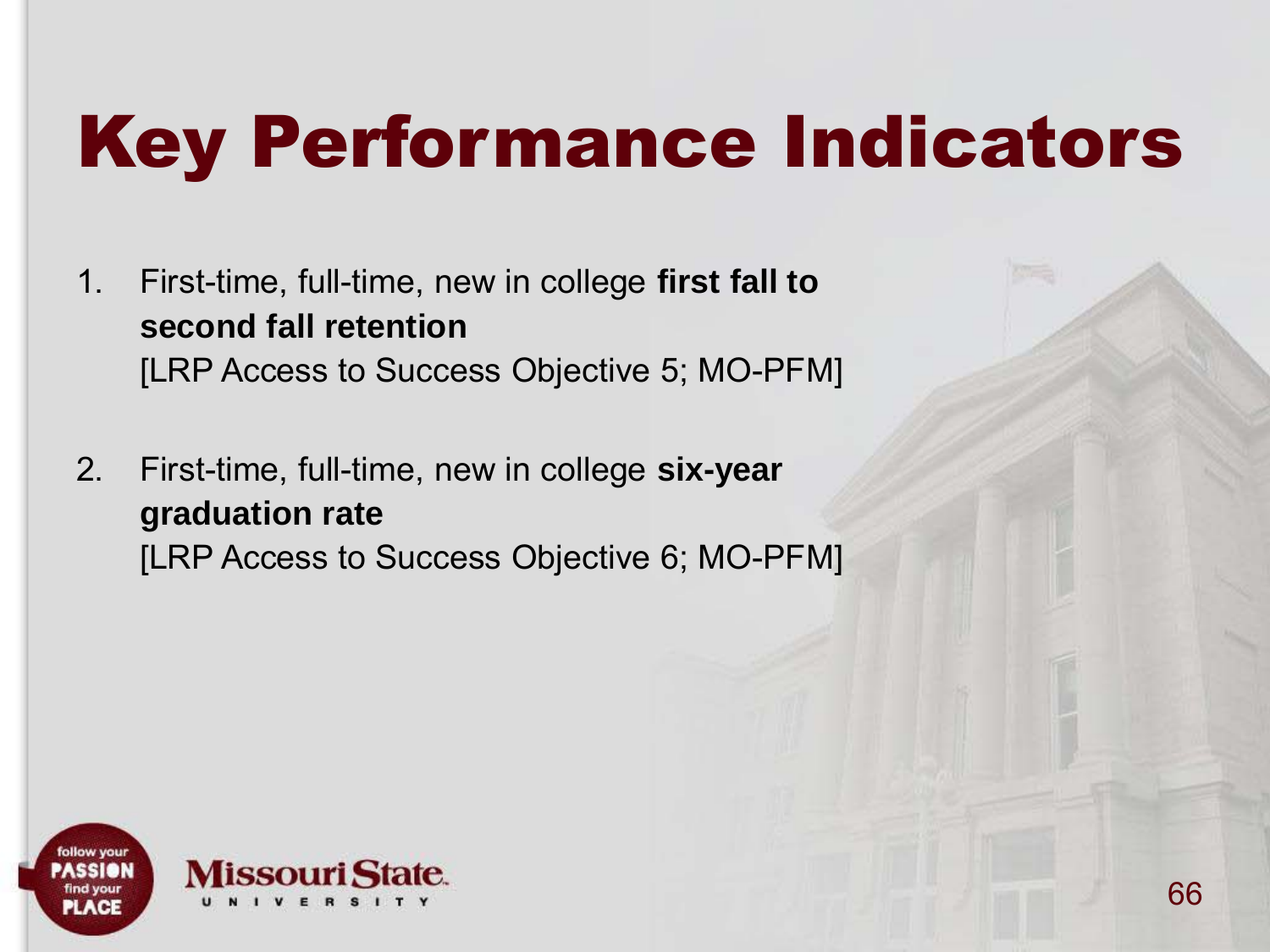- 3. Total **number of degrees** granted and the number of degrees granted in Missouri's critical disciplines of workforce need classified by level (undergraduate/graduate) and category (STEM, including agriculture and non-STEM, which includes health care and others) [LRP Access to Success Objectives 7 and 8; MO-PFM]
- **4. Number of degree programs** that can be completed through alternative pathways [LRP Access to Success Objective 1]

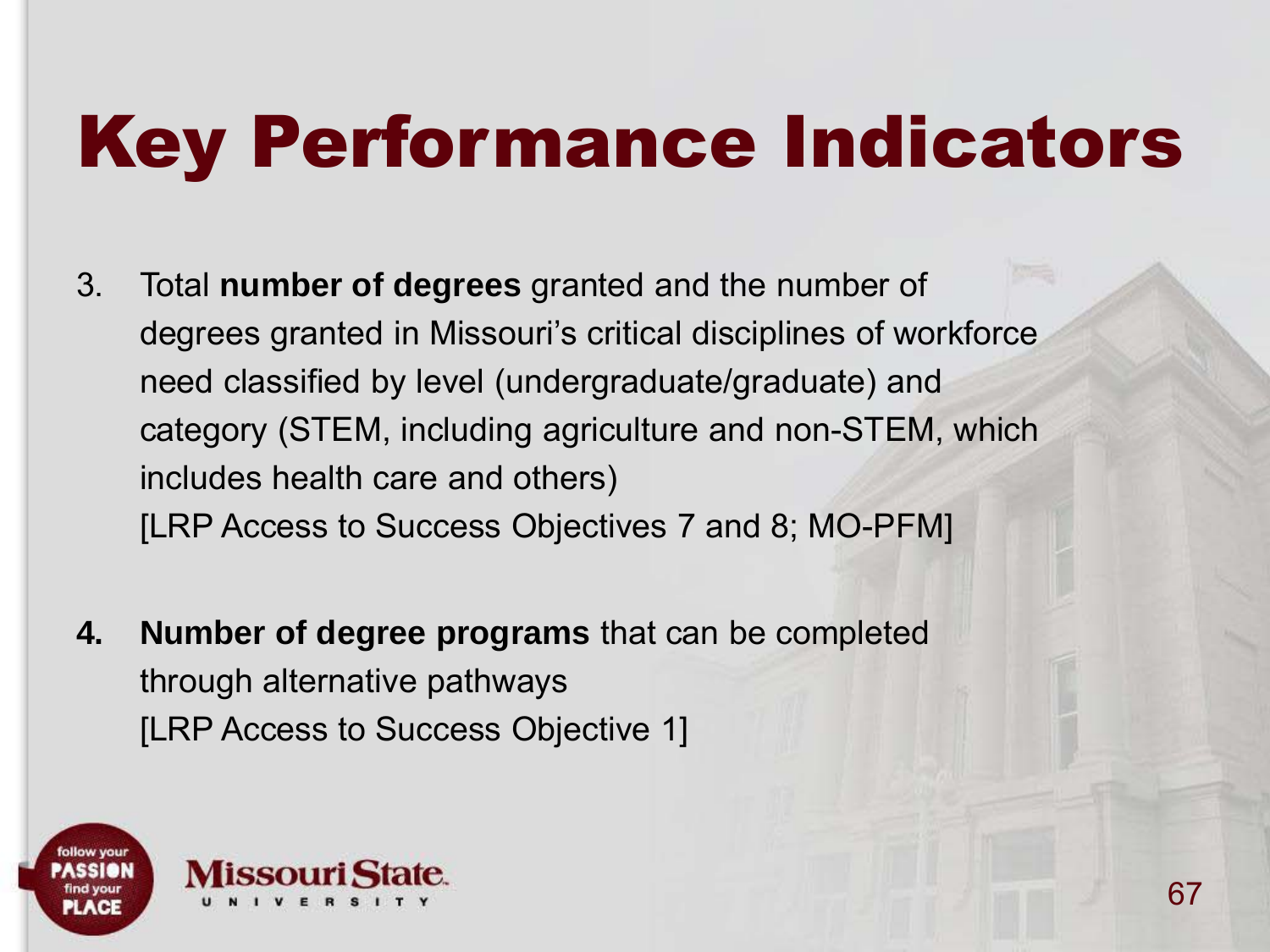5. Total University enrollment **(headcount)** reported by various categories such as first-time new in college, transfer undergraduate, graduate, international, dual credit, etc.

[LRP Access to Success Objective 2]

6. Performance of undergraduate students on the ETS Proficiency Profile Exam; initial display: **overall University average score and national 50th percentile**  [LRP Access to Success Objective 9; MO-PFM]

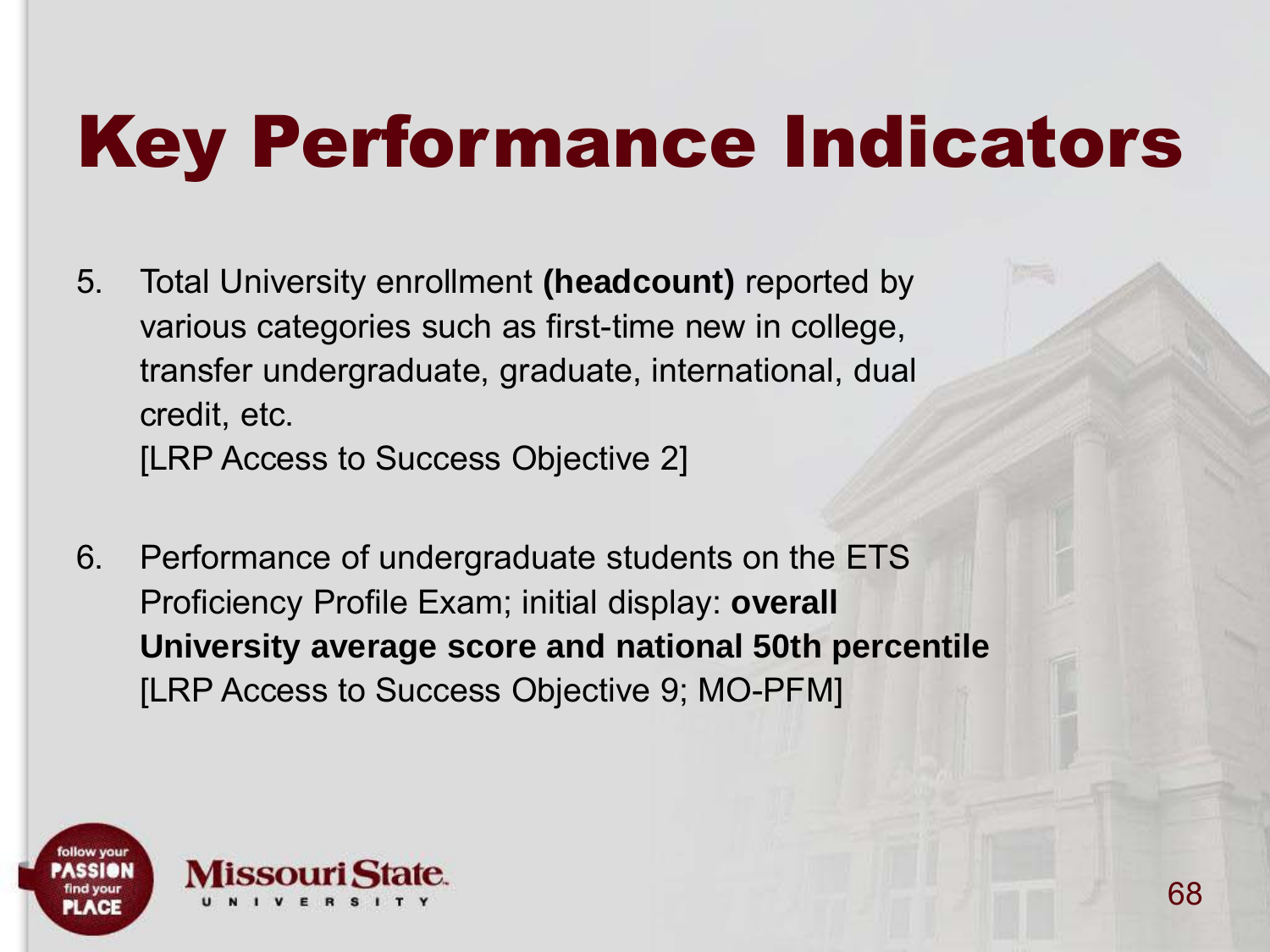- 7. Student performance on discipline specific competency exams, such as ETS-Major Field Tests, PRAXIS and professional licensure exams [LRP Access to Success Objective 9]
- 8. Number and percent of undergraduate students participating in highimpact educational experiences (HIEE). HIEE would include service learning, internship/practicum/co-op, study away, curricular learning communities, undergraduate research, living learning communities and other co-curricular activities [LRP Public Affairs Integration Objectives 3 and 4, Engaged Inquiry

Objective 2]



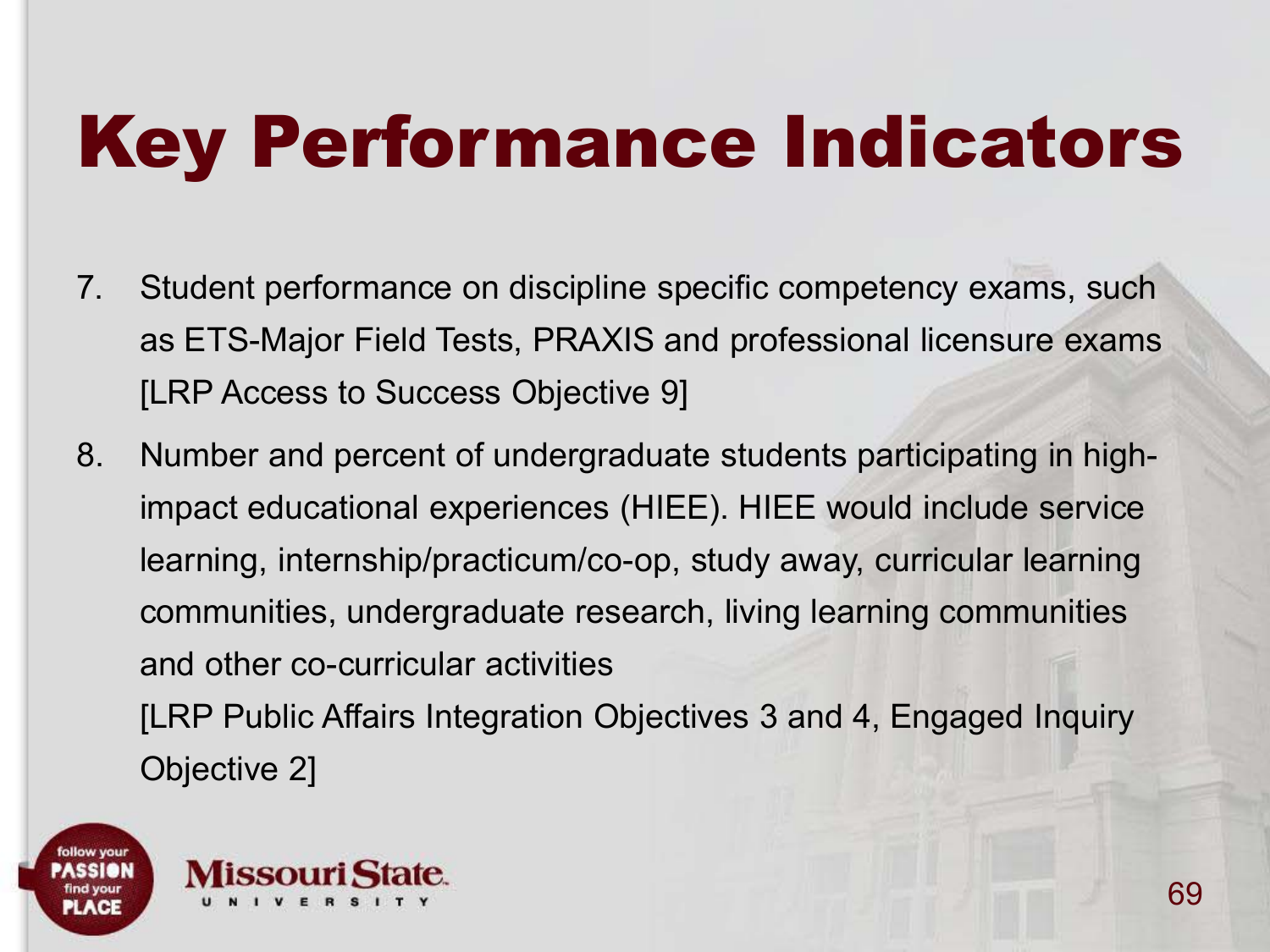- 9. Engendering a supportive learning environment as measured by **student-to-faculty ratio, percent of faculty with terminal degrees and percent of classes taught by faculty with terminal degrees**  [LRP Access to Success Objective 9]
- 10. Faculty research and creative activity as measured by number of book, book chapters, peer-reviewed journal article, juried art exhibit and juried performance. Initial display **overall number for each category** [LRP Engaged Inquiry Objective 1]

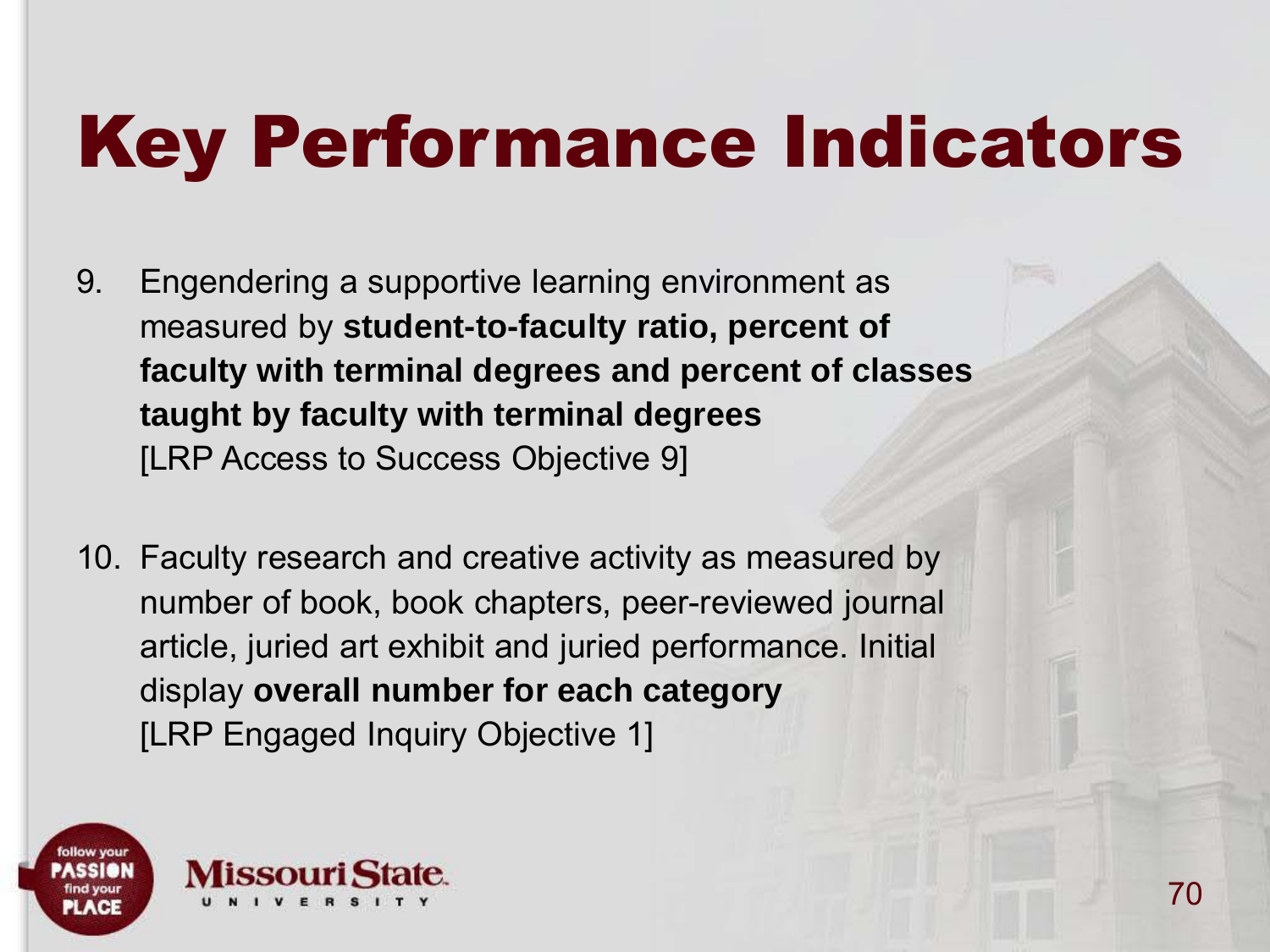- 11. Domestic diversity and international diversity of Students, Faculty, and Staff. **Frequency distribution** by Race/Ethnicity/International status for each group [LRP Access to Success Objective 2, Valuing and Supporting People Objective 1]
- **12. Percent of E & G** expenditures expended on the core mission of instruction, research, and public service [LRP Responsible Stewardship Objective 2; MO-PFM]

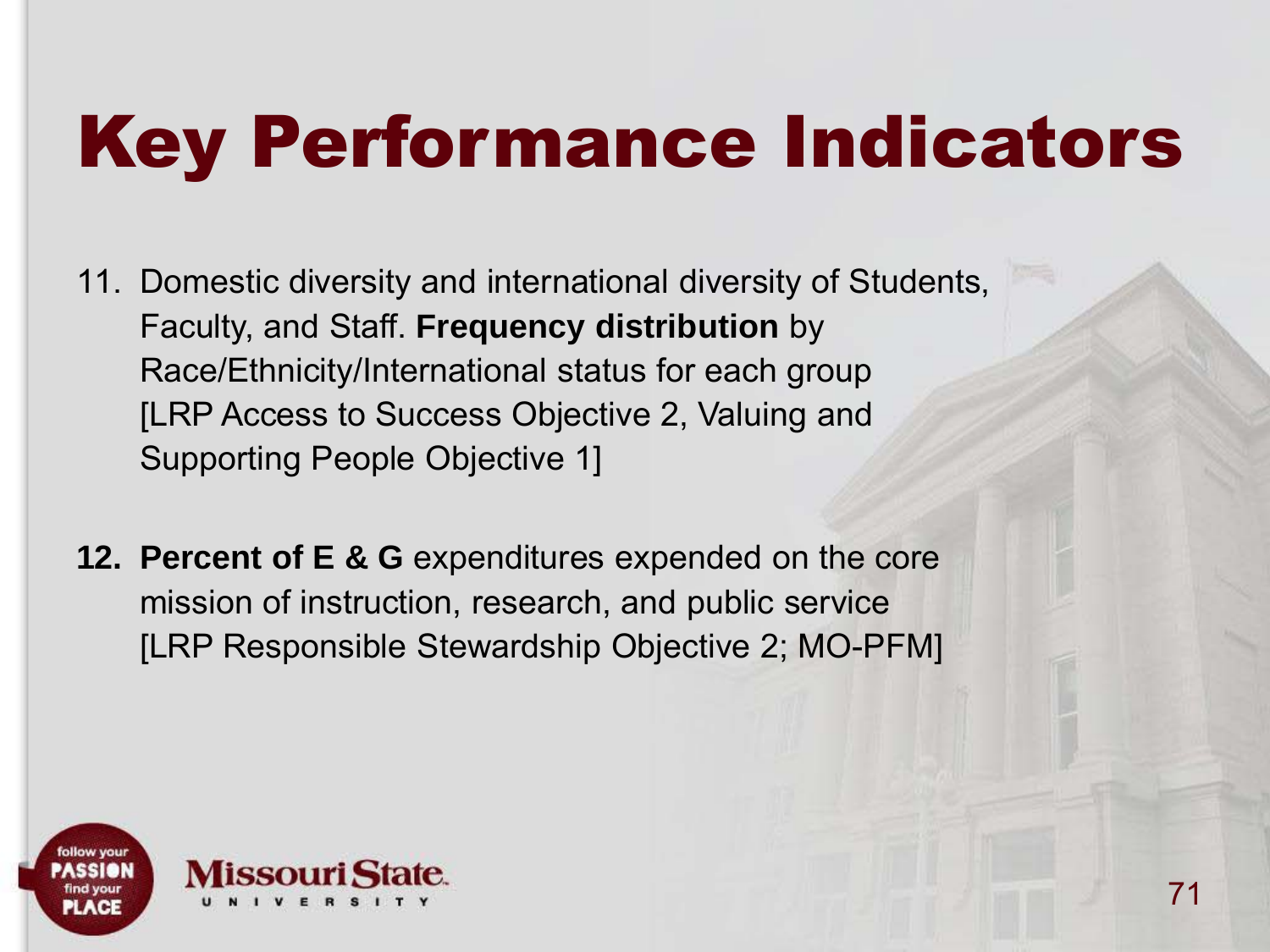- **13. Percent** of Faculty and Staff salaries above comparison median (CUPA and/or Compensation Data Salary Survey [LRP Valuing and Supporting People Objective 6]
- 14. External grant and contract activity by fiscal year in terms of **total dollars funded, number of proposals submitted and percent of faculty and staff as contributors** to the proposal [LRP Engaged Inquiry Objective 1]

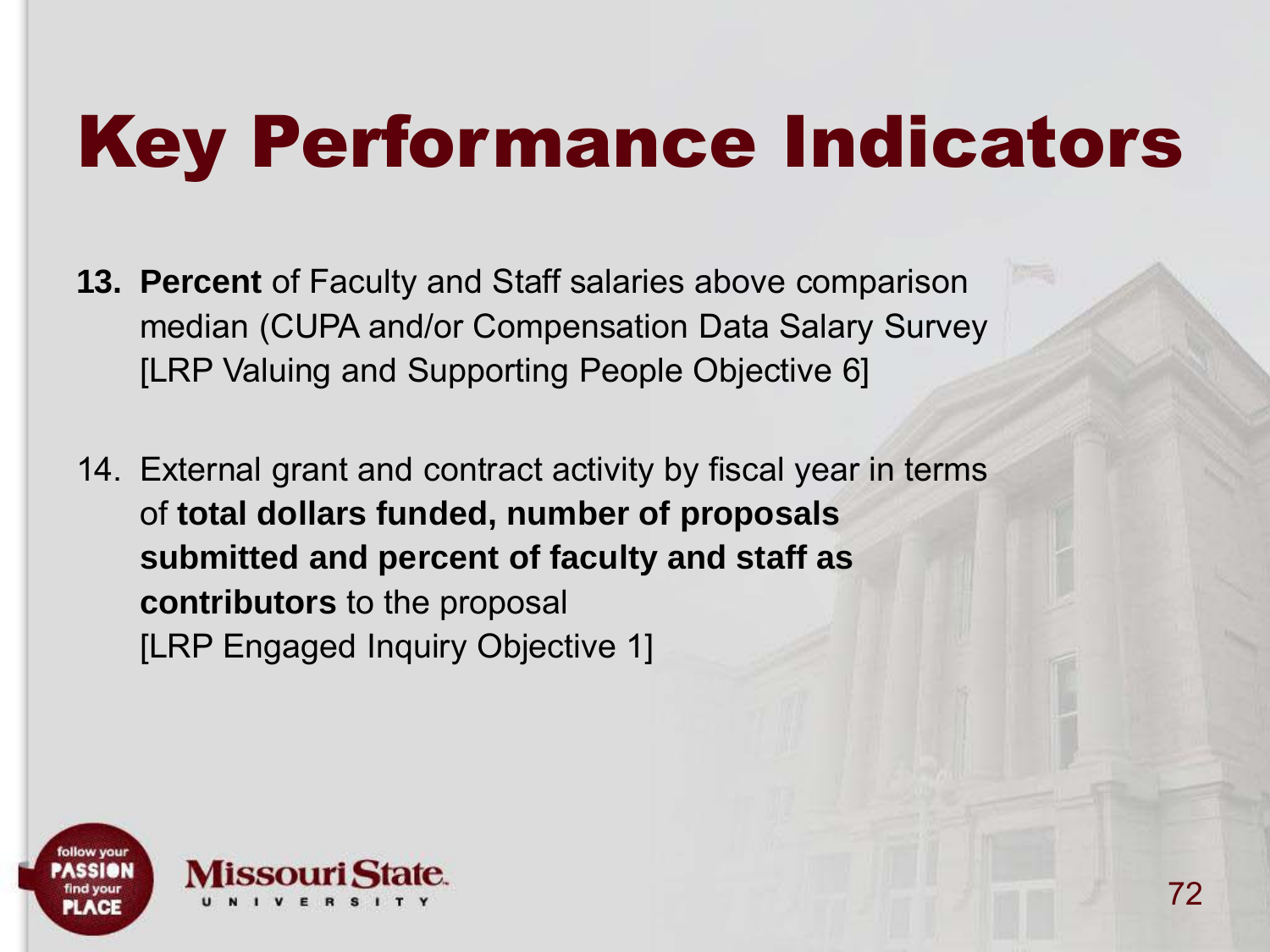## Key Performance Indicators

**15. Total amount of private contributions** to Missouri State University Foundation for two categories: current fiscal year gifts and future outstanding pledges and testamentary gifts [LRP Responsible Stewardship Objective 1]

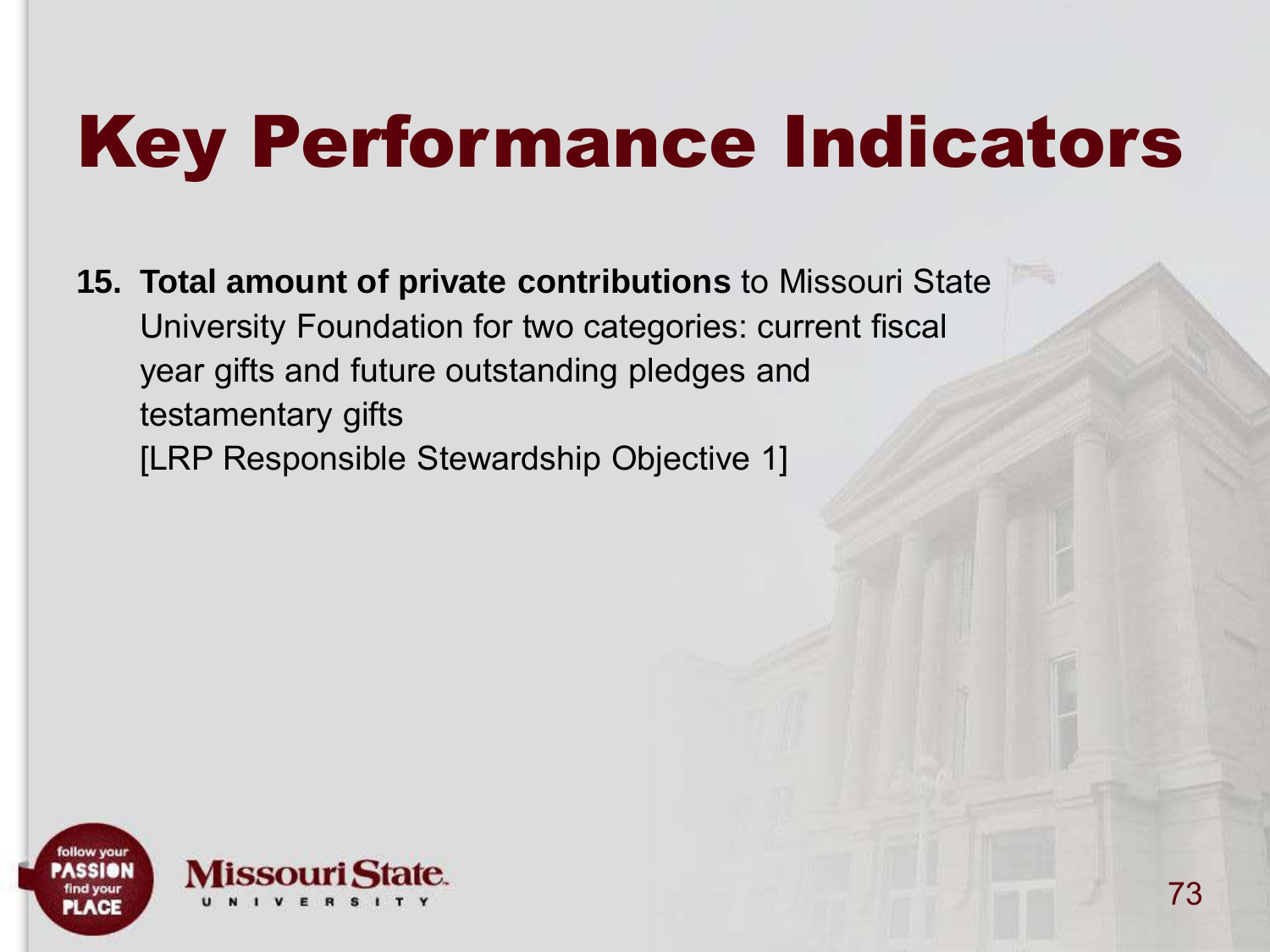

## Preparing for the HLC accreditation visit in 2014-15

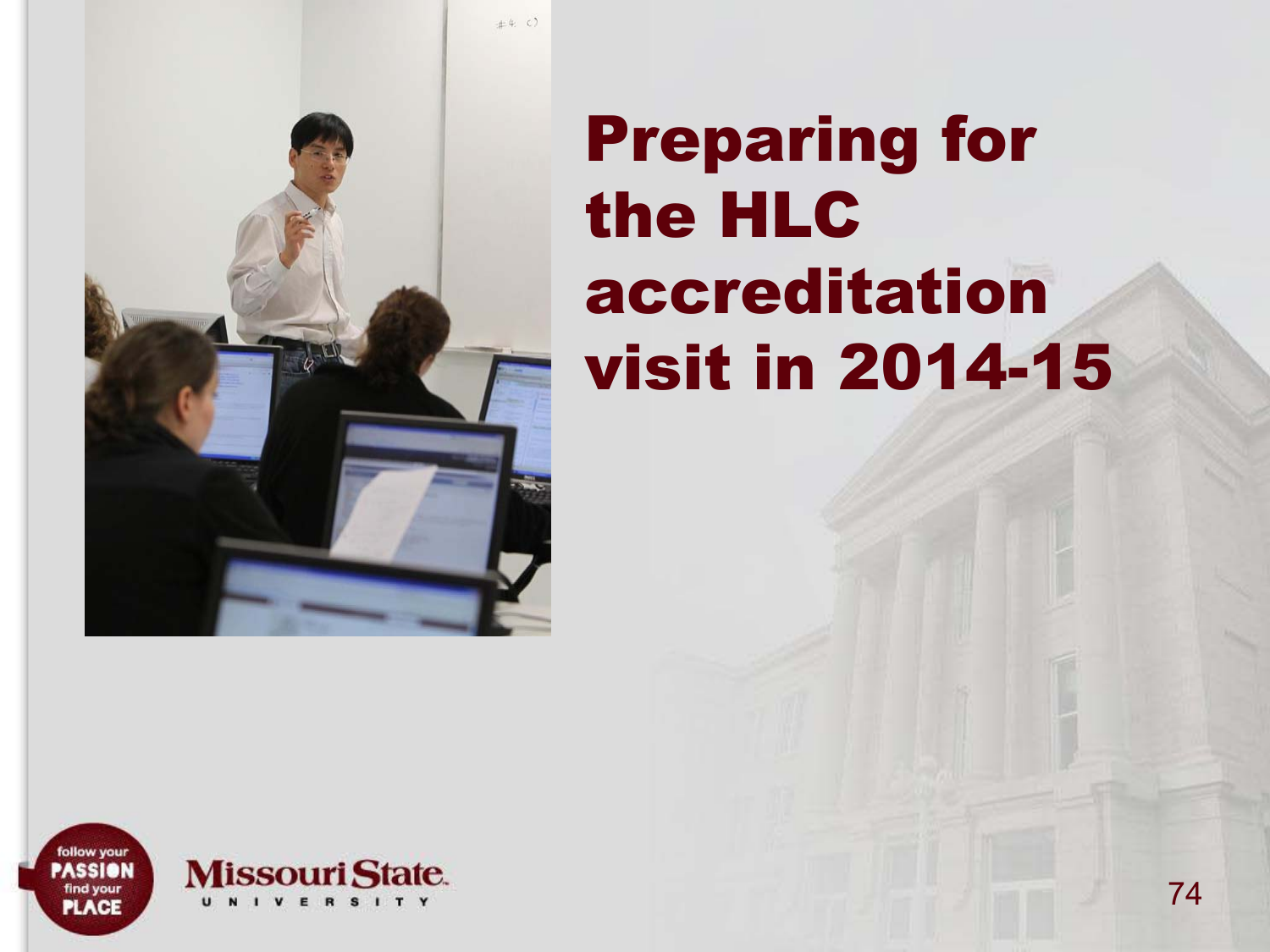### Higher Learning Commission (HLC)

#### **About HLC**

- Independent corporation
- One of two commission members of the North Central Association of Colleges and Schools (NCA), which is one of six regional institutional accreditors in the United States
- Accredits degree-granting postsecondary educational institutions in the North Central region

V F R S I

#### **2005-present timeline**

| November 2005    | Site Visit and Team Report                                                                                                                                  |
|------------------|-------------------------------------------------------------------------------------------------------------------------------------------------------------|
| 2005-present     | Annual financial and enrollment reports submitted to HLC                                                                                                    |
| Spring 2006      | Report accepted by HLC and dates set for next site visit<br>2015-16                                                                                         |
| 2006-2011        | MSU participated in the HLC Assessment Academy.<br>Final report on program review policies/procedures and<br>living/learning communities submitted in 2011. |
| 2007             | DPT approved by HLC                                                                                                                                         |
| 2011             | Site visit; additional locations, final report not yet received                                                                                             |
| February 2012    | HLC adopts new criteria for accreditation                                                                                                                   |
| March 2012       | Interim Provost Einhellig appoints Tammy Jahnke and<br>Etta Madden to co-chair steering committee                                                           |
| March 2012       | DNP approved by HLC                                                                                                                                         |
| March/April 2012 | Attend annual meeting of HLC                                                                                                                                |

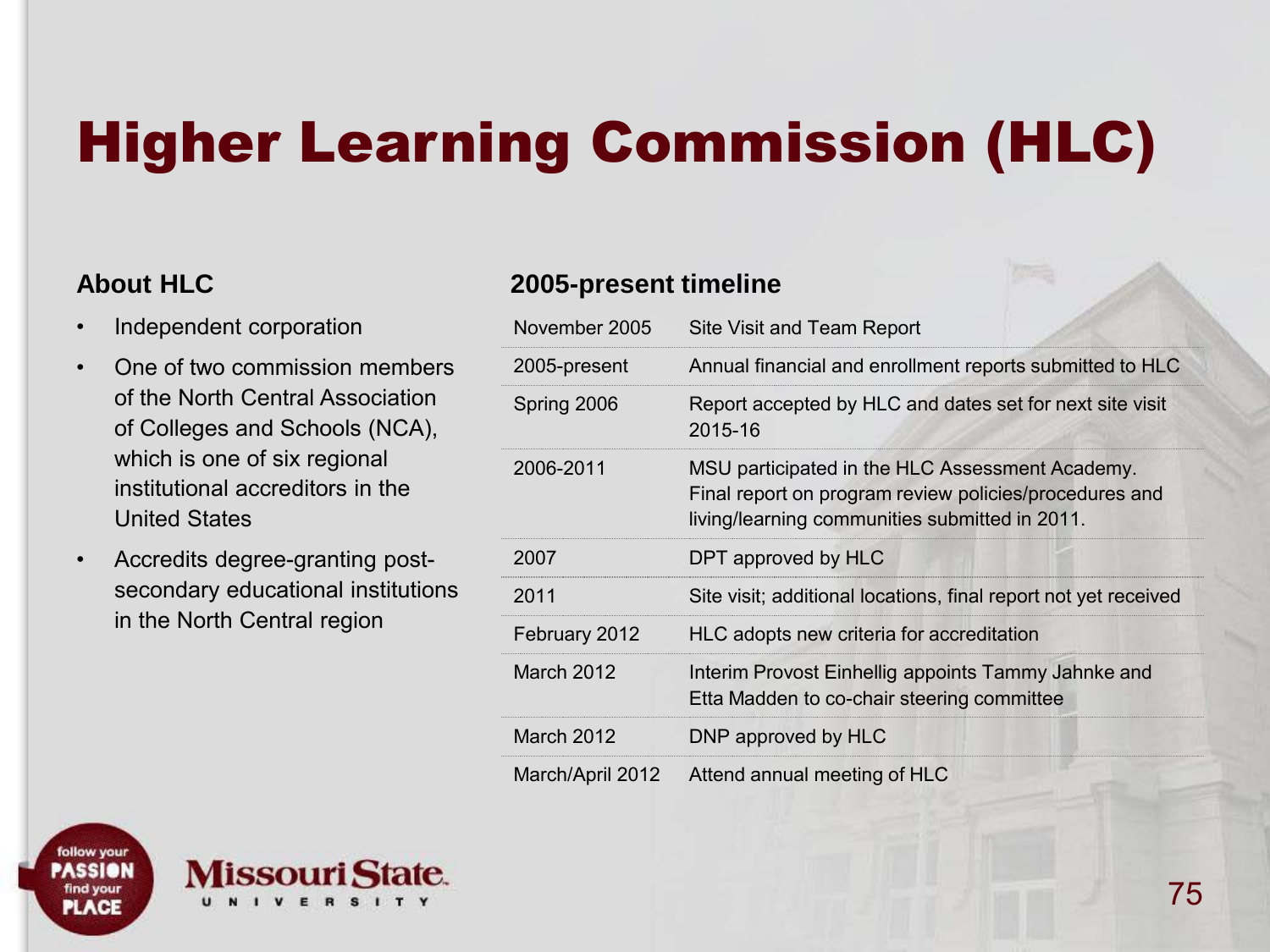### Timeline to achieve HLC reaffirmation of accreditation

| April 2012       | Received formal invitation to choose a pathway for reaffirmation of accreditation.<br>Recommend "open pathway," "standard pathway" or "AQIP"                                                                                                                                                                                                                                                                                                                            |  |
|------------------|-------------------------------------------------------------------------------------------------------------------------------------------------------------------------------------------------------------------------------------------------------------------------------------------------------------------------------------------------------------------------------------------------------------------------------------------------------------------------|--|
| May 15, 2012     | Select quality initiative project, so small group can draft proposal.                                                                                                                                                                                                                                                                                                                                                                                                   |  |
| Summer 2012      | Draft proposal, appoint task forces and begin work.                                                                                                                                                                                                                                                                                                                                                                                                                     |  |
| Sept. 1, 2012    | Quality initiative proposal is due.                                                                                                                                                                                                                                                                                                                                                                                                                                     |  |
| 2012-13          | HLC Steering Committee has four goals:<br>• Review 2005 report (both assurance and advancement sections) and collect evidence on progress.<br>Review HLC assumed practices and make sure that we have evidence for all of these.<br>$\bullet$<br>Review new criteria and core components. The online system for putting in our assurance section<br>will not be available until fall of 2013; start thinking about what we need to collect in 2013.<br>Monitor the QIP. |  |
| 2013-14          | HLC committee has four goals:<br>Write outline/draft for each criterion and core component.<br>$\bullet$<br>Gather documents, name them appropriately and convert to PDF format.<br>• Share outline of how we have met criteria and core components with various constituencies.<br>Monitor the QI project.                                                                                                                                                             |  |
| 2014-15          | Complete the assurance report and write a report on quality initiative project.                                                                                                                                                                                                                                                                                                                                                                                         |  |
| <b>Fall 2015</b> | HLC comprehensive evaluation and site visit                                                                                                                                                                                                                                                                                                                                                                                                                             |  |



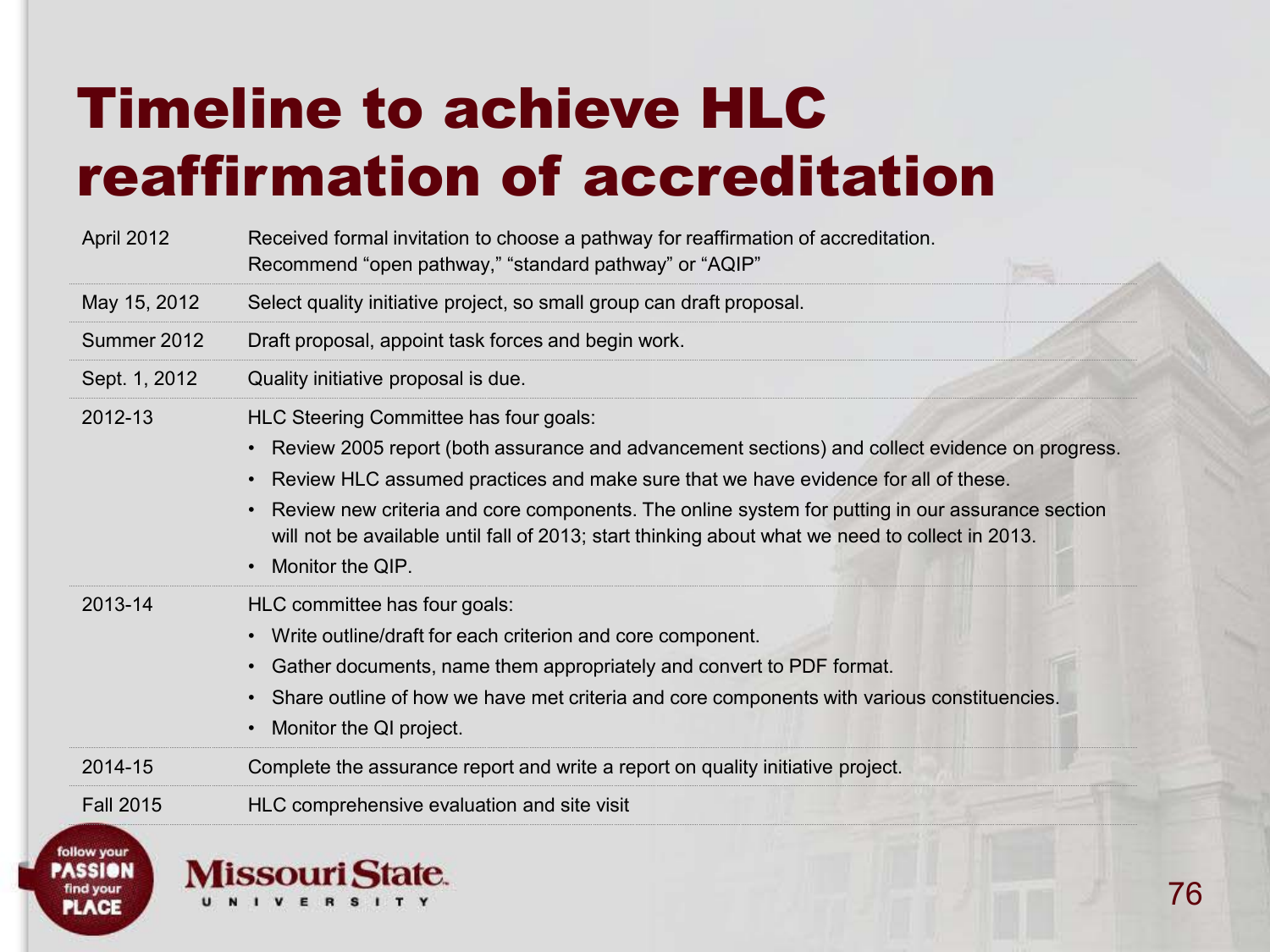## Quality Initiative Proposal (QIP)

- Develop a comprehensive, university-wide assessment plan for student learning outcomes related to the public affairs mission in general education, discipline specific programs and co-curricular activities
	- Collection of evidence from a variety of sources in each of the areas noted above (process developed by faculty and staff)
	- Evaluation of the evidence based on faculty developed rubrics for the academic sources and faculty/staff for the co-curricular sources
	- Preparation of an annual report with highlights of outstanding evidence and recommendations for improvement